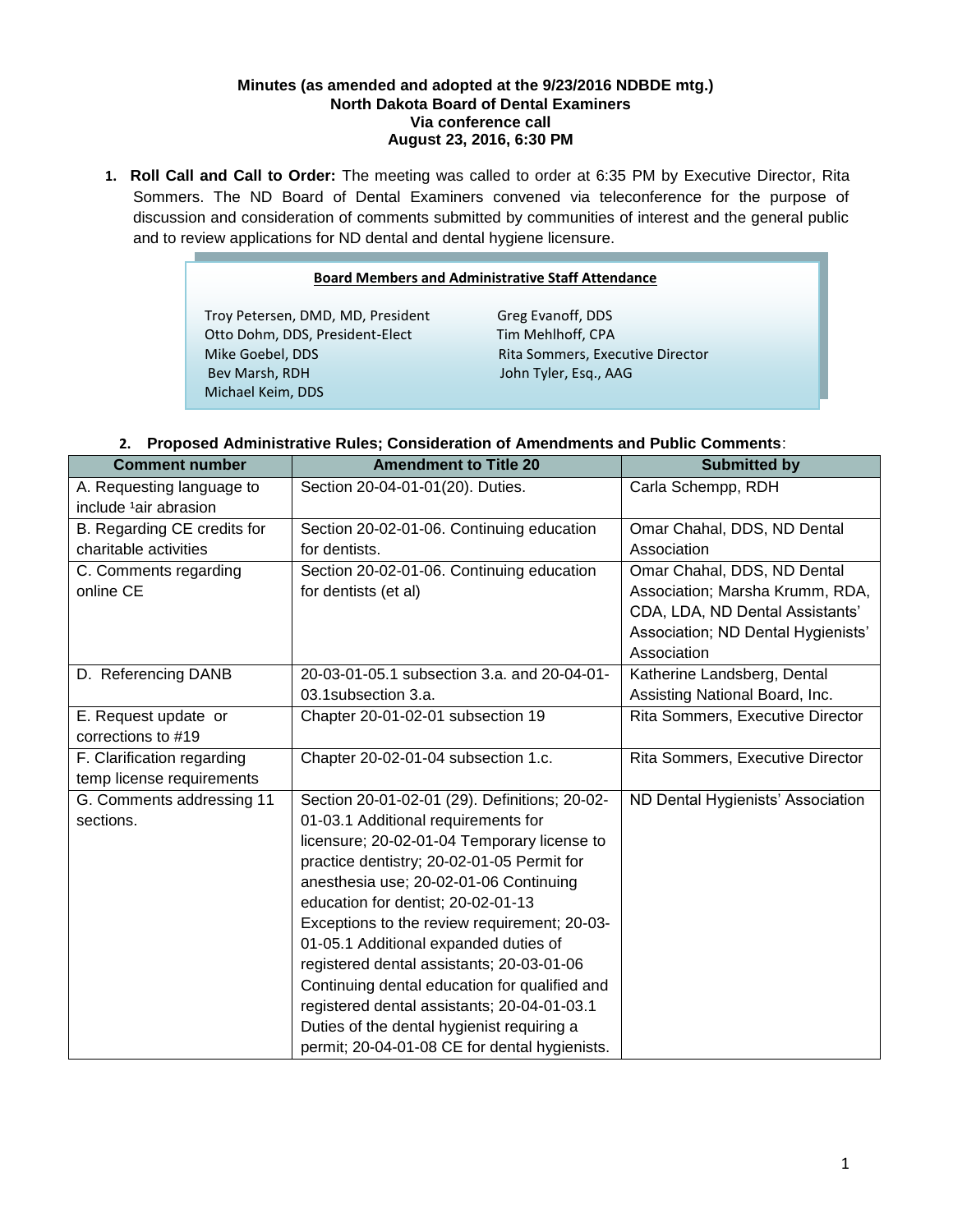#### **BOARD COMMENTS**

#### **A. Comment submitted by Carla Schempp**

#### **Section 20-04-01-01. Duties.**

20. Apply pit and fissure sealants. Adjust sealants with slow speed handpiece. Utilize air abrasion prior to application of sealants.

Moved by Dr. Evanoff and seconded Dr. Goebel that the Board reject the amendment to add <sup>1</sup>air abrasion language to subsection 20-04-01-01(20).

Discussion: Dr. Goebel spoke against the amendment stating he no longer uses air abrasion because it is too aggressive and can easily remove too much tooth tissue and can be as damaging as a high speed hand piece. Dr. Evanoff utilizes air abrasion in the lab and air abrasion can cut through metal; it is very technique sensitive and concurred with Dr. Goebel. Dr. Keim added that because air abrasion (a non-rotary method of cutting and removing dental hard tissue) is an irreversible procedure he would be opposed.

Roll call vote: Dr. Petersen, yes; Dr. Dohm, yes; Dr. Evanoff, yes; Mr. Mehlhoff, yes; Dr. Goebel, yes; Ms. Marsh, yes; Dr. Keim, yes. Motion carried 7-0.

#### **B. Comment submitted by Dr. Chahal**

#### **Section 20-02-01-06.**

Addition to Ch. **20-02, 20-03 and 20-04, the continuing education sections.** Dr. Chahal requested continuing education be awarded for participation in charitable events. Dr. Chahal is the President of the North Dakota Dental Association.

Moved by Dr. Evanoff and seconded by Dr. Petersen to reject the request received from the NDDA to grant CE credit for volunteer or charitable projects/activities.

Discussion; Dr Evanoff commented that charitable acts are intended to be charitable and not a means to obtain a reward monetarily or otherwise.

Roll call vote: Dr. Petersen, yes; Dr. Dohm, yes; Dr. Evanoff, yes; Mr. Mehlhoff, yes; Dr. Goebel, yes; Ms. Marsh, yes; Dr. Keim, yes. Motion carried 7-0.

**C. Comments submitted by Dr. Chahal, NDDA & Comment by Marsha Krumm, RDA, NDDAA Section 20-02-01-06. Continuing education for dentists.**

3. The minimum number of hours required within a two-year cycle for dentists is thirty-two. Of these hours, a dentist may earn no more than sixteen hours from publications and online education Cardiopulmonary resuscitation courses must provide hands-on training. All other continuing education requirements may be satisfied from online courses. The continuing education must include….

Moved by Dr. Dohm to rescind the amended language (in 20-02-01-06; 20-03-01-06; and 20-04-01-08), and require classroom CE. The motion was seconded by Ms. Marsh.

Discussion; A comment submitted by the ND Dental Association and the same concern from the ND Dental Assistants' Association was related to online continuing education. Administrative rules for dentists, hygienists and registered dental assistants currently state up to one-half of CE credits required for renewal of license may be obtained from publications or online education. Dr. Dohm commented that meetings of the membership organizations, mostly the NDDHA (dental hygienists) and NDDAA (dental assistants) are driven by fees for continuing education; the fear being that attendance (and therefore the organizations' revenue) would drop sharply if all continuing education could be obtained online. The ND Dental Association includes the cost of meetings into membership fees therefore would not be effected. Dr. Evanoff commented that the Boards position is to make sure practitioners can easily obtain quality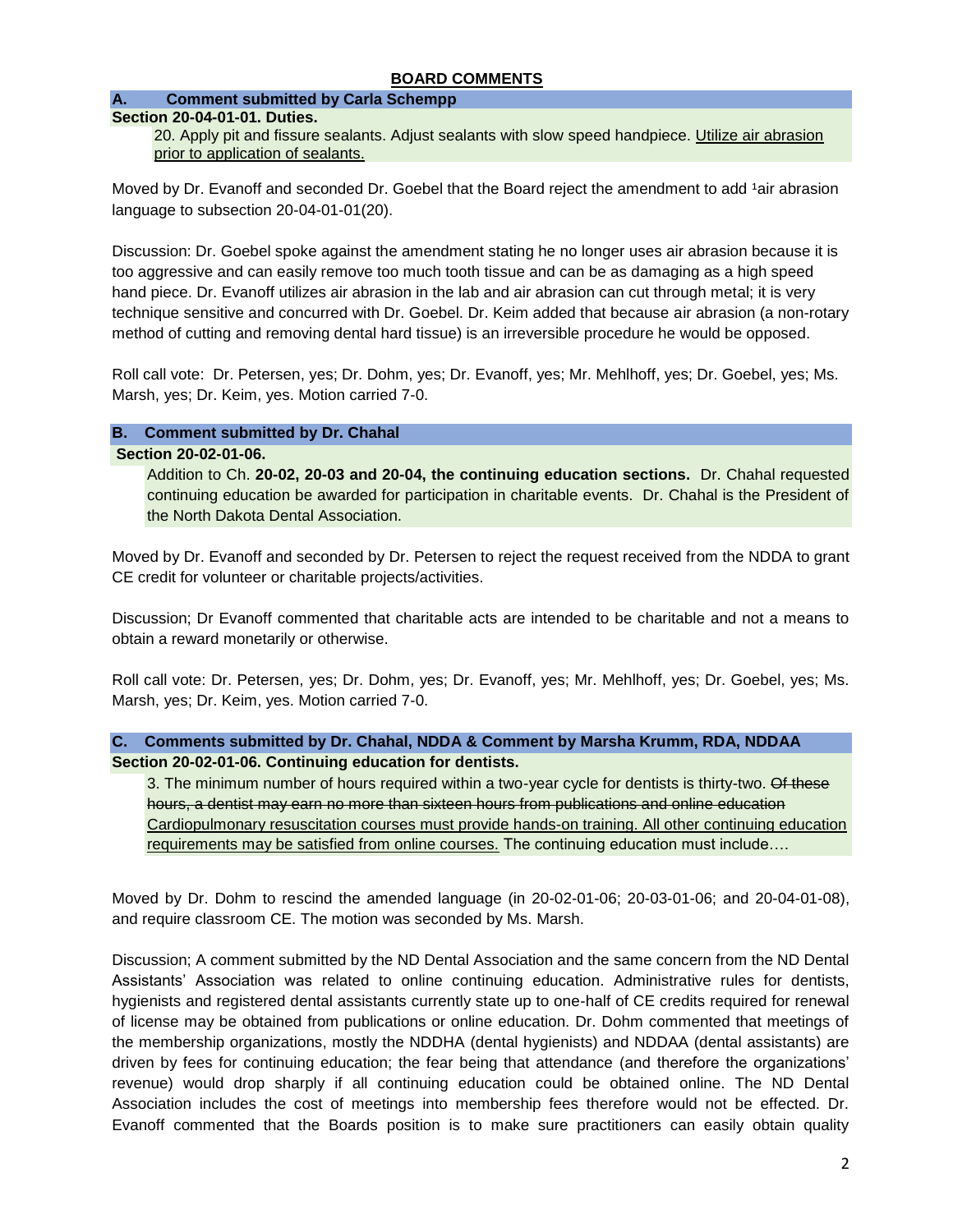education which satisfies their educational needs; the Board's position is not to support membership organizations. Bev Marsh commented that practitioners may cheat. However, the same could be true for classroom settings where attendees may merely sign in. Dr. Evanoff also commented that practitioners may be inclined to take CE that is relevant to the individual needs and if the Board authorizes half of education to be online then the Board ought to be comfortable with all of the required education being online. Dr. Keim and Dr. Goebel commented that there may be value in attending meetings, given the social aspect. Other Board comments: if the meetings are good meetings practitioners will attend them; nurses and physicians may obtain all CE online; costs of attending meetings is expensive to hygienists and dental assistants, given time away from work, travel and hotel expenses on top of meeting costs; employers do not always pay for auxiliary to attend meetings. Ms. Sommers commented that the Board does not track numbers of online courses taken by practitioners.

Further discussion; Based on the opinion of the members experience with webinars, the intent of the motion is to not exclude webinars as classroom style education. Mr. Mehlhoff commented that live webcasts or webinar presentations, presented live or otherwise, provide access to the best speakers in the world and should not be considered equivalent to online-self-study education. Webinars are not considered online/self-study education and are interactive in some way, and by the nature of the experience, that is the existence of a third party and the inclusion of proof of attendance. The clarification should be posted to the website. Ms. Marsh added that self-study is where there is no verification, such as pre-recorded content CE, or reading an article online. Ms. Marsh provided the definition; "the study of something by oneself, as through books, records, etc., without direct supervision or attendance in a class". Dr. Dohm concurred and amended his motion to limit acceptance of self-study to 50% to be defined by the board. The amended motion was seconded by Dr. Petersen.

Roll call vote: Dr. Petersen, yes; Dr. Dohm, yes; Dr. Evanoff, no; Mr. Mehlhoff, yes; Dr. Goebel, yes; Ms. Marsh, yes; Dr. Keim, yes. Motion carried 6-1.

#### AMENDED **Section 20-02-01-06. Continuing education for dentists.**

- 1. The minimum number of hours required within a two-year cycle for dentists is thirty-two. Of these hours, a dentist may earn no more than sixteen hours of self study as defined by the board. from publications and online education The Board shall limit acceptance of self-study education to fifty percent to be defined by the board. Cardiopulmonary resuscitation courses must provide hands-on trainingSelf study . All other continuing education requirements may be satisfied from online courses. The continuing education must include:
	- a. Two hours of ethics or jurisprudence. Passing the laws and rules examination is the equivalent of two hours of ethics or jurisprudence.
	- b. Two hours of infection control.
	- c. A cardiopulmonary resuscitation course.
	- d. For anesthesia permitholders, four hours related to sedation or anesthesia.
- 2. Mere registration at a dental convention without specific attendance at continuing education presentations will not be creditable toward the continuing dental education requirement.
- 3. All dentists must hold a current cardiopulmonary resuscitation certificate. Anesthesia permitholders are required to maintain current advanced cardiac life support certification or pediatric advanced life support as specified by permit.
- 4. The board may audit the continuing education credits of a dentist. Each licensee shall maintain certificates or records of continuing education activities from the previous renewal cycle. Upon receiving notice of an audit from the board, a licensee shall provide satisfactory documentation of attendance at, or participation in the continuing education activities listed on the licensee's continuing education form. Failure to comply with the audit is grounds for nonrenewal of or disciplinary action against the license.
- 5. A dentist who maintains a license on inactive status is not subject to continuing education requirements.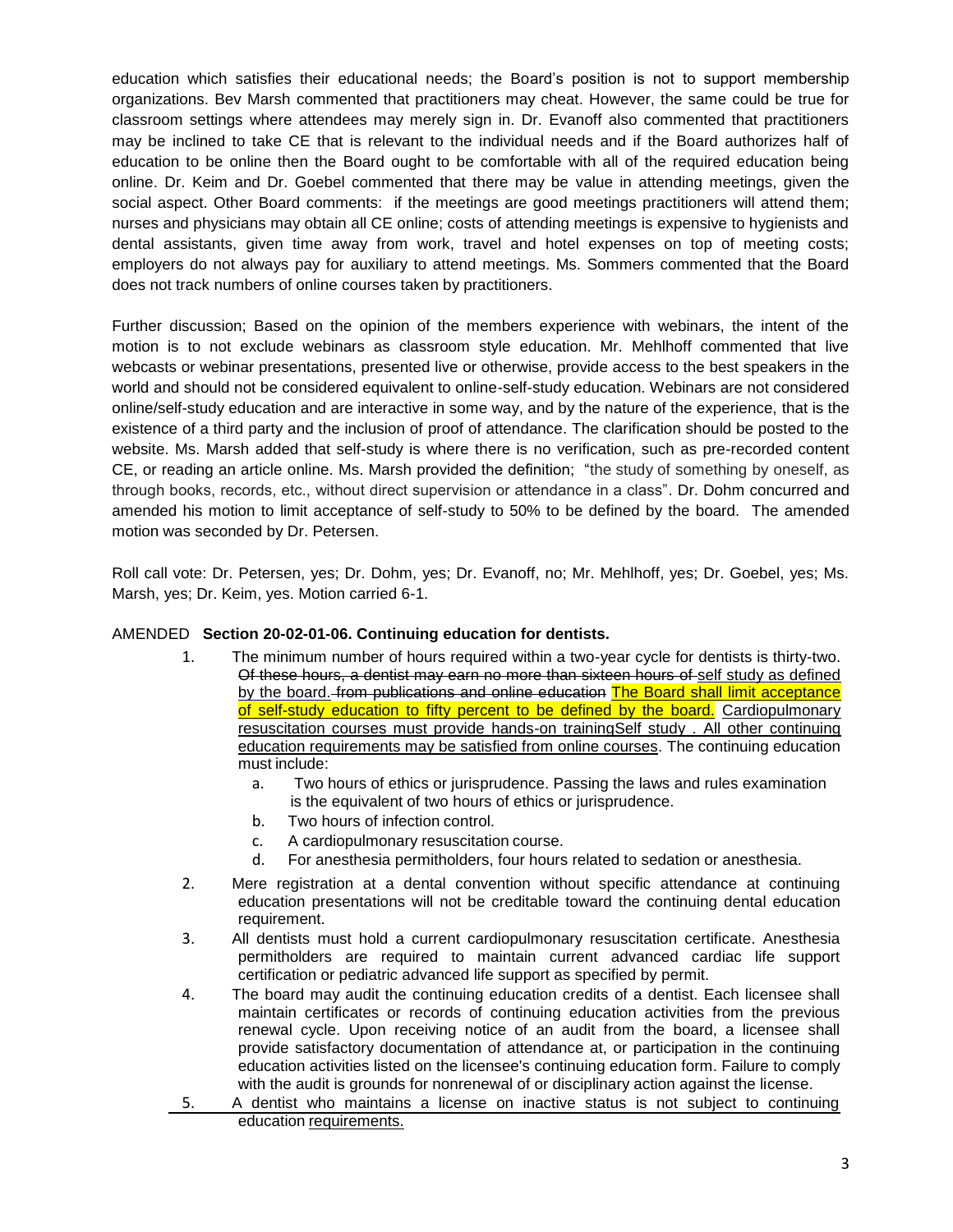[Yellow highlighting inserted by K. Landsberg denoting areas of concern.]

#### **D. Comment submitted by Katherine Landsberg**

#### **Section 20-03-01-05.1. Additional expanded duties of registered dental assistants.**

3. The board may issue or renew a permit on forms prescribed by the board authorizing a registered dental assistant under the direct supervision of a dentist to provide restorative functions under the following conditions:

a. The applicant meets any of the following requirements:

(1) The applicant has successfully completed a board-approved curriculum from a program accredited by the commission on dental accreditation of the American dental association or other boardapproved course and successfully passed the western regional examining board's restorative examination or other equivalent examinations approved by the board within the last five years. and successfully complete. The board may require successful completion of the restorative function component of the dental assisting national board's certified restorative functions dental assistant certification examination; or

(2) The applicant has successfully passed the western regional examining board's restorative examination or other board-approved examination over five years from the date of application and successfully completed the restorative function component of the dental assisting national board's certified restorative functions dental assistant certification examination or other board-approved examination and provide evidence from another state or jurisdiction where the applicant legally is or was authorized to perform restorative functions and certification from the supervising dentist of successful completion of at least twenty-five restorative procedures within the immediate five years from the date of application.

#### And; **Section 20-04-01-03.1. Duties of the dental hygienist requiring a permit.**

3. The board may issue or renew a permit on forms prescribed by the board to authorize authorizing a registered dental **hygienist assistant** under the direct supervision of a dentist to provide restorative functions under the following conditions:

a. The applicant meets any of the following requirements:

(1) The applicant has successfully completed a board-approved curriculum from a program accredited by the commission on dental accreditation of the American dental association or other boardapproved course and successfully passed the western regional examining board's restorative examination or other equivalent examinations approved by the board within the last five years, and successfully complete. The board may require successful completion of the restorative function component of the dental assisting national board's certified restorative functions dental assistant certification examination; or

(2) The applicant has successfully passed the western regional examining board's restorative examination or other board-approved examination over five years from the date of application and successfully completed the restorative function component of the dental assisting national board's certified restorative functions dental assistant certification examination or other board-approved examination and provide evidence from another state or jurisdiction where the applicant legally is or was authorized to perform restorative functions and certification from the supervising dentist of successful completion of at least twenty-five restorative procedures within the immediate five years from the date of application.

Moved by Dr Evanoff, seconded Dr. Petersen to accept the amendments for **20-04-01-03.1. Duties of the dental hygienist requiring a permit** and section **20-03-01-05.1. Additional expanded duties of registered dental assistants.** Submitted by Katherine Landsberg, Assistant Director of Government Relations of the Dental Assisting National Board, Inc.

Moved by Dr. Petersen and seconded by Dr. Goebel to correct the clerical error in **20-04-01-03.1. Duties of the dental hygienist requiring a permit**; subsection 3, "**hygienist assistant**" by removing the strike out on the word hygienist and deleting the word assistant. Roll call vote: Dr. Petersen, yes; Dr. Dohm, yes; Dr. Evanoff, yes; Mr. Mehlhoff, yes; Dr. Goebel, yes; Ms. Marsh, yes; Dr. Keim, yes. Motion carried 7-0.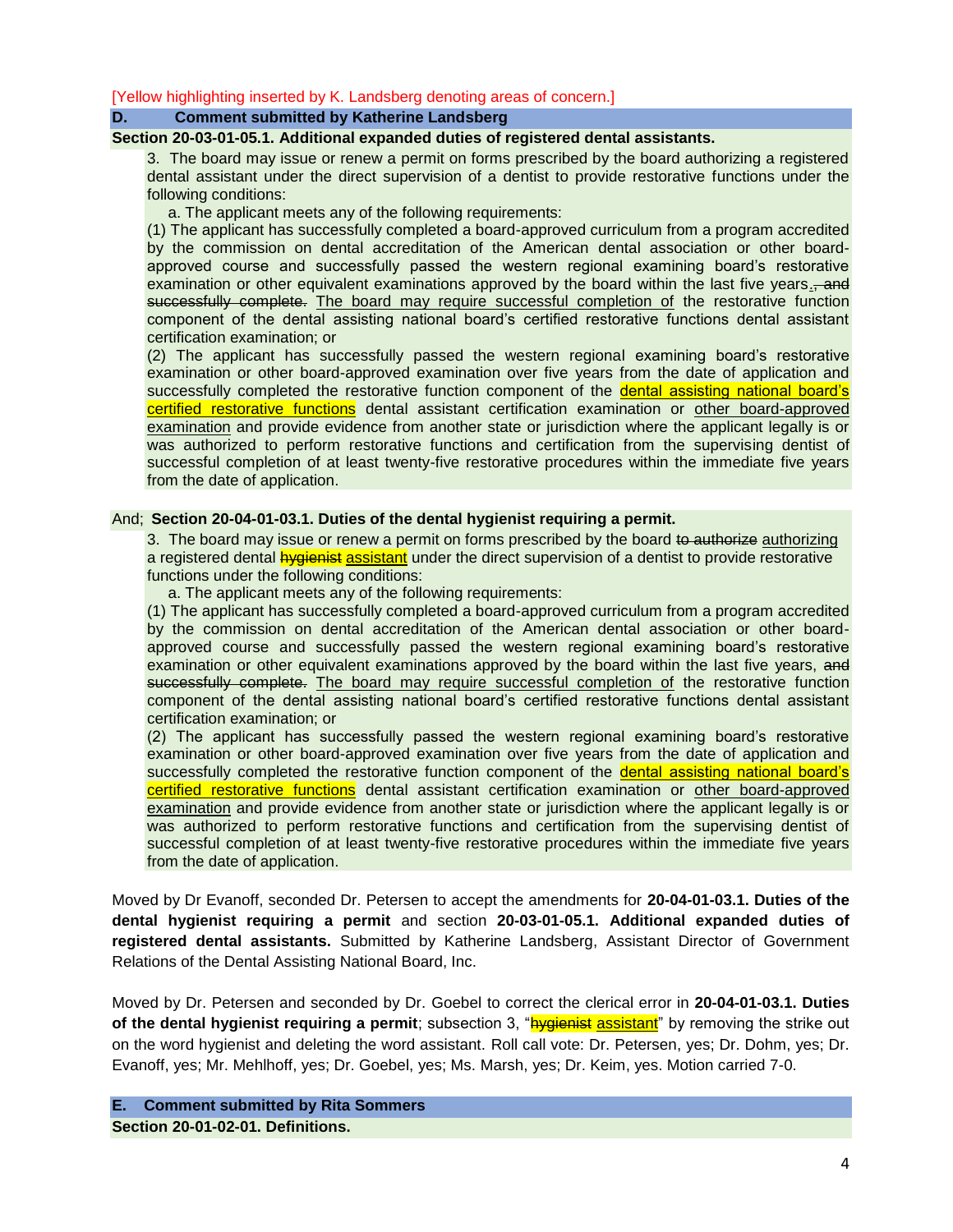19. 18."Evaluation" means the act or process by a dentist of assessing and determining the significance, quality or of work of or something such as the patient's oral health status, the progress of dental therapy, or the performance of the dental hygienist or dental assistant.

Moved by Dr. Goebel and seconded Dr. Petersen to amend subsection 19 as follows:

19. 18. "Evaluation" means the act or process by a dentist of assessing and determining the significance, quality or work of something such as the patient's oral health status, the progress of dental therapy, or the performance of the dental hygienist or dental assistant.

Discussion; the section needed clarification. Roll call vote: Dr. Petersen, yes; Dr. Dohm, yes; Dr. Evanoff, yes; Mr. Mehlhoff, yes; Dr. Goebel, yes; Ms. Marsh, yes; Dr. Keim, yes. Motion carried 7-0.

#### **F. Comment submitted by Rita Sommers**

#### **20-02-01-04. Temporary license to practice dentistry.**

- 1. A temporary license to practice dentistry in North Dakota may be granted to a dentist when the dentist:
	- a. Has applied to the board as prescribed in North Dakota Century Code section 43-28-11.
	- b. Has paid the nonrefundable application and license fee that may be prescribed by the board.
	- c. Holds an active dental license in another jurisdiction, has been a full-time student or resident of a dental program accredited by the American dental association's commission on dental accreditation within the last six months and provides evidence of a diploma from a dental program accredited by the commission on dental accreditation of the American dental association and any other requirements of a license by examination, or has held a North Dakota dental license within the previous five years.
	- d. Has provided a statement from the licensing authority of all the states in which the dentist is licensed that the dentist's license is unencumbered, unrestricted, and that the dentist's professional record is free of blemish for professional misconduct, substandard care, or violations of the state's practice act.
	- e. Has certified that no disciplinary actions are pending in other states or jurisdictions.
	- f. Has authorized the board to seek information concerning the dentist's professional and personal background and agrees to hold harmless those individuals who may provide such information to the board.
- 2. The board may apply such restrictions as it deems appropriate to limit the scope of the practice of dentistry under the authority of the temporary license.
- 3. The board may restrict the licensee to engage in dental practice, as may be limited above, only at certain and specifically defined practice locations.
- 4. The board may require the North Dakota jurisprudence examination.

Moved by Dr. Petersen and seconded by Dr. Evanoff to add to the amendment as follows:

c. Holds an active dental license in another jurisdiction, has been a full-time student or resident of a dental program accredited by the American dental association's commission on dental accreditation within the last six months and provides evidence of a diploma from a dental program accredited by the American dental association's commission on dental accreditation of the American dental association and meets any other requirements to receive a license by examination to practice dentistry in North Dakota under section 20-02-01-03.1, or 20-02-01- 03.2., or has held a North Dakota dental license within the previous five years.

Roll call vote: Dr. Petersen, yes; Dr. Dohm, yes; Dr. Evanoff, yes; Mr. Mehlhoff, yes; Dr. Goebel, yes; Ms. Marsh, yes; Dr. Keim, yes. Motion carried 7-0.

[Yellow highlighting inserted by the NDDHA denoting areas of concern.]

**G. [NDDHA COMMENTS ON 11 SECTIONS] Section 20-01-02-01. Definitions.**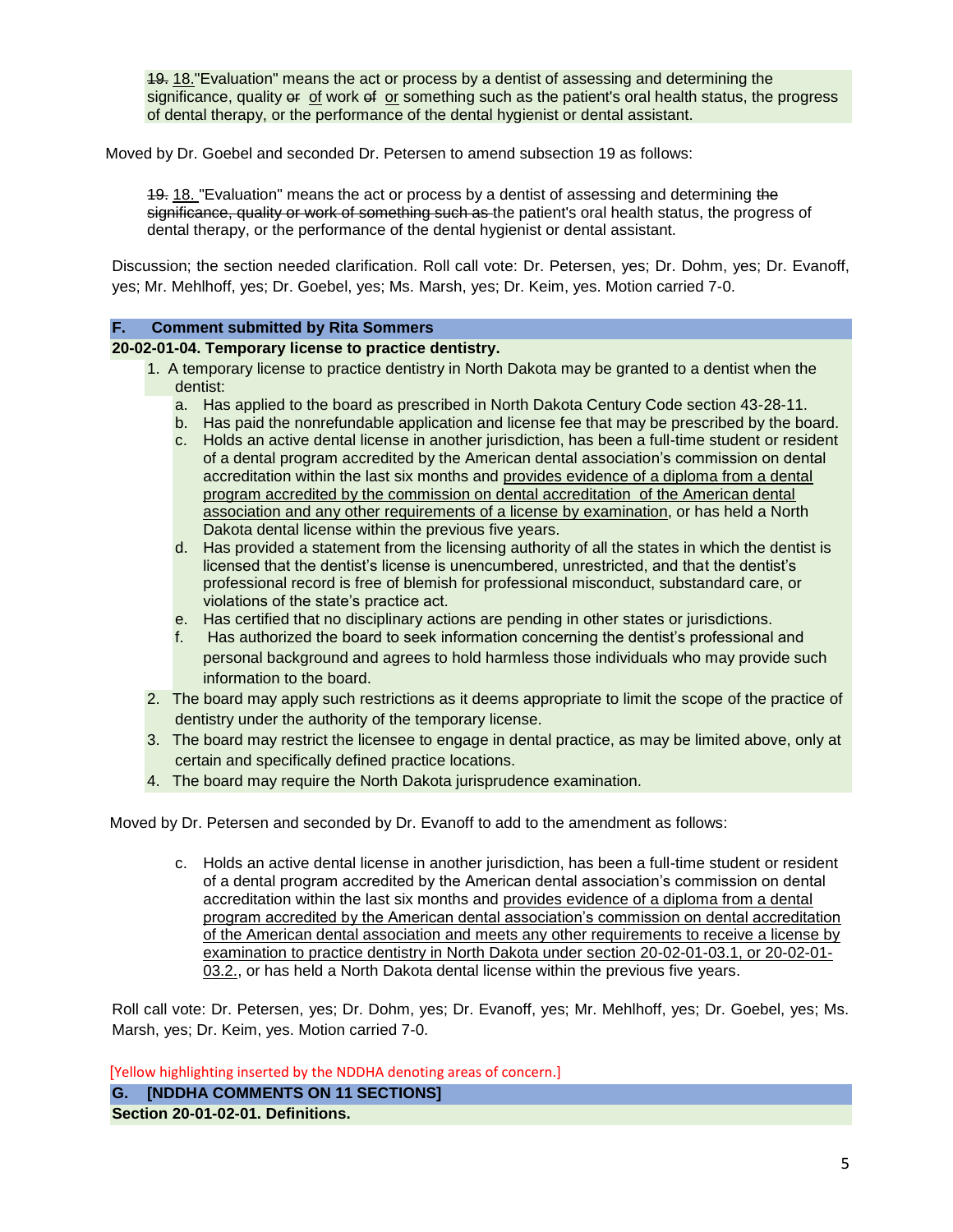29. "Registered dental assistant" means a dental assistant who is a graduate of a dental assistant program accredited by the commission on dental accreditation of the American dental association or approved by the board or has been certified by the dental assistant national board, and has applied to the board and paid the registration fee and met any other requirements of section 20-03-01-05.

#### **20-02-01-03.1. Additional requirements for licensure by examination.**

The applicant has passed, within five years of application, a clinical competency Examination approved by the board. Required component components shall include a patient-based periodontal component, a patient-based restorative component, and an endodontic component, administered by one or more of the following:

a. Central regional dental testing service.

b. Council of interstate testing agencies.

c. Northeast regional examining board.

d. Southern regional testing agency.

e. Western regional examining board.

#### **Section 20-02-01-04**

e. Has certified that no disciplinary actions are pending in other states or jurisdictions. The board may require a criminal background check.

f. Has authorized the board to seek information concerning the dentist's professional and personal background and agrees to hold harmless those individuals who may provide such information to the board.

g. The applicant has completed thirty-two hours of continuing education in accordance with section 20-02-01-06.

h. The board may require a criminal background check if the licensee anticipates practicing under the license practice according to the temporary license for a period of 10 days.

#### **Section 20-02-01-05. Permit for anesthesia use.**

**1.** The rules in this chapter are adopted for the purpose of defining standards for the administration of anesthesia by dentists or a dentist who collaborates with a qualified and licensed anesthesia or sedation provider. The standards specified in this chapter shall apply equally to general anesthesia, deep sedation, moderate (conscious) sedation, or a combination of any of these with inhalation, but do not apply to sedation administered through inhalation alone. A dentist licensed under North Dakota Century Code chapter 43-28 and practicing in North Dakota may not use any form of sedation if the intent is beyond anxiolysis on any patient unless such dentist has a permit, currently in effect, issued by the board, and renewable biennially thereafter, authorizing the use of such general anesthesia, deep sedation, moderate (conscious) sedation, or minimal sedation when used in combination with inhalation.

#### **Section 20-02-01-05. Permit for anesthesia use.**

4. The A North Dakota licensed anesthesia or sedation provider authorized by the board shall reevaluate the credentials, facilities, equipment, personnel, and procedures of a permitholder within every five years following a successful initial application or renewal

#### **Section 20-02-01-06. Continuing education for dentist.**

6. The board may audit the continuing education credits of a dentist. Each licensee shall maintain certificates or records of continuing education activities from the previous renewal cycle. Upon receiving notice of an audit from the board, a licensee shall provide satisfactory documentation of attendance at, or participation in the continuing education activities listed on the licensee's continuing education form. Failure to comply with the audit is grounds for nonrenewal of or disciplinary action against the license.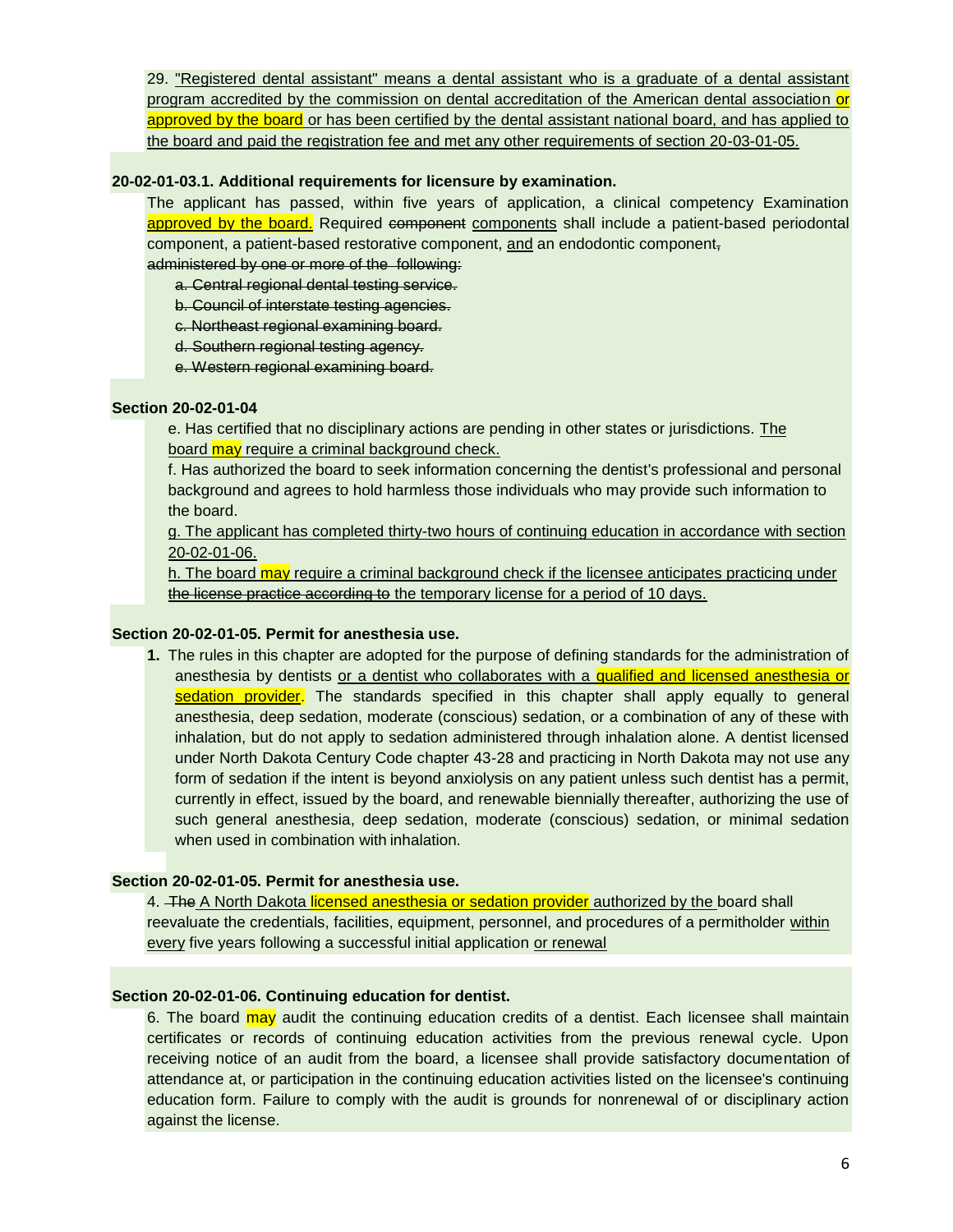#### **New Section 20-02-01-13. Exceptions to the review requirement.**

A practitioner shall not be required to review a patient's prescription drug monitoring program data if any of the following apply:

- 1. The controlled substance is prescribed or dispensed for a patient who is currently receiving hospice care.
- 2. The controlled substance is prescribed or dispensed to a patient of record as a non-refillable prescription as part of treatment for a surgical procedure.
- 3. The dentist prescribes a controlled substance after the performance of oral surgery and no more than a 72 hour supply of the controlled substance is prescribed.
- 4. The dentist prescribes pre-appointment medication for the treatment of procedure anxiety.
- 5. The dentist obtains a report through a board-approved risk assessment tool for health care providers that accesses patient prescription information from prescription drug monitoring program databases, analyzes the data, and provides a risk based score that includes prescription drug monitoring program data.

#### **Section 20-03-01-05.1 Additional expanded duties of registered dental assistants.**

The board may grant a permit to a registered dental assistant for the following:

- 1. The board may issue or renew a class I dental anesthesia assistant permit authorizing a registered dental assistant to provide anesthesia assistance under the supervision of a dentist who specializes in oral and maxillofacial surgery, and meets the following requirements authorized by permit to provide parenteral sedation, upon successful completion of the following:
	- a. The applicant submits evidence on forms prescribed by the board that the applicant meets any of the following requirements:
		- (1) The applicant has completed of a board-approved dental anesthesia assistant education and training course.
	- b. within one year of application and has Submits proof of current certification status from the American association of oral and maxillofacial surgeons dental anesthesia assistant national certification or a **board-approved** competency examination.
		- (2) The applicant has completed a board-approved dental anesthesia assistant
			- education and training course and has proof of current certification status from a board-approved competency examination.
- 2. The board may issue or renew a class II dental anesthesia assistant permit authorizing a registered dental assistant to provide anesthesia assistance under the supervision of a dentist authorized by permit to provide parenteral sedation, upon successful completion of the following:
	- a. The applicant submits evidence of a board-approved dental anesthesia assistant education and training course and submitting proof of current certification status from the American association of oral and maxillofacial surgeons dental anesthesia assistant national certification or a board-approved competency examination;
	- b. The applicant has successfully completed hands-on training in intravenous access or phlebotomy that includes live experience starting and maintaining intravenous lines;
	- c. The applicant holds current and valid certification for health care provider basic life support, or advanced cardiac life support or pediatric advanced life support; and
	- d. The applicant provides a copy of a valid North Dakota general anesthesia or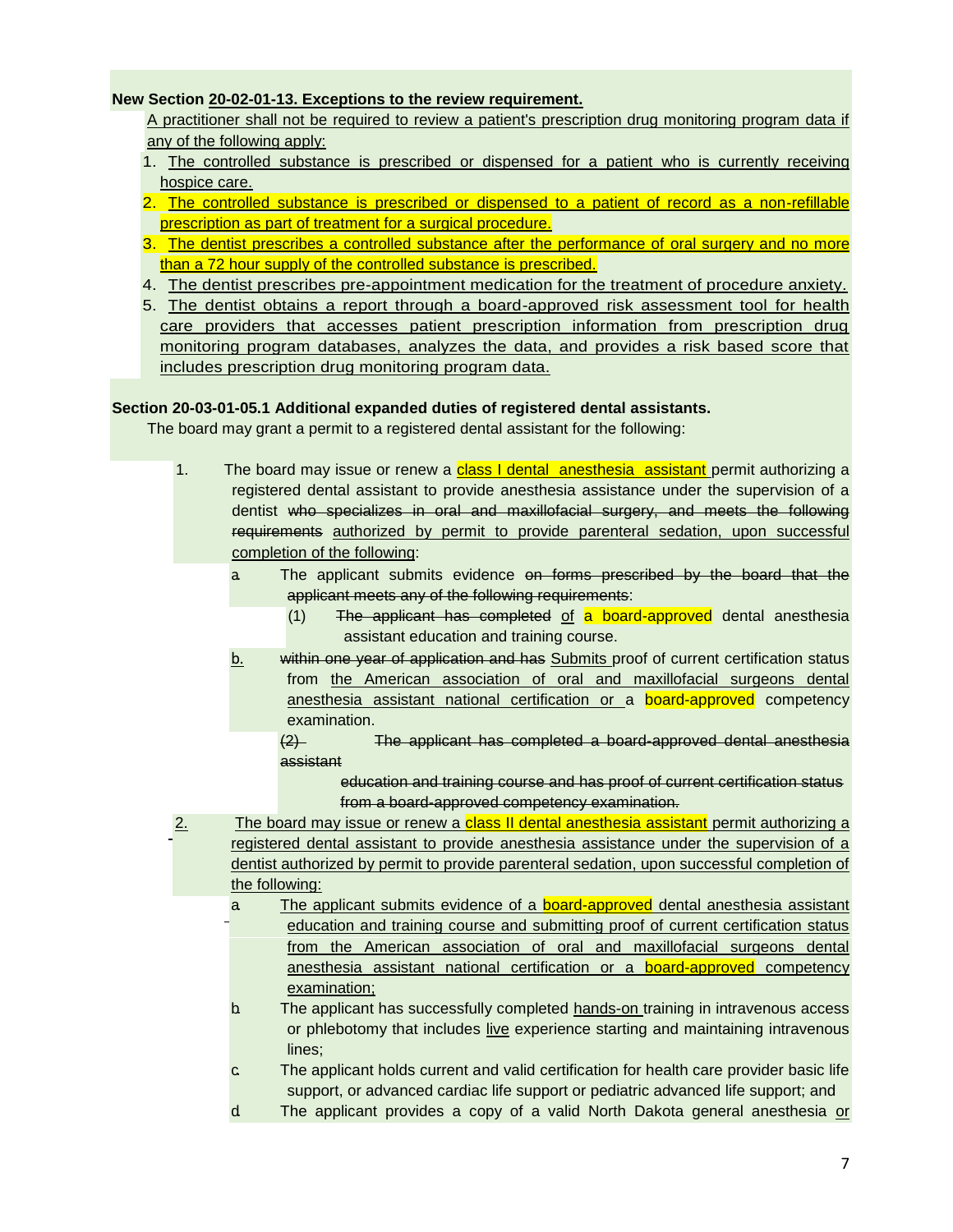parenteral sedation permit of the oral and maxillofacial surgeon dentist where the registered dental assistant will be performing anesthesia assistant services.

2.3. The board may issue or renew a permit on forms prescribed by the board authorizing a registered dental assistant under the direct supervision of a dentist to provide restorative functions under the following conditions:

- a. The applicant meets any of the following requirements:
	- (1) The applicant has successfully completed a **board-approved** curriculum from a program accredited by the commission on dental accreditation of the American dental association or other board-approved course and successfully passed the western regional examining board's restorative examination or other equivalent examinations approved by the board within the last five years, and successfully completed. The board may require successful completion of the restorative function component of the dental assisting national board's certified restorative functions dental assistant certification examination; or
		- (2) The applicant has successfully passed the western regional examining board's restorative examination or other board-approved examination over five years from the date of application and successfully completed the restorative function component of the dental assistant certification examination or other board-approved examination and provide evidence from another state or jurisdiction where the applicant legally is or was authorized to perform restorative functions and certification from the supervising dentist of successful completion of at least twenty-five restorative procedures within the immediate five years from the date of application.

#### **Section 20-03-01-06. Continuing dental education for qualified and registered dental assistants.**

6. The board may audit continuing education credits of a registered dental assistant. Proof of continuing education shall be maintained from the previous renewal cycle. Upon receiving notice of an audit from the board, a registered dental assistant shall provide satisfactory documentation of attendance at, or participation in, the continuing education activities listed on the licensee's continuing education form. Failure to comply with the audit is grounds for nonrenewal of or disciplinary action against the registration.

#### **Section 20-04-01-03.1 Duties of the dental hygienist requiring a permit. [Comments for this section have the same language as above Section 20-03-01-05.1 Additional expanded duties of registered dental assistants.]**

#### **Section 20-04-01-08. Continuing education for dental hygienists.**

7. The board may audit the continuing education credits of a dental hygienist. Each licensee shall maintain certificates or records of continuing education activities from the previous renewal cycle. Upon receiving notice of an audit from the board, a licensee shall provide satisfactory documentation of attendance at, or participation in the continuing education activities listed on the licensee's continuing education form. Failure to comply with the audit is grounds for nonrenewal of or disciplinary action against the license.

20-01-02-01. Definitions; and, 20-02-01-03.1 Additional requirements for licensure by examination.

Board comment regarding the NDDHA's concerns regarding the language throughout the document *"approved by the board" or "board-approved"*: Identical language can be found in every professional board's North Dakota statutes and rules. Dr. Evanoff commented that it would be difficult to define every circumstance that comes to the Board. The legislature has delegated these responsibilities to the board because of the expertise of the appointed members; therefore boards are permitted some latitude. The question then becomes if the board consistent in its findings when making decisions where granted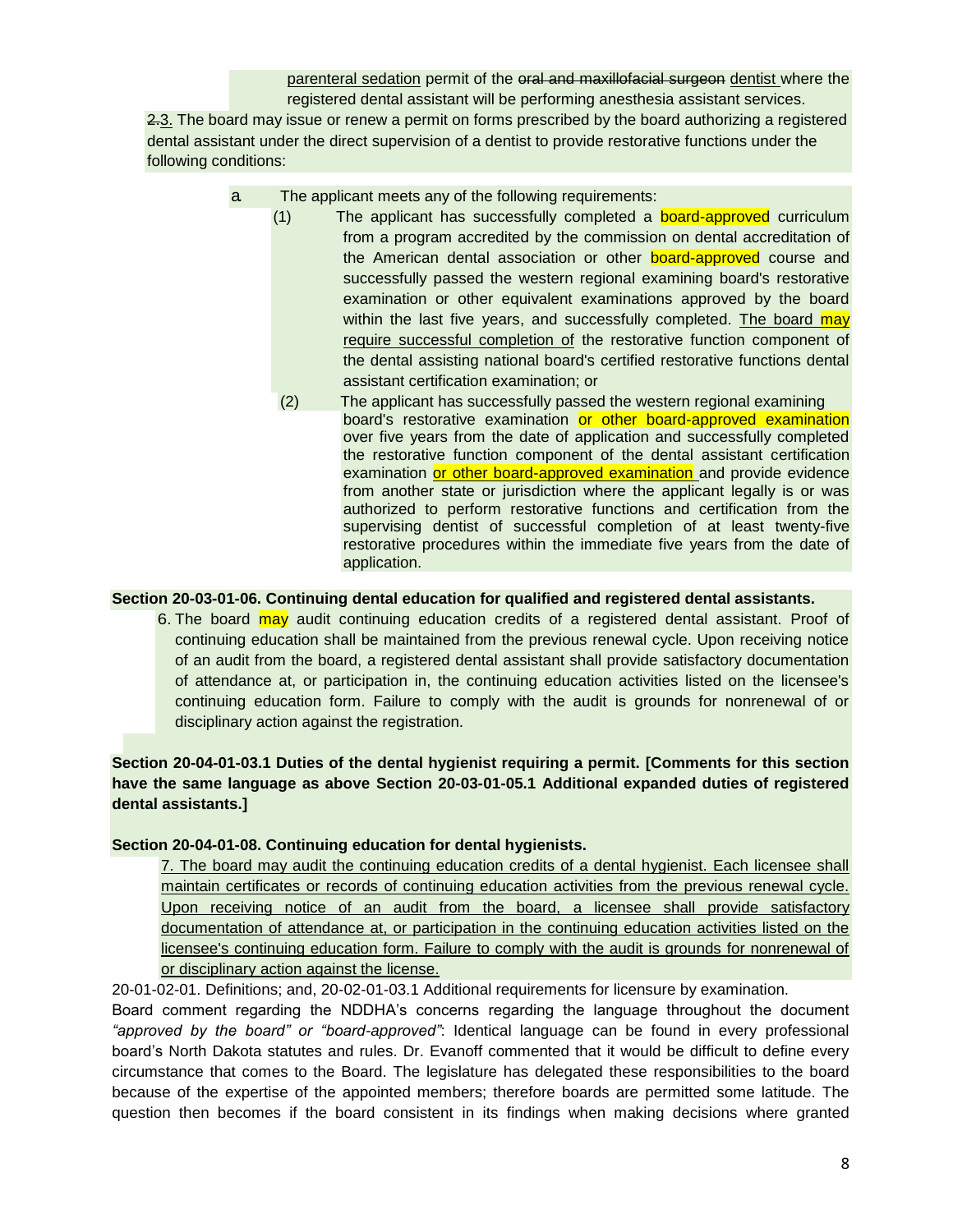authority to do so. Board findings are based on guidance from past procedural findings and methodologies and are not deemed arbitrary or capricious. *"Board-approved"* denotes a finding based on subsequent review of an educational program identified, listed or referred to in statute or rule, or a determination based on rules that may list specific qualifications for examinations, duties, or levels of education. The *"boardapproved"* subject is, in the opinion of the Board, substantially equivalent to aforementioned requirements and are not randomly determined. If the language were to be omitted from Title 20, the Board of Dental Examiners would be held to a different standard than other professional boards. Bev Marsh commented perhaps board-approved could be further defined.

Moved by Dr. Petersen and seconded by Dr. Keim to leave all "approved by the board" or "boardapproved" statements.

Roll call vote: Dr. Petersen, yes; Dr. Dohm, yes; Dr. Evanoff, yes; Mr. Mehlhoff, yes; Dr. Goebel, yes; Ms. Marsh, yes; Dr. Keim, yes. Motion carried 7-0.

20-02-01-04: Board comment regarding "what would be required for a criminal background check". The triggering event or criteria and intent of the Board is to require a criminal background check

Moved by Dr. Petersen and seconded by Ms. Marsh to amend Section 20-02-01-04 (1.e.),(1.h.) as follows: e. Has certified that no disciplinary actions are pending in other states or jurisdictions. The board may require a criminal background check.

h. The board may shall require a criminal background check if the licensee anticipates practicing under the license practice according to the temporary license for a period greater than 10 days.

Roll call vote: Dr. Petersen, yes; Dr. Dohm, yes; Dr. Evanoff, yes; Mr. Mehlhoff, yes; Dr. Goebel, yes; Ms. Marsh, yes; Dr. Keim, yes. Motion carried 7-0.

20-02-01-05 Subsection 1. The rules in this chapter are adopted for the purpose of defining standards for the administration of anesthesia by dentists or a dentist who collaborates with a qualified and licensed anesthesia or sedation provider. The standards specified in this chapter….

and;

20-02-01-05 Subsection 4. The A North Dakota licensed anesthesia or sedation provider authorized by the board shall reevaluate the credentials, facilities, equipment, personnel, and procedures of a permitholder within every five years following a successful initial application or renewal.

No motion. The general consensus was to leave the language as is. Standards for anesthesia and sedation permitting, authorization and requirements of for use of sedation and anesthesia use are addressed in subsections 1, 2 and 3.

20-02-01-06. (6) Continuing dental education for dentist. The board may audit the continuing education credits….

No motion. The general consensus, leave the language as is.

20-02-01-13. Exceptions to the review requirement.

The Board believes there is a differentiation between numbers 2 and 3 of Section 20-02-01-13. The language was previously recommended by the ND Board of Pharmacy.

No motion. The general consensus; leave the language as is.

20-03-01-05.1.Additional expanded duties of dental assistants; and 20-04-01-03. Duties of the dental hygienist requiring a permit.

The language differentiates class I and class II permits for a dental anesthesia assistant. The section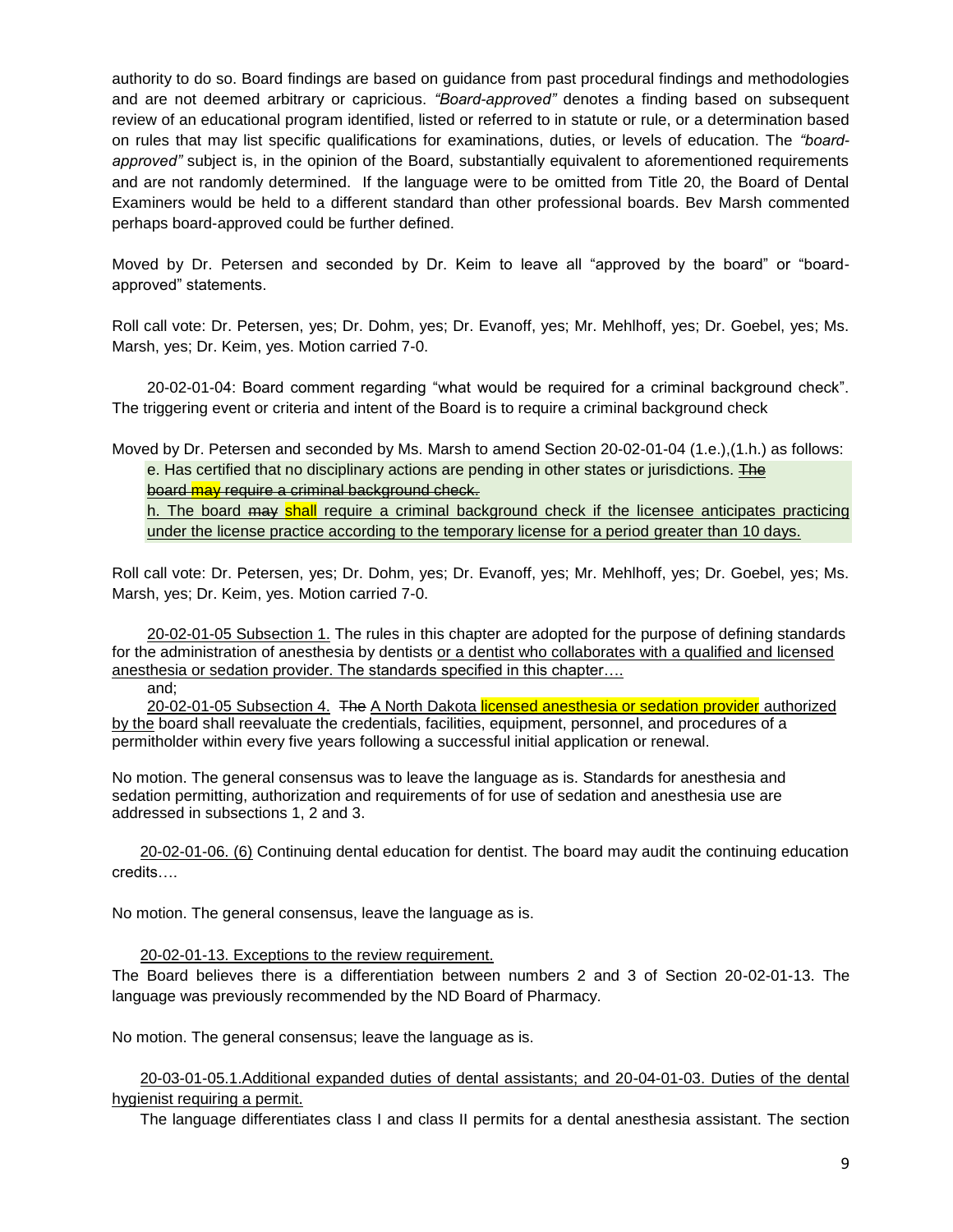provides details for the requirements of each permit. Defining what the permit authorizes provides a definition of each permit.

No motion. The general consensus; leave language. Repetition in other sections is not required. The Board did not agree that supervision should be decreased for the new procedures. Bev Marsh commented indirect supervision requires less of the dentists time. Dr. Dohm commented that since the dentist is still liable for the procedure that it is unlikely that the dentist would not check. No motion was made to change the level of supervision to indirect supervision rather than direct supervision.

#### 20-04-01-08. Continuing education for dental hygienists.

Although audit is currently addressed in the hygienists statute, Moved by Dr. Dohm to include the language as written 20-02-01-06 (6) so that all audit language is in administrative rule, seconded by Dr. Petersen.

Roll call vote: Dr. Petersen, yes; Dr. Dohm, yes; Dr. Evanoff, yes; Mr. Mehlhoff, yes; Dr. Goebel, yes; Ms. Marsh, yes; Dr. Keim, yes. Motion carried 7-0.

**Review license applications and credentials:** Dr. Evanoff moved and Dr. Dohm seconded to grant license to the applicants who have completed requirements and grant remaining applicants licensure once background check has been reviewed and other requirements have been satisfied. RCV; Dohm, yes; Goebel, yes; Marsh, yes; Keim, yes; Evanoff, yes; Mehlhoff, yes; Petersen, yes. Motion carried 7-0.

#### Pursuant to NDCC 43-28-10.1.(3);

"The applicant has passed a clinical competency examination administered by a regional dental testing service approved by the board by rule."

Dr. Evanoff move to deny the license by credential, seconded by Dr. Goebel. Discussion; Dr. Humes submitted the PGY-1 residency in lieu of a clinical regional board examination. The PGY-1, post-doctoral 3 residency year relieves students in NY to opt out of a clinical exam. The clinical examination is not a requirement in NY. The ND Board does not accept PGY-1 as a substitute for a patient based clinical exam as an alternative to third party testing.

Roll call vote: Dr. Petersen, no; Dr. Dohm, yes; Dr. Evanoff, yes; Mr. Mehlhoff, yes; Dr. Goebel, yes; Ms. Marsh, yes; Dr. Keim, yes. Motion carried 6-1.

| <b>CANDIDATE</b>                | <b>LICENSE</b><br># | <b>SCHOOL &amp; YEAR</b><br><b>GRADUATED</b>  |
|---------------------------------|---------------------|-----------------------------------------------|
| Julie A. Rice, RDH              | 478                 | <b>Reinstatement NDSCS '83</b>                |
| Joslynn Marie Hirsch, RDH       | 1662                | Herzing U '15                                 |
| Sarah E. Marrlow, RDH           | 1663                | Coastal Carolina Comm Coll '12                |
| Azita Martin, RDH               | 1664                | Northern AZ U '12                             |
| Melinda Lou Spraggs, RDH        | 1665                | U of Arkansas '03                             |
| Julie Arbegast, RDH             | 1667                | Laramie Comm Coll '01                         |
| Diane Louise Bjorgaard, RDH     | 1668                | Normandale '83                                |
| Lydia V. Mihovilovic Humes, DDS | $\overline{a}$      | requirements of application absent            |
| TEMPORARY LICENSE APPLICATIONS  |                     |                                               |
| Ishita Agarwal, DMD             | T2296               | Henry Goldman School                          |
| Jennifer Nicole Laurence, DDS   | T2298               | of Dental Medicine, Boston '16<br>U of TX '16 |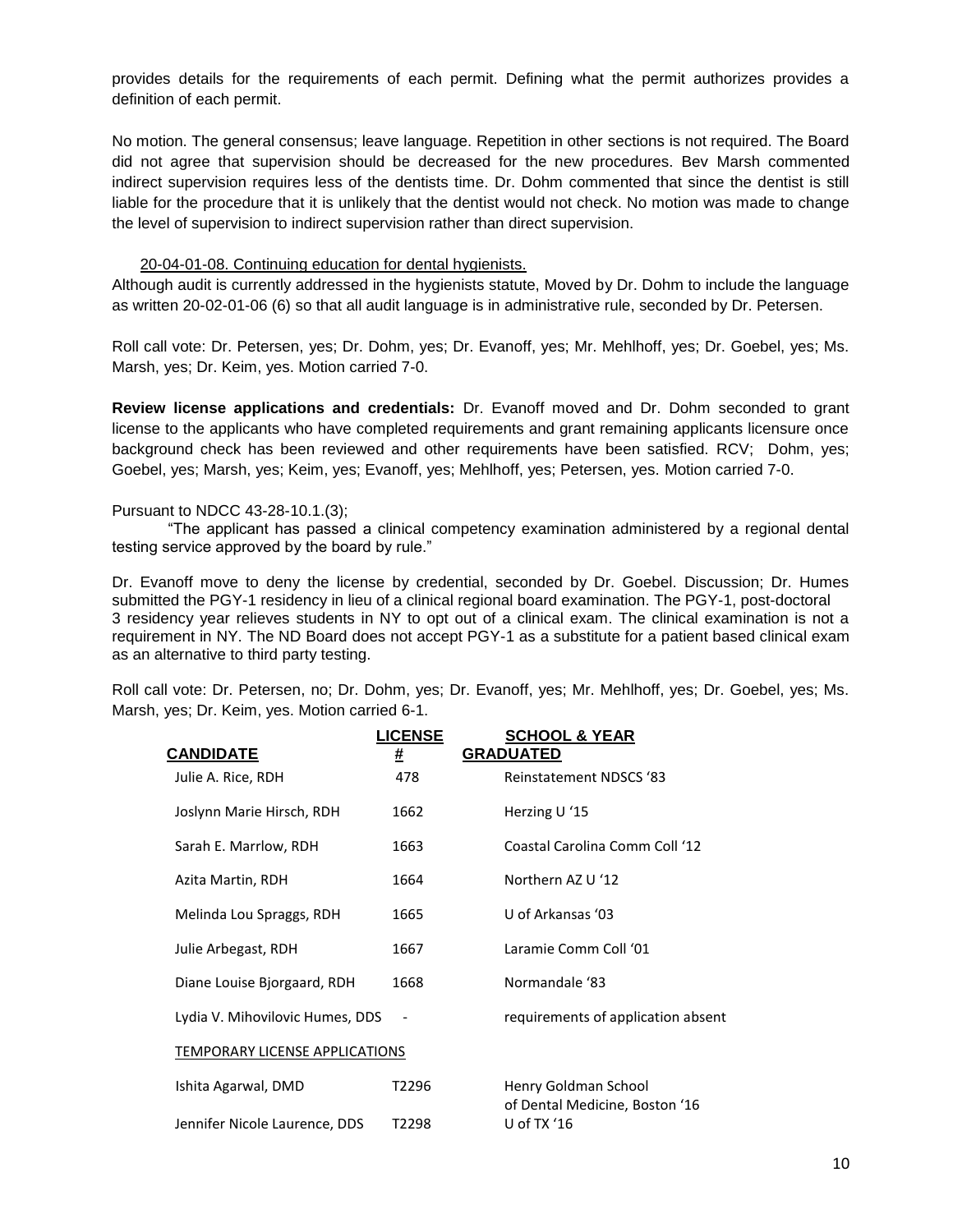Claude-Jean Langevin, DMD T2300 Expires 1/31/2017

**3. Adjournment**: Moved by Dr. Evanoff, seconded by Dr. Petersen to adjourn. All voted in favor. Motion carried. The meeting was adjourned at 8:57 PM.

Respectfully Submitted by,

Rita Sommers, Executive Director, \_\_\_\_\_\_\_\_\_\_\_\_\_\_\_\_\_\_\_\_\_\_\_\_\_\_\_\_\_\_\_\_\_\_\_\_\_\_\_\_\_

Tim Mehlhoff, CPA, Secretary-Treasurer, \_\_\_\_\_\_\_\_\_\_\_\_\_\_\_\_\_\_\_\_\_\_\_\_\_\_\_\_\_\_\_\_

1Air abrasion removes tooth structure using a stream of aluminium oxide particles generated from compressed air or bottled carbon dioxide or nitrogen gas. The abrasive particles strike the tooth with high velocity and remove small amounts of tooth structure. Efficiency of removal is relative to the hardness of the tissue or material being removed and the operating parameters of the air abrasion device. A number of parameters such as the amount of air pressure, particle size, quantity of particles passing through the nozzle, nozzle diameter of the handpiece, angulation of nozzle of the handpiece, distance from object, and time of exposure to the object vary the quantity of tooth removal and depth of penetration.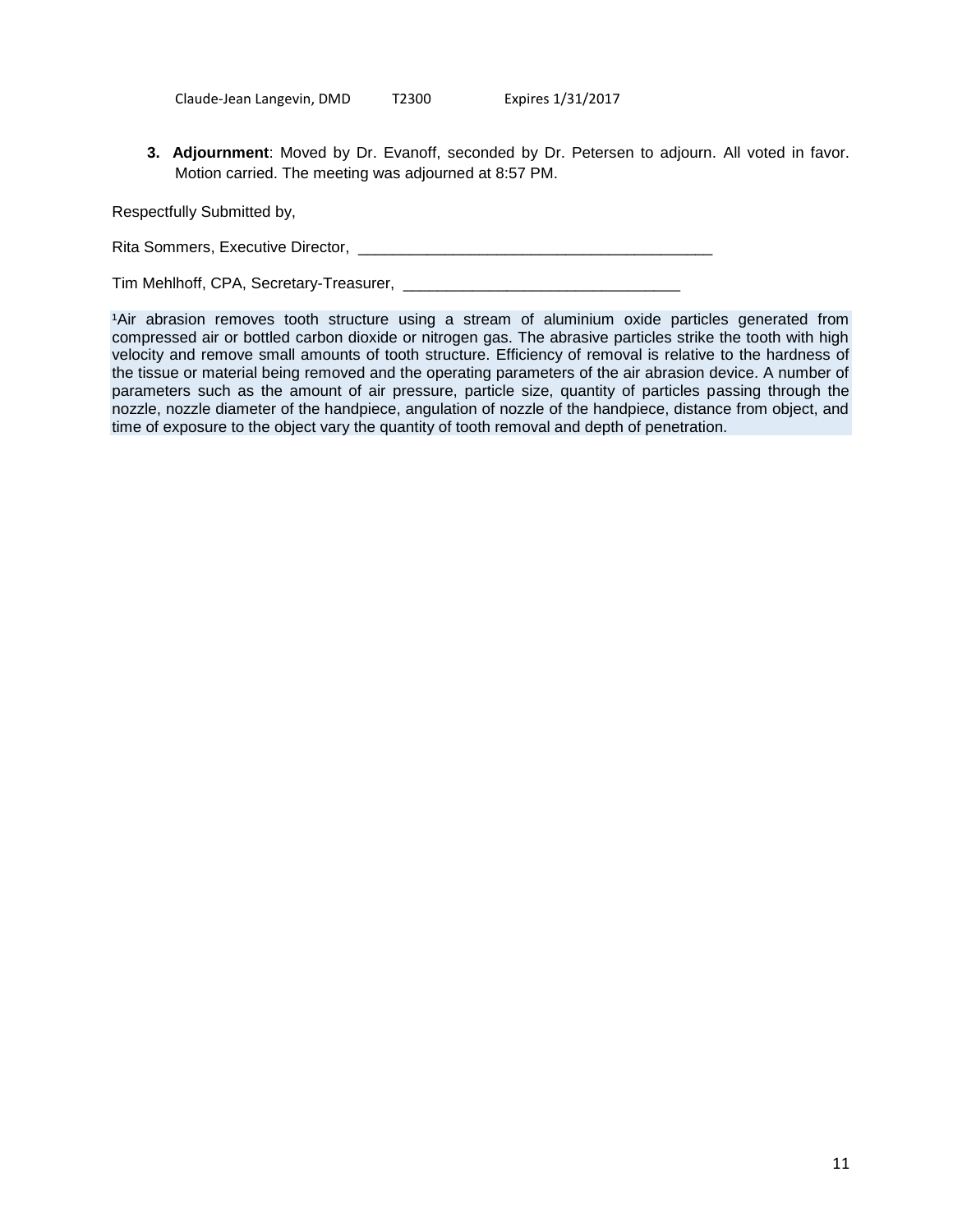# **ARTICLE 20-01 as amended and adopted August 23, 2016**

**Chapter** 

20-01-01 Organization of Board

20-01-02 Definitions

## **CHAPTER 20-01-01 ORGANIZATION OF BOARD**

**Section** 

20-01-01-01 Organization and Functions of Board of Dental Examiners

# **20-01-01-01. Organization and functions of board of dental examiners.**

- 1. **History and functions.** In 1895 a five-member board of dental examiners was created to examine dentists as to their qualifications and to license and register qualified dentists.
- 2. **Board membership.** The board consists of seven members appointed by the governor. Five members must be licensed dentists, one member must be a licensed hygienist, and one member must be a consumer. Members of the board serve five-year terms. No member may serve more than ten years or two 5-year terms of office.
- 3. **Board members.** Members of the board are elected by the board to fill the individual positions of president, president-elect, and secretary- treasurer. The position of executive director has been created to assist the secretary-treasurer.
- 4. **Per diem.** Each member of the board shall receive as compensation for each day actually engaged in the duties of the office per diem in the amount of two hundred dollars.
- 5. **Inquiries.** Inquiries regarding the board may be addressed to the executive director of the board:

Rita M. Sommers, RDH, MBA North Dakota Board of Dental Examiners Box 7246 Bismarck, ND 58507-7246 [www.nddentalboard.org](http://www.nddentalboard.org/) 701-258-8600

**History:** Amended effective October 1, 1988; November 1, 1988; July 1, 1993; May 1, 1996; June 1, 2002; July 1, 2004; April 1, 2006; January 1, 2011. **General Authority:** NDCC 28-32-02, 43-28-06

**Law Implemented:** NDCC 28-32-02, 43-28-05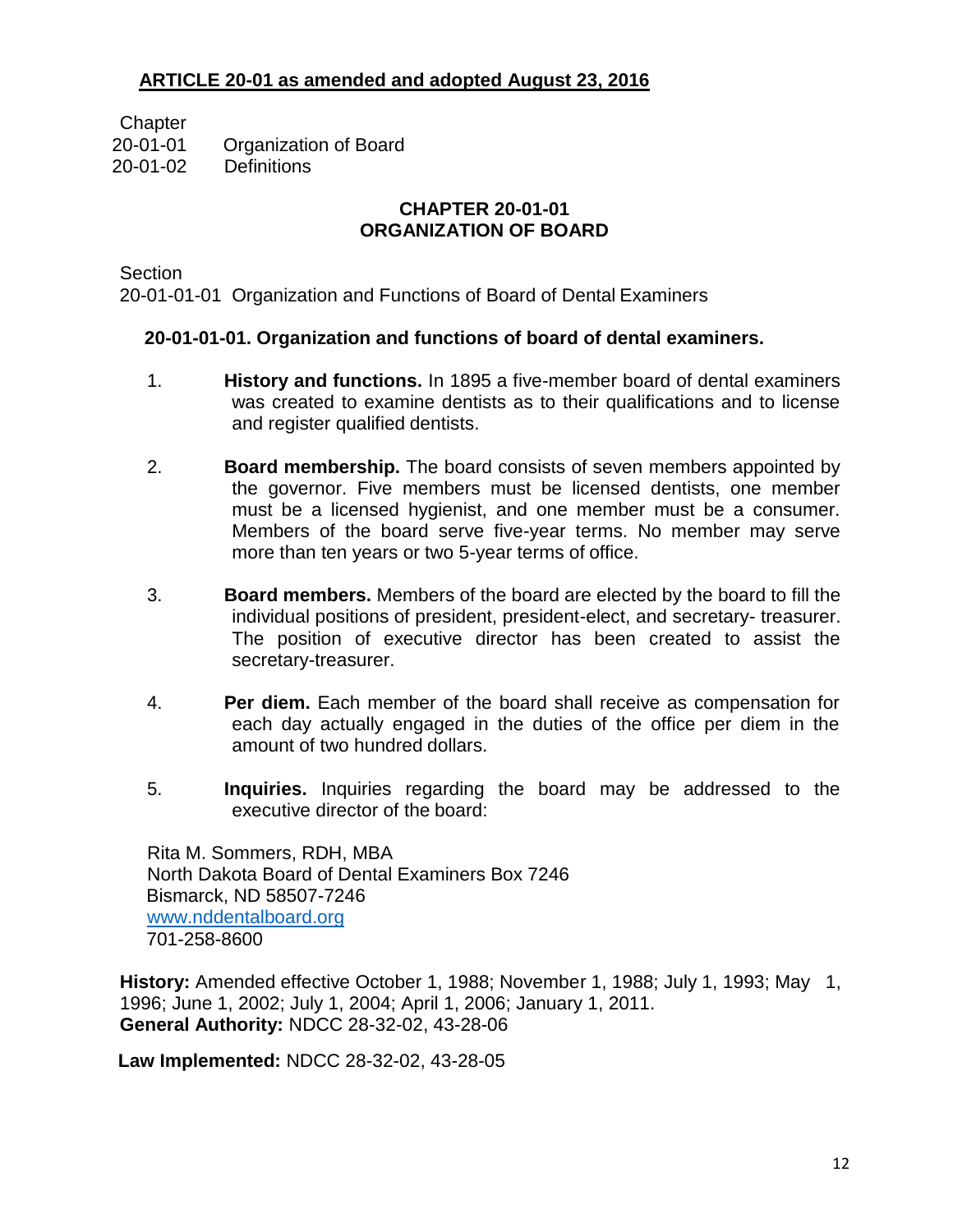Section 20-1-2-1 Definitions

## **20-01-02-01. Definitions.**

Unless specifically stated otherwise, the following definitions are applicable throughout this title:

- 1. "Advertising" means any public communication, made in any form or manner, about a licensee's professional service or qualifications, for the purpose of soliciting business.
- 2. "Anxiolysis" means diminution or elimination of anxiety.
- 3. "Basic full upper and lower denture" means replacement of all natural dentition with artificial teeth. This replacement includes satisfactory tissue adaptation, satisfactory function, and satisfactory aesthetics. Materials used in these replacements must be nonirritating in character and meet all the standards set by the national institute of health and the bureau of standards and testing agencies of the American dental association for materials to be used in or in contact with the human body.
- 4. "Board certified" means the dentist has been certified in a specialty area in which there is a certifying body approved by the commission on dental accreditation of the American dental association.
- 5. "Board eligible" means the dentist has successfully completed a duly accredited training program or in the case of a dentist in practice at the time of the adoption of these rules has experience equivalent to such a training program in an area of dental practice in which there is a certifying body approved by the commission on dental accreditation of the American dental association.
- 6. "Bona fide specialties" means the specialties of dental public health, endodontics, oral and maxillofacial pathology, oral and maxillofacial radiology, oral and maxillofacial surgery, orthodontics and dentofacial orthopedics, pediatric dentistry, periodontics, and prosthodontics.
- 7. "Cardiopulmonary resuscitation course" means the American heart association's health care provider course, the American red cross professional rescuer course, or an equivalent course.
- 8. "Certified dental assistant" means a dental assistant who meets the education or experience prerequisites, or both, established by the dental assisting national board and passes the dental assisting national board's certified dental assistant examination (including radiation health and safety, infection control, and general chairside components), is currently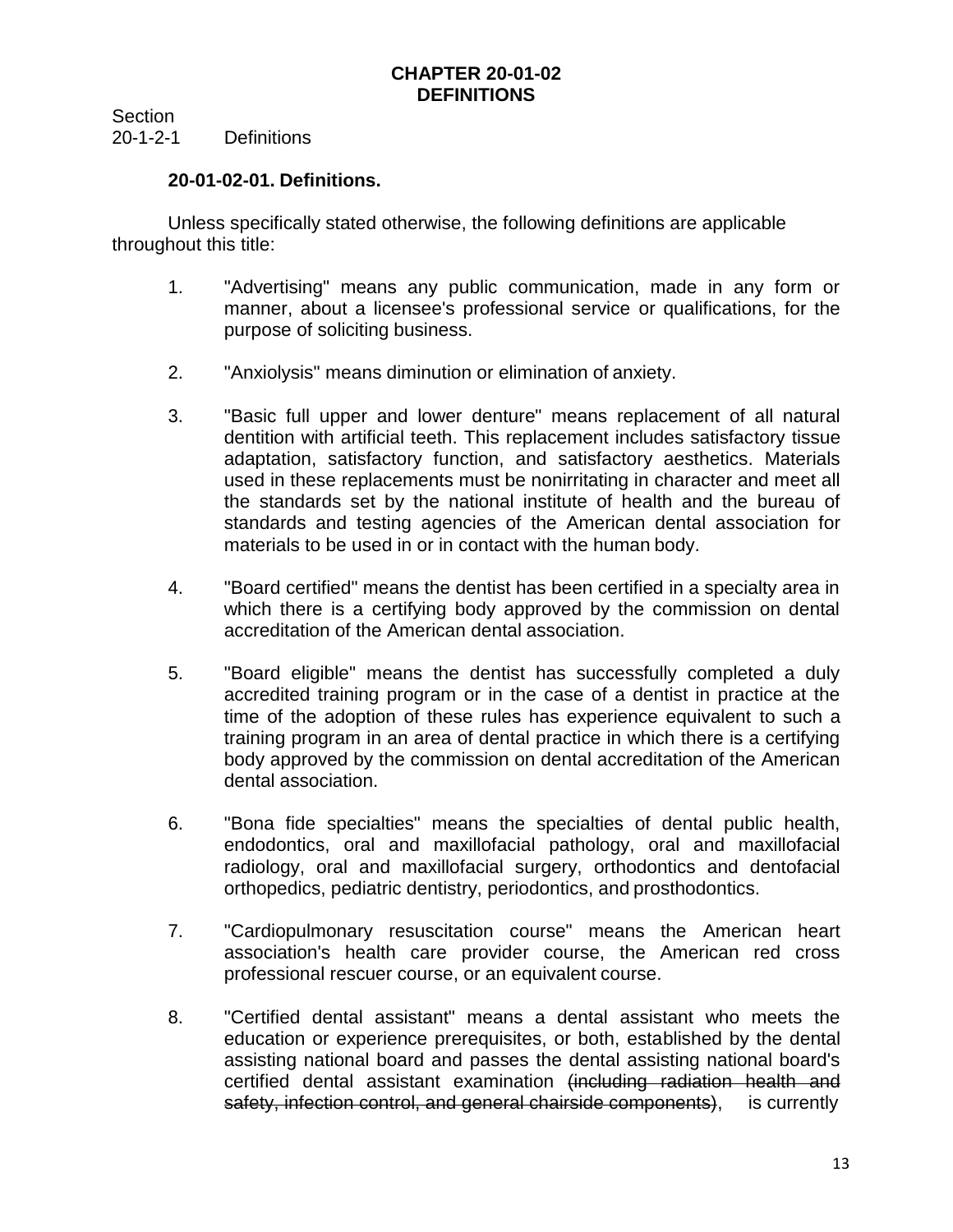cardiopulmonary resuscitation-certified, and continues to maintain the credential by meeting the dental assisting national board requirements. A certified dental assistant must be registered by the board as a qualified dental assistant or registered dental assistant to provide any expanded duties.

- 9. "Code of ethics" means the January 2009 version of the American dental association's principles of ethics and code of professional conduct.
- 10. "Combination inhalation enteral conscious sedation" (combined conscious sedation) means conscious sedation using inhalation and enteral agents. When the intent is anxiolysis only, and the appropriate dosage of agents is administered, then the definition of enteral or combined inhalation-enteral conscious sedation (combined conscious sedation), or both, does not apply. Nitrous oxide/oxygen when used in combination or with sedative agents may produce anxiolysis, conscious or deep sedation, or general anesthesia.
- 11. "Complete evaluation" means an examination, review of medical and dental history, the formulation of a diagnosis, and the establishment of a written treatment plan, documented in a written record to be maintained in the dentist's office or other treatment facility or institution.
- 12. "Conscious sedation" means depressed level of consciousness that retains the patient's ability to independently and continuously maintain an airway and respond appropriately to physical stimulation or verbal command and that is produced by a pharmacological or nonpharmacological method or a combination thereof. The drugs or technique, or both, should carry a margin of safety wide enough to render unintended loss of consciousness unlikely. Patients whose only response is reflex withdrawal from repeated painful stimuli would not be considered to be in a state of conscious sedation.
- 13. "Contiguous supervision" means that the supervising oral and maxillofacial surgeon dentist whose patient is being treated and has personally authorized the procedures to be performed. The supervising oral surgeon dentist is continuously onsite and physically present in the treatment facility while the procedures are performed by the dental anesthesia auxiliary and capable of responding immediately in the event of an emergency. The term does not require a supervising dentist to be physically present in the operatory.
- 14. "Coronal polishing" is the mechanical polishing of clinical crowns using a rubber cup or brush only and not to include any instrumentation.
- 15. "Deep sedation" is an induced state of depressed consciousness accompanied by partial loss of protective reflexes, including the inability to continually maintain an airway independently or to respond purposefully to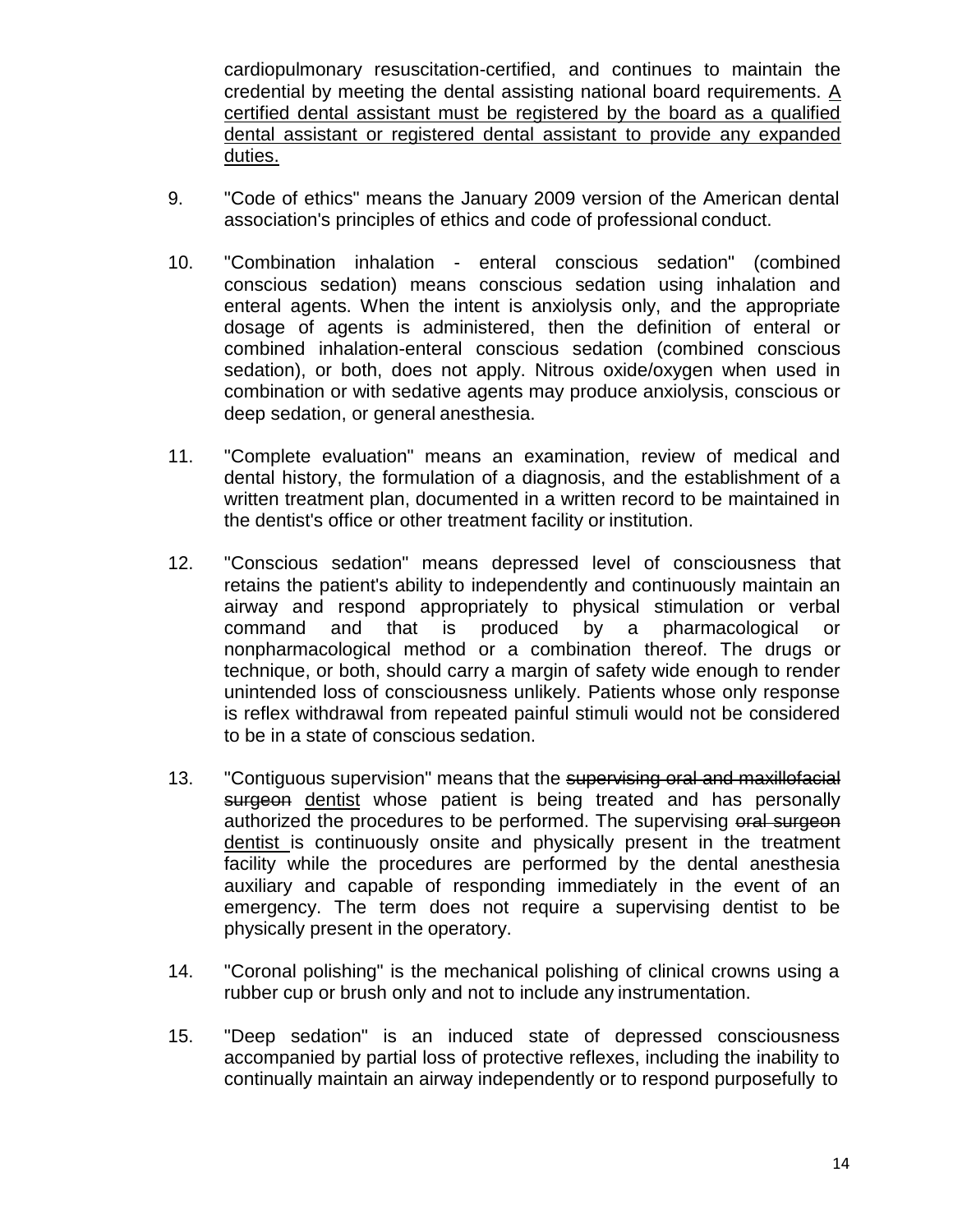physical stimulation or verbal command, and is produced by pharmacological or nonpharmacological method, or combination thereof.

- 16. "Dental technician" means any individual who offers or undertakes to perform the fabrication or repair of corrective or prosthetic dental devices according to the written instructions of a licensed dentist. A certified dental technician is an individual who is specifically qualified through education and experience and who has successfully completed the written and practical certification examinations administered by the national board for certification, and who further maintains certification through compliance with continuing education requirements as stipulated by the national board for certification.
- 17. "Direct supervision" means the dentist is in the dental office or treatment facility, personally diagnoses the condition to be treated, personally authorizes the procedures and remains in the dental office or treatment facility while the procedures are being performed by the dental hygienist or dental assistant, and before dismissal of the patient, evaluates the performance of the dental hygienist or dental assistant.
- 18.17. "Direct visual supervision" means supervision by an oral and maxillofacial surgeon a dentist by verbal command and under direct line of sight.
- 19.18. "Evaluation" means the act or process by a dentist of assessing and determining the significance, quality or work of something such as the patient's oral health status, the progress of dental therapy, or the performance of the dental hygienist or dental assistant.
- 20.19. "General anesthesia" means an induced state of unconciousness accompanied by a partial or complete loss of protective reflexes, including the inability to continually maintain an airway independently and respond purposefully to physical stimulation or verbal command, and is produced by a pharmacological or nonpharmacological method, or a combination thereof.
- 21.20. "General supervision" means the dentist has authorized the procedures and they are carried out in accordance with the dentist's diagnosis, if necessary, and treatment plan. The dentist is not required to be in the treatment facility. Limitations are contained in North Dakota Century Code section 43-20-03.
- 22.21. "Inactive status" means the licensee shall not engage in the practice of dentistry or dental hygiene in the state of North Dakota. The license that is placed on inactive status remains on that status until such time as the license is reinstated.
- 23.22. "Indirect supervision" means that a dentist is in the dental office or treatment facility, has personally diagnosed the condition to be treated, authorizes the procedures, and remains in the dental office or treatment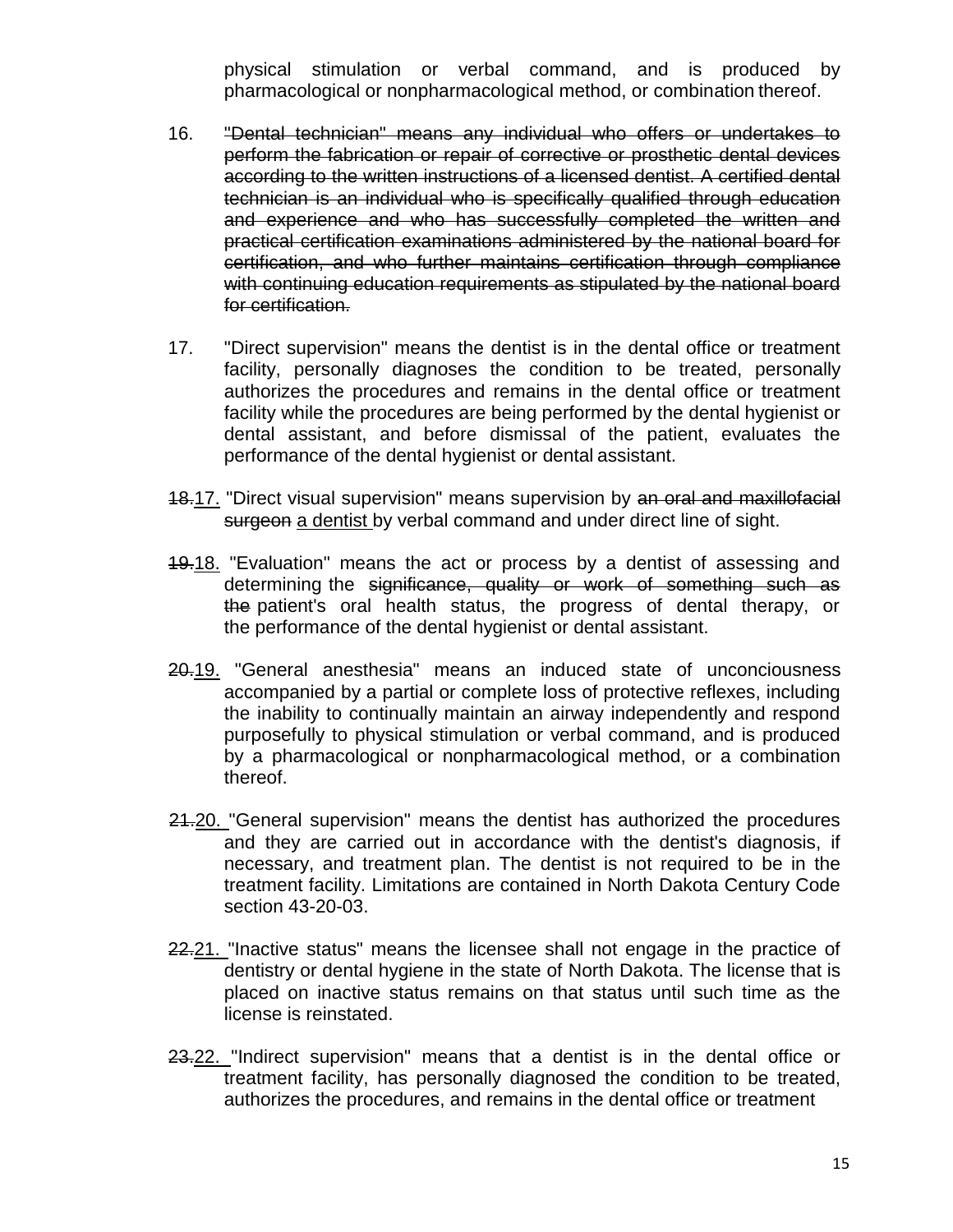facility while the procedures are being performed by the dental hygienist or dental assistant.

- 24.23. "Local anesthesia" means the elimination of sensations in one part of the body by regional injection of drugs without causing the loss of consciousness.
- 25.24. "Oral assessment" means the evaluation of data pertaining to the patient's condition to help identify dental problems leading to a professional treatment plan. The final diagnosis of disease or treatment plan is the sole responsibility of the supervising or collaborative dentist.
- 26.25. "Oral hygiene treatment planning" is a component of a comprehensive treatment plan developed by the hygienist or dentist to provide the hygienist a framework for addressing the preventative, educational, and clinical treatment needs of the patient.
- 27.26. "Patient of record" means a patient who has undergone a complete dental evaluation performed by a licensed dentist.
- 28.27. "Primary practice site" means the office location that is to be considered the main location of the dental practice. This office location would be listed first on the biennial registration.
- 28. "Qualified dental assistant" means a dental assistant who has been employed and trained as a dental assistant and has received at least six hundred fifty hours of on-the-job training, has completed a boardapproved infection control seminar and passed the x-ray and infection control portions of the dental assisting national board examination, and has applied to the board and paid the certificate fee and met any other requirements of section 20-03-01-05.
- 29. "Registered dental assistant" means a dental assistant who is a graduate of a dental assistant program accredited by the commission on dental accreditation of the American dental association or approved by the board or has been certified by the dental assistant national board, and has applied to the board and paid the registration fee and met any other requirements of section 20-03-01-05.
- 30. "Satellite office" means an office, building, or location used at any time by a dentist for the practice of dentistry other than the office listed on the dentist's biennial registration certificate.

**History:** Effective September 1, 1980; amended effective February 1, 1992; October 1, 1993; May 1, 1996; August 1, 1998; April 1, 2000; June 1, 2002; July 1, 2004; April 1,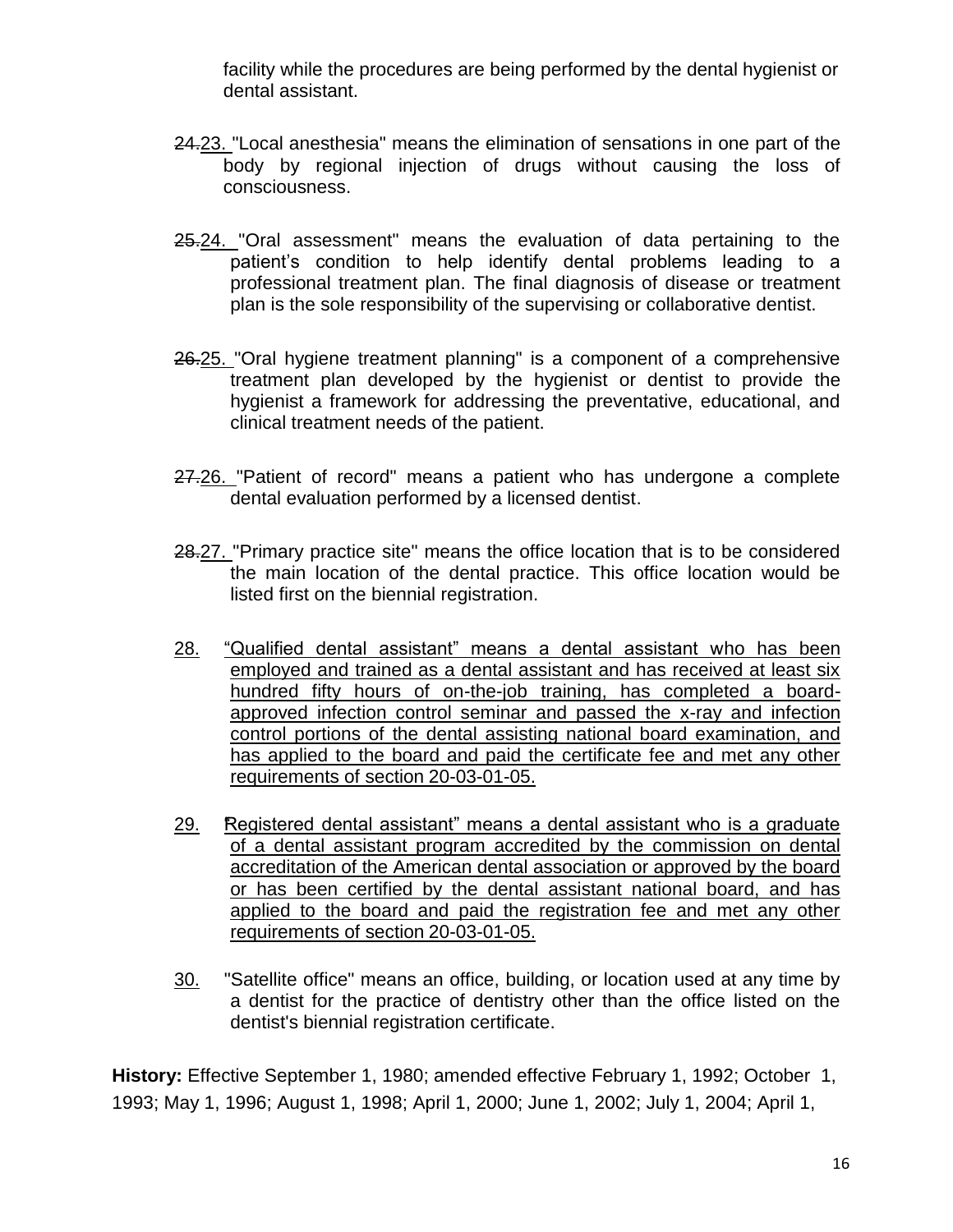2006; October 1, 2007; January 1, 2011; April 1, 2015; .

**General Authority:** NDCC 43-20-10; 43-28-06

**Law Implemented:** NDCC 43-20, 43-28

Section

### **CHAPTER 20-02-01 GENERAL REQUIREMENTS**

| $20 - 2 - 1 - 1$  | Advertising                                                           |
|-------------------|-----------------------------------------------------------------------|
| $20 - 2 - 1 - 2$  | <b>Office Emergency</b>                                               |
| $20 - 2 - 1 - 3$  | Nitrous Oxide                                                         |
| 20-02-01-03.1     | Additional Requirements for Licensure by Examination                  |
| 20-02-01-03.2     | Additional Requirements for Licensure by Credential Review            |
| 20-02-01-03.3     | <b>Additional Requirements for Applications</b>                       |
| 20-02-01-03.4     | <b>Clinical Competency Examination Retakes</b>                        |
| 20-02-01-04       | <b>Temporary License to Practice Dentistry</b>                        |
| 20-02-01-04.1     | <b>Restricted License to Practice Dentistry [Repealed]</b>            |
| 20-02-01-04.2     | <b>Volunteer License to Practice Dentistry</b>                        |
| 20-02-01-04.3     | Inactive Status - License Reinstatement                               |
| 20-02-01-05       | Permit for Anesthesia Use                                             |
| $20 - 2 - 1 - 6$  | <b>Continuing Dental Education for Dentists</b>                       |
| $20 - 2 - 1 - 7$  | Removable Dental Prostheses Owner Identification                      |
| $20 - 2 - 1 - 8$  | Discontinuance of Practice - Retirement - Discontinuance of Treatment |
| 20-02-01-09       | <b>Retention of Records</b>                                           |
| $20 - 2 - 1 - 10$ | <b>Authorization of Laboratory Services</b>                           |
| $20 - 2 - 1 - 11$ | Permit for the Use of Dermal Fillers and Botulinum Toxin for Dental   |
|                   | Use                                                                   |

### **20-02-01-01. Advertising.**

- 1. Advertising by dentists is permitted to disseminate information for the purpose of providing the public a sufficient basis upon which to make an informed selection of dentists. In the interest of protecting the public health, safety, and welfare, advertising which is false, deceptive, or misleading is prohibited.
- 2. All advertising must contain the legal name of the dentist, or a reasonable variation thereof. In the case of a partnership or corporation, the name used in the advertisement may be the true name of the partnership or corporation. The advertisement must also contain the location, or locations, of the dentist, partnership, or corporation.
- 3. A dentist engaged in general practice who wishes to announce the services available in the dentist's practice is permitted to announce the availability of those services as long as the dentist avoids using language that expresses or implies that the dentist is a specialist. If a dentist, other than a specialist, wishes to advertise a limitation of practice, such advertisement must state that the limited practice is being conducted by a general dentist. A dentist who is a specialist may announce the dentist's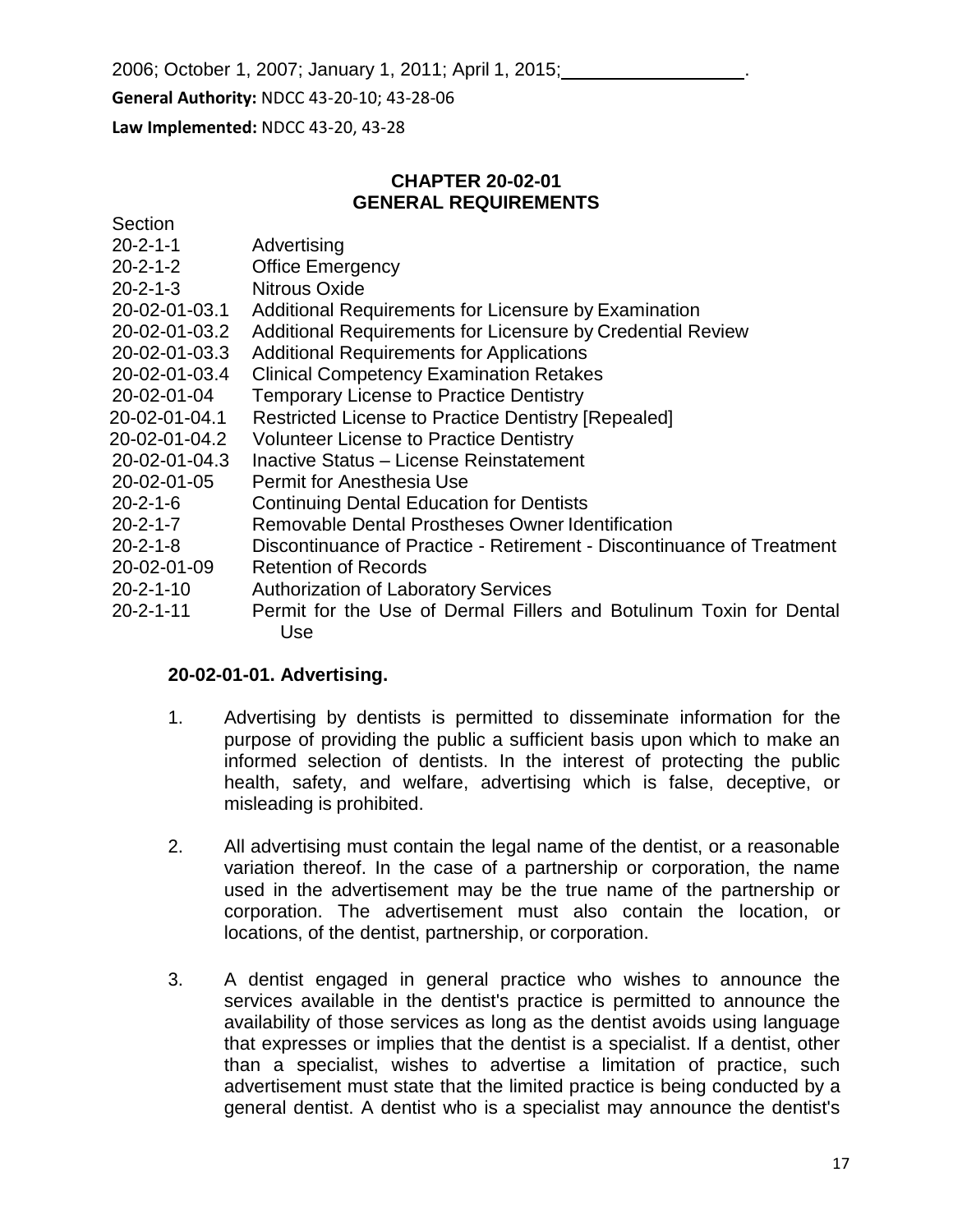bona fide specialty provided that the dentist has successfully completed an educational program accredited by the commission on accreditation of dental and dental auxiliary educational programs, two or more years in length, as specified by the commission on dental accreditation of the American dental association or be a diplomate of a nationally recognized certifying board. Such a dentist may announce that the dentist's practice is limited to the special area of dental practice in which the dentist has or wishes to announce.

- 4. A dentist who advertises on radio or television must retain a recorded copy of such advertising for a period of one year following the termination of the use of such advertising, and is responsible to make recorded copies of such advertising available to the North Dakota state board of dental examiners within thirty days following a request from the board for such copies.
- 5. No dentist may advertise the dentist, the dentist's staff, the dentist's services, or the dentist's method or methods of delivery of dental services to be superior to those of any other licensed dentist, unless such claim or claims can be substantiated by the advertiser, upon whom rests the burden of proof.
- 6. No advertising by a dentist may contain representations or other information contrary to the provisions of North Dakota Century Code section 43-28-18 or North Dakota Administrative Code title 20.

**History:** Effective September 1, 1980; amended effective February 1, 1992; October 1, 1993; April 1, 2015.

**General Authority:** NDCC 43-28-06

**Law Implemented:** NDCC 43-28-06

### **20-02-01-02. Office emergency.**

Every dentist, dental hygienist, dental assistant, qualified dental assistant, or registered dental assistant practicing in North Dakota must have a current certificate of proficiency in cardiopulmonary resuscitation.

**History:** Effective February 1, 1992; amended effective October 1, 1993; May 1, 1996; August 1, 1998; January 1, 2011. **General Authority:** NDCC 43-20-10, 43-28-06

**Law Implemented:** NDCC 43-20-01.2, 43-20-01.3, 43-20-10, 43-20-13.2, 43-28-06, 43- 28-10.1, 43-28-15

### **20-02-01-03. Nitrous oxide.**

A duly licensed dentist may use nitrous oxide for treating patients only when the following conditions are met: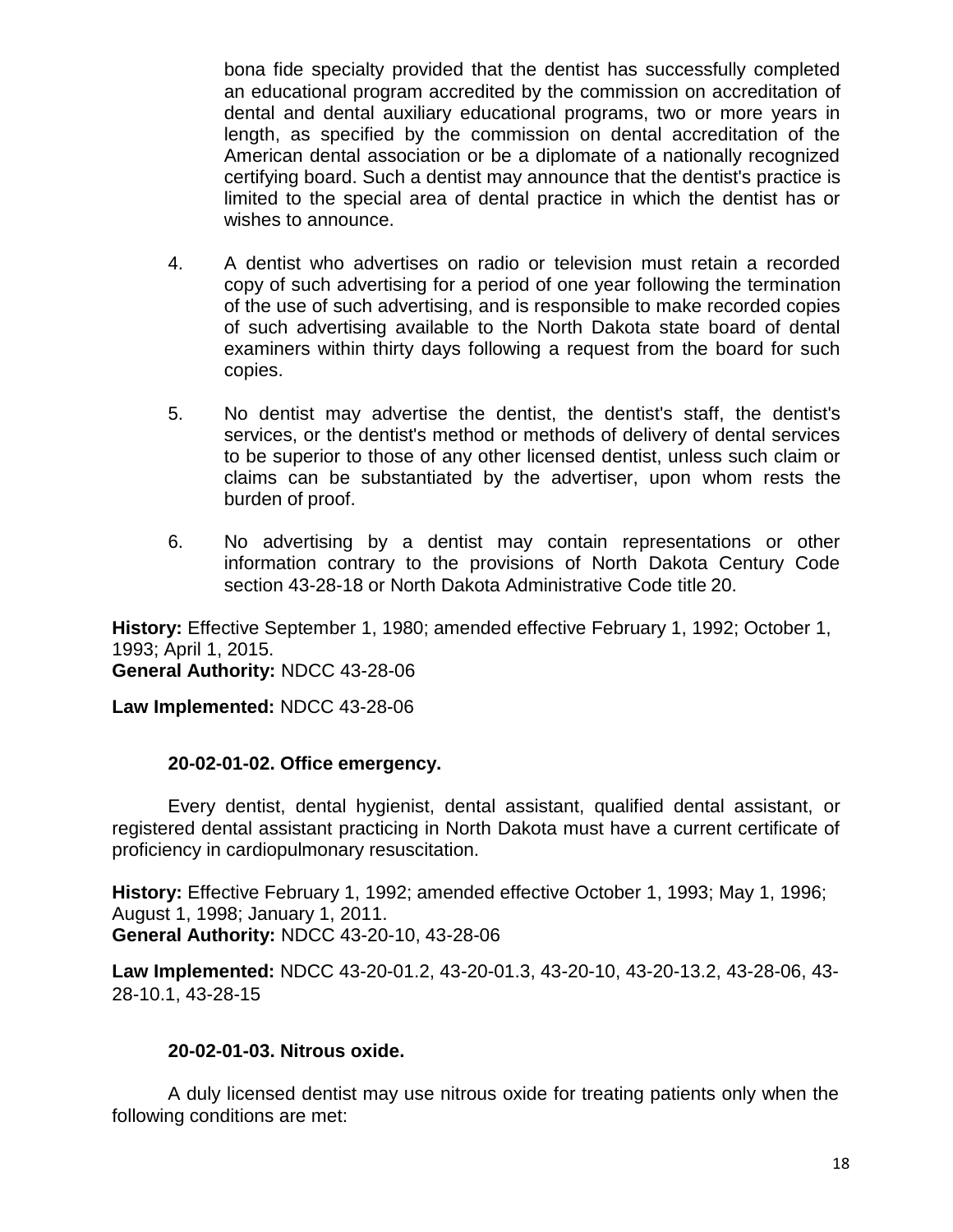- 1. Documentation has been provided by the dentist to the board that verifies completion of fourteen hours of instruction or continuing professional education dealing specifically with the use of nitrous oxide. In the absence of documentation of classroom training, the dentist must provide proof acceptable to the board that demonstrates three years of practical experience in the use of nitrous oxide.
- 2. A dentist who induces a patient into a state of psychosedation or relative analgesia using nitrous oxide shall ensure that the patient will be continually and personally monitored by a dentist. A dentist may delegate the monitoring tasks to a licensed dental hygienist or a registered dental assistant utilizing indirect supervision only after the patient has been stabilized at the desired level of conscious sedation or relative analgesia by the action of the dentist. The licensed dental hygienist or registered dental assistant who is assigned the monitoring task shall remain in the treatment room with the patient at all times. A dental hygienist or a dental assistant may not initiate the administration of nitrous oxide to a patient. A dental hygienist or a registered dental assistant may terminate or reduce the amount of nitrous oxide previously administered by the dentist.
- 3. The dentist must provide and document training for the dental hygienist or registered dental assistant in the proper and safe operation of the analgesia machine being used prior to the registered dental hygienist or registered dental assistant monitoring the patient. Training shall include emergency procedures to be employed if required.

**History:** Effective February 1, 1992; amended effective May 1, 1996; April 1, 2000; October 1, 2007; January 1, 2011; April 1, 2015. **General Authority:** NDCC 43-20-10, 43-28-06

**Law Implemented:** NDCC 43-20-03, 43-20-10, 43-20-12, 43-20-13, 43-28-06

# **20-02-01-03.1. Additional requirements for licensure by examination.**

The board may grant a license to practice dentistry to an applicant who has met the requirements of North Dakota Century Code section 43-28-10.1 and all the following requirements:

- 1 The applicant has passed the examination administered by the joint commission on national dental examinations or the national dental examining board of Canada within five years of application.
- 2. The applicant has passed, within five years of application, a clinical competency examination approved by the board. Required component components shall include a patient-based periodontal component, a patient-based restorative component, and an endodontic component, administered by one or more of the following:

a. Central regional dental testing service.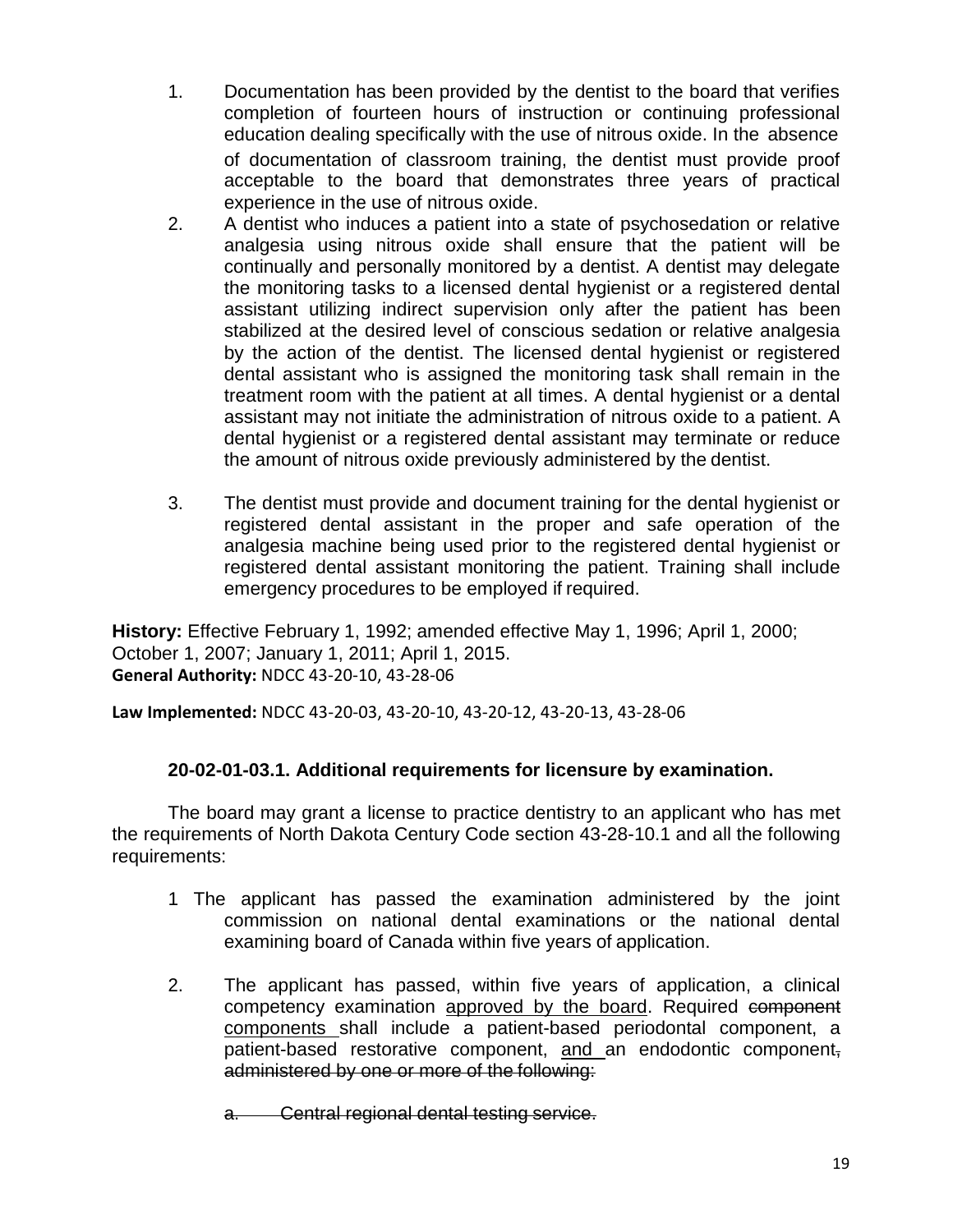b. Council of interstate testing agencies.

c. Northeast regional examining board.

d. Southern regional testing agency.

e. Western regional examining board.

- 3. The applicant has successfully completed a cardiopulmonary resuscitation course within two years of application.
- 4. The applicant has the physical health and visual acuity to enable the applicant to meet the minimum standards of professional competence.

**History:** Effective January 1, 2011; amended effective April 1, 2015;

**General Authority:** NDCC 43-28-06

.

**Law Implemented:** NDCC 43-28-10.1

### **20-02-01-03.2. Additional requirements for licensure by credential review.**

The board may grant a license to practice dentistry to an applicant who has met the requirements of North Dakota Century Code section 43-28-15 and all the following requirements:

- 1 The applicant has successfully completed a cardiopulmonary resuscitation course within two years of application.
- 2. The applicant has the physical health and visual acuity to enable the applicant to meet the minimum standards of professional competence.
- 3. The applicant has completed thirty-two hours of continuing education in accordance with section 20-02-01-06 within two years of application.

**History:** Effective January 1, 2011. **General Authority:** NDCC 43-28-06

**Law Implemented:** NDCC 43-28-15

### **20-02-01-03.3. Additional requirements for applications.**

Applications must be completed within six months of filing. The board may require an interview with the applicant. In addition to the application requirements of North Dakota Century Code sections 43-28-11 and 43-28-17, the board may require an application to include:

1. Proof of identity, including any name change.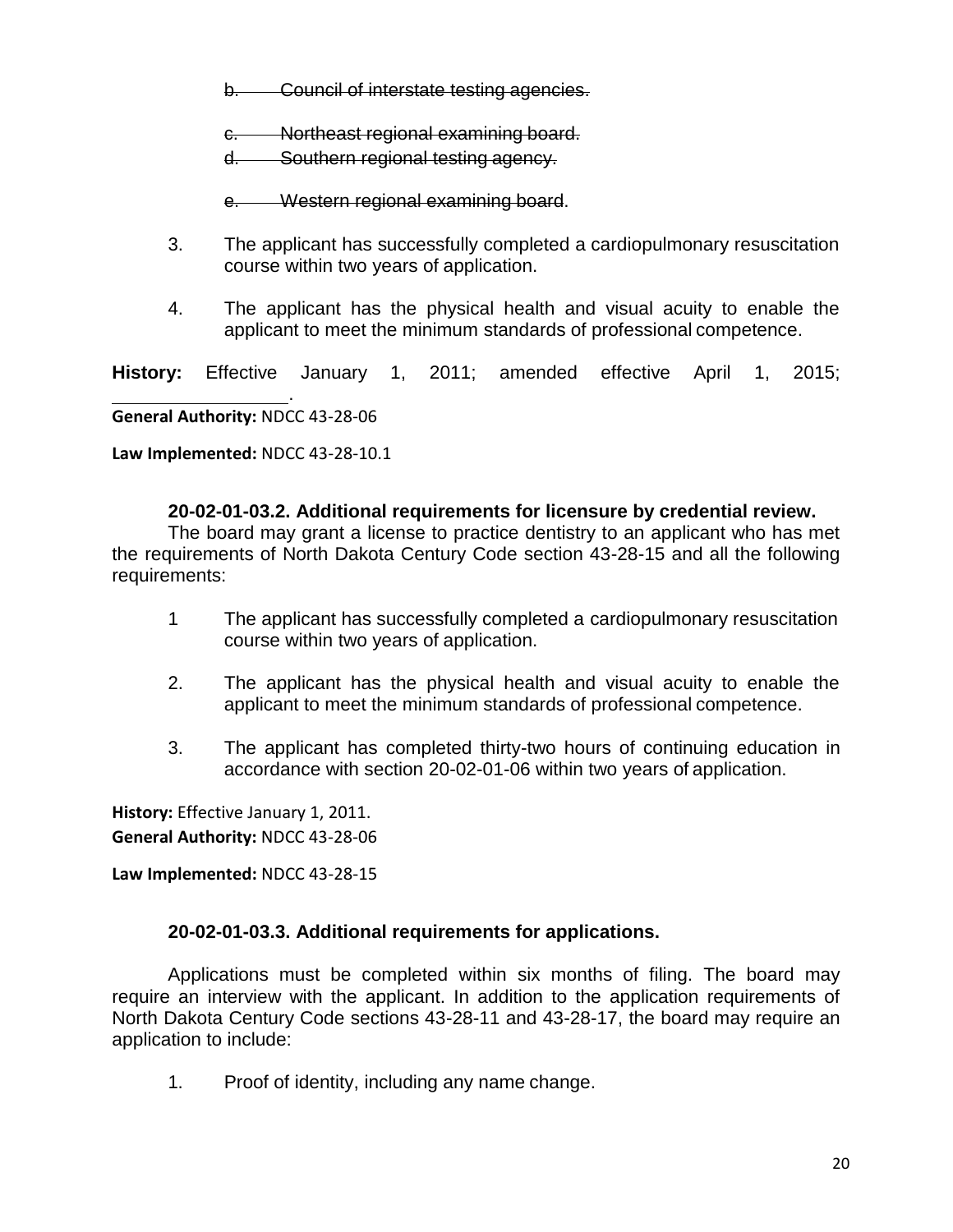- 2. An official transcript sent by an accredited dental school directly to the board.
- 3. Evidence demonstrating the applicant passed the examination administered by the joint commission on national dental examinations within five years of application.
- 4. Evidence demonstrating the applicant passed a clinical competency examination, approved by the board, within five years of application.
- 5. Anything necessary for a criminal history record check pursuant to North Dakota Century Code section 43-28-11.2.
- 6. A certification, from the licensing board of every jurisdiction in which the applicant is licensed, that the applicant is licensed in good standing.
- 7. Certification that the applicant has completed a cardiopulmonary resuscitation course within two years of application.
- 8. Verification of physical health and visual acuity.
- 9. For applications for licensure by credential review, the law and rules stating the requirements for licensure, when the applicant was licensed, of the jurisdiction in which the applicant is licensed.
- 10. For applications for licensure by credential review and reinstatement from inactive status, proof of completion of thirty-two hours of continuing education in accordance with section 20-02-01-06 within two years of application.
- 11. Any information required by the application forms prescribed by the board.

**History:** Effective January 1, 2011; amended effective April 1, 2015. **General Authority:** NDCC 43-28-06

**Law Implemented:** NDCC 43-28-10.1, 43-28-11, 43-28-11.2, 43-28-15, 43-28-17

# **20-02-01-03.4. Clinical competency examination retakes.**

If an applicant taking the clinical competency examination in the integrated format is unsuccessful after having exhausted all allowable retake opportunities for the failed parts, one failure is recorded. The applicant must then retake all five parts of the examination in the traditional format. If the applicant is unsuccessful in one or more parts, a second failure is recorded. If the failed parts are retaken and failed again, a third failure will be recorded. A dental applicant may take a clinical examination three times before remedial training is required. After failing the examination for a third time, and prior to the fourth attempt of the examination, an applicant shall:

1. Submit to the board a detailed plan for remedial training by an accredited dental school. The board must approve the proposed remedial training.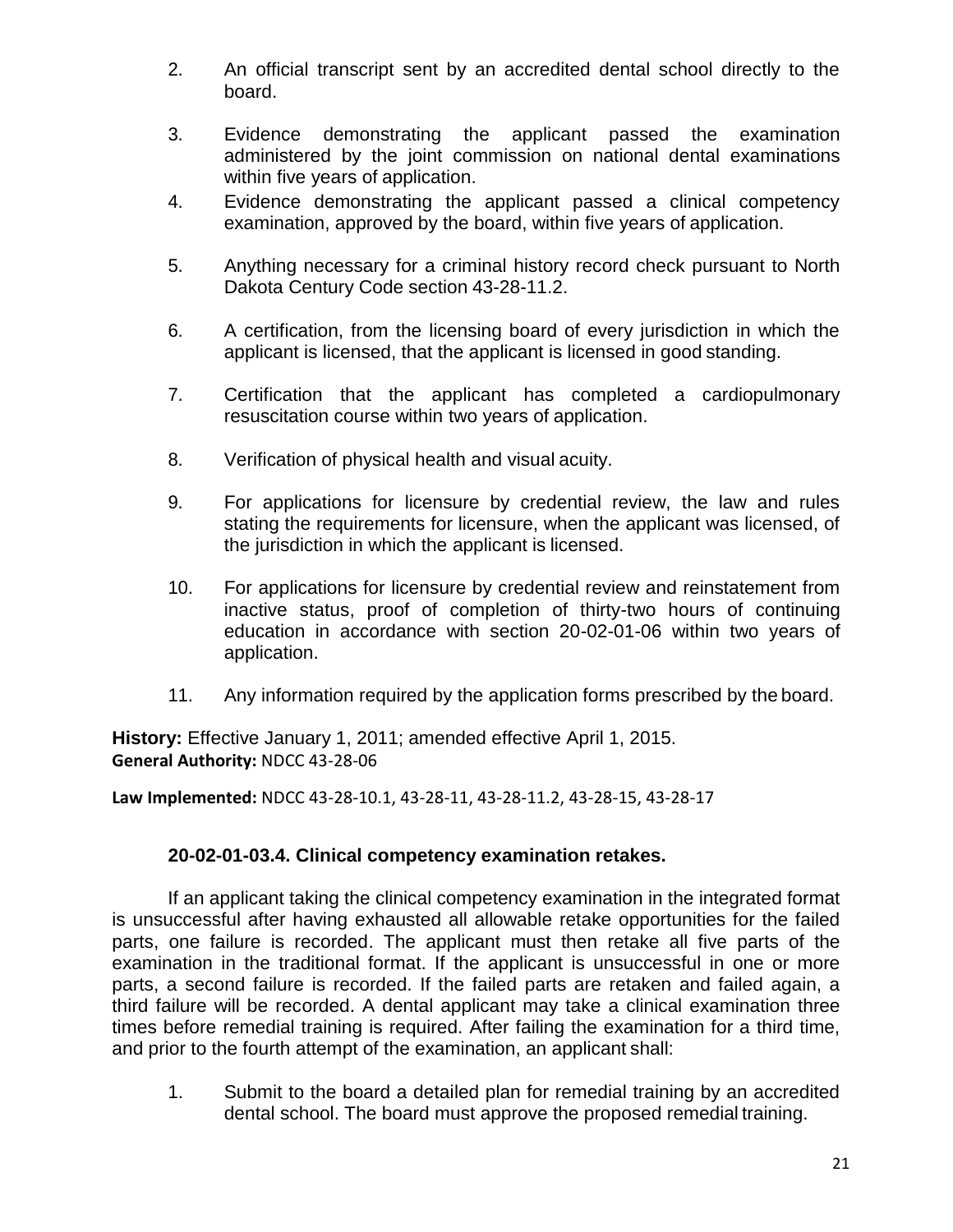2. Submit proof to the board of passing the remedial training within twentyfour months of its approval by the board.

The board may grant or deny a fourth attempt of the clinical examination. A fourth attempt must occur within twelve months of the date of the board's decision. If an applicant fails any part of the examination after remedial training, the board must approve additional retakes.

**History:** Effective January 1, 2011.

**General Authority:** NDCC 43-28-06

**Law Implemented:** NDCC 43-28-06, 43-28-10.1, 43-28-17

### **20-02-01-04. Temporary license to practice dentistry.**

The board may grant a nonrenewable temporary license to practice dentistry in the state of North Dakota for a period not to exceed one year. Between meetings of the board, the executive director of the board may review the temporary license application and grant a provisional license if all requirements are met.

- 1. A temporary license to practice dentistry in North Dakota may be granted to a dentist when the dentist:
	- a. Has applied to the board as prescribed in North Dakota Century Code section 43-28-11.
	- b. Has paid the nonrefundable application and license fee that may be prescribed by the board.
	- c. Holds an active dental license in another jurisdiction, has been a full-time student or resident of a dental program accredited by the American dental association's commission on dental accreditation within the last six months and provides evidence of a diploma from a program accredited by the commission on dental accreditation of the American dental association and meets any other requirements to receive a license to practice dentistry under section 20-02-01- 03.1, and 20-02-01-03.2, or has held a North Dakota dental license within the previous five years.
	- d. Has provided a statement from the licensing authority of all the states in which the dentist is licensed that the dentist's license is unencumbered, unrestricted, and that the dentist's professional record is free of blemish for professional misconduct, substandard care, or violations of the state's practice act.
	- e. Has certified that no disciplinary actions are pending in other states or jurisdictions. The board may require a criminal background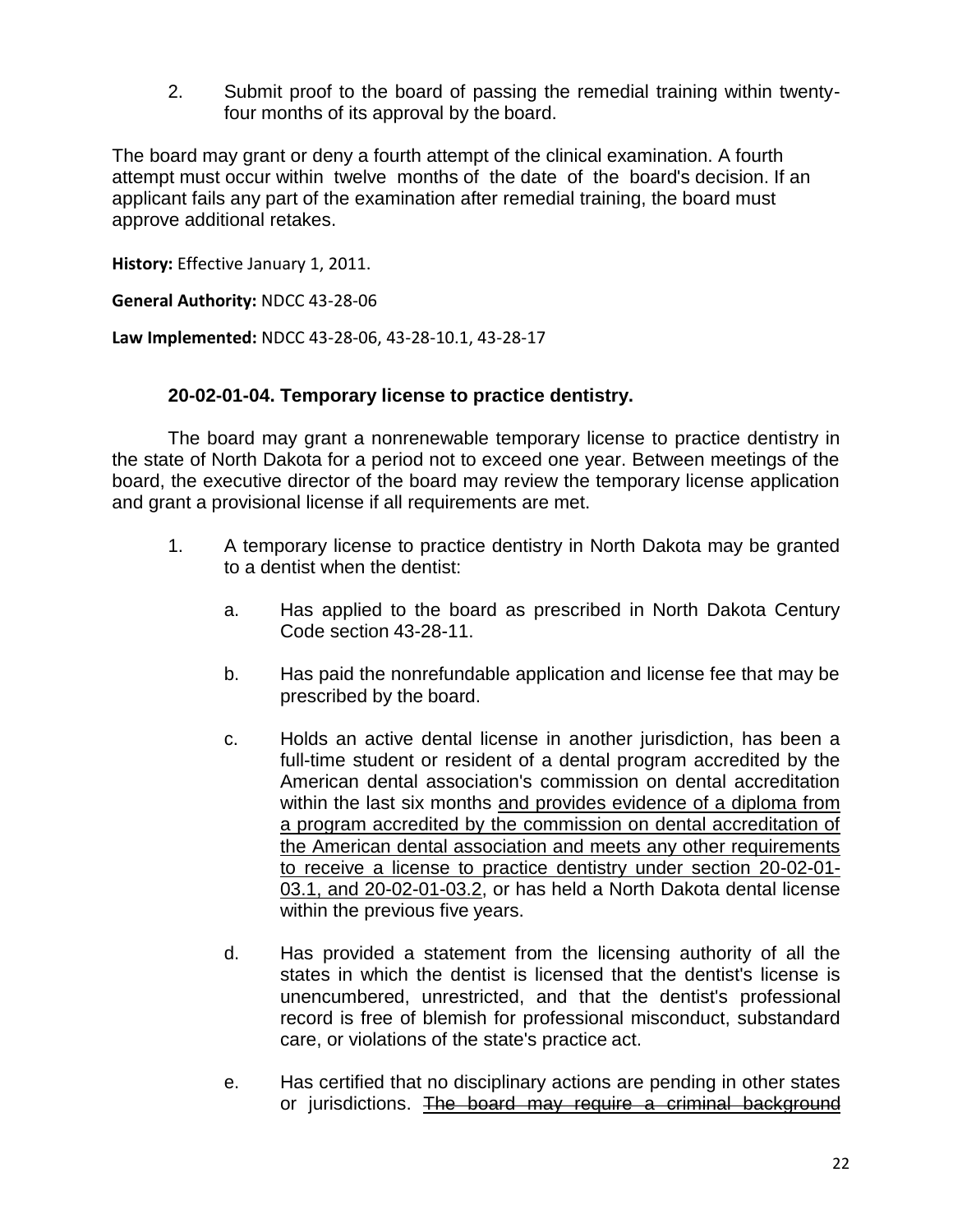check.

- f. Has authorized the board to seek information concerning the dentist's professional and personal background and agrees to hold harmless those individuals who may provide such information to the board.
- g. The applicant has completed thirty-two hours of continuing education in accordance with section 20-02-01-06.
- h. The board may shall require a criminal background check if the licensee anticipates practicing under the license practice according to the temporary license for a period of greater than 10 days.
- 2. The board may apply such restrictions as it deems appropriate to limit the scope of the practice of dentistry under the authority of the temporary license.
- 3. The board may restrict the licensee to engage in dental practice, as may be limited above, only at certain and specifically defined practice locations.
- 4. The board may require the North Dakota jurisprudence examination.

**History:** Effective February 1, 1992; amended effective October 1, 2007; January 1, 2011; April 1, 2015; . **General Authority:** NDCC 43-28-06

**Law Implemented:** NDCC 43-28-06

**20-02-01-04.1. Restricted license to practice dentistry.**

Repealed effective October 1, 2007.

# **20-02-01-04.2. Volunteer license to practice dentistry.**

A patient who is seen by a dentist who holds a volunteer license to practice dentistry shall not be considered a patient of record of the volunteer dentist. The dentist is not obligated to treat the patient outside of the volunteer practice setting. Between meetings of the board, the executive director of the board may review the volunteer license application and grant a provisional license if all the requirements are met. A volunteer license to practice dentistry in North Dakota, renewable annually by application to the board, may be granted when the following conditions aremet:

- 1. The applicant was formerly licensed and actively practicing in the state of North Dakota or another jurisdiction for at least three of the five years immediately preceding application, where the requirements are at least substantially equivalent to those of this state; or
	- a. The applicant is the resident of a board-approved specialty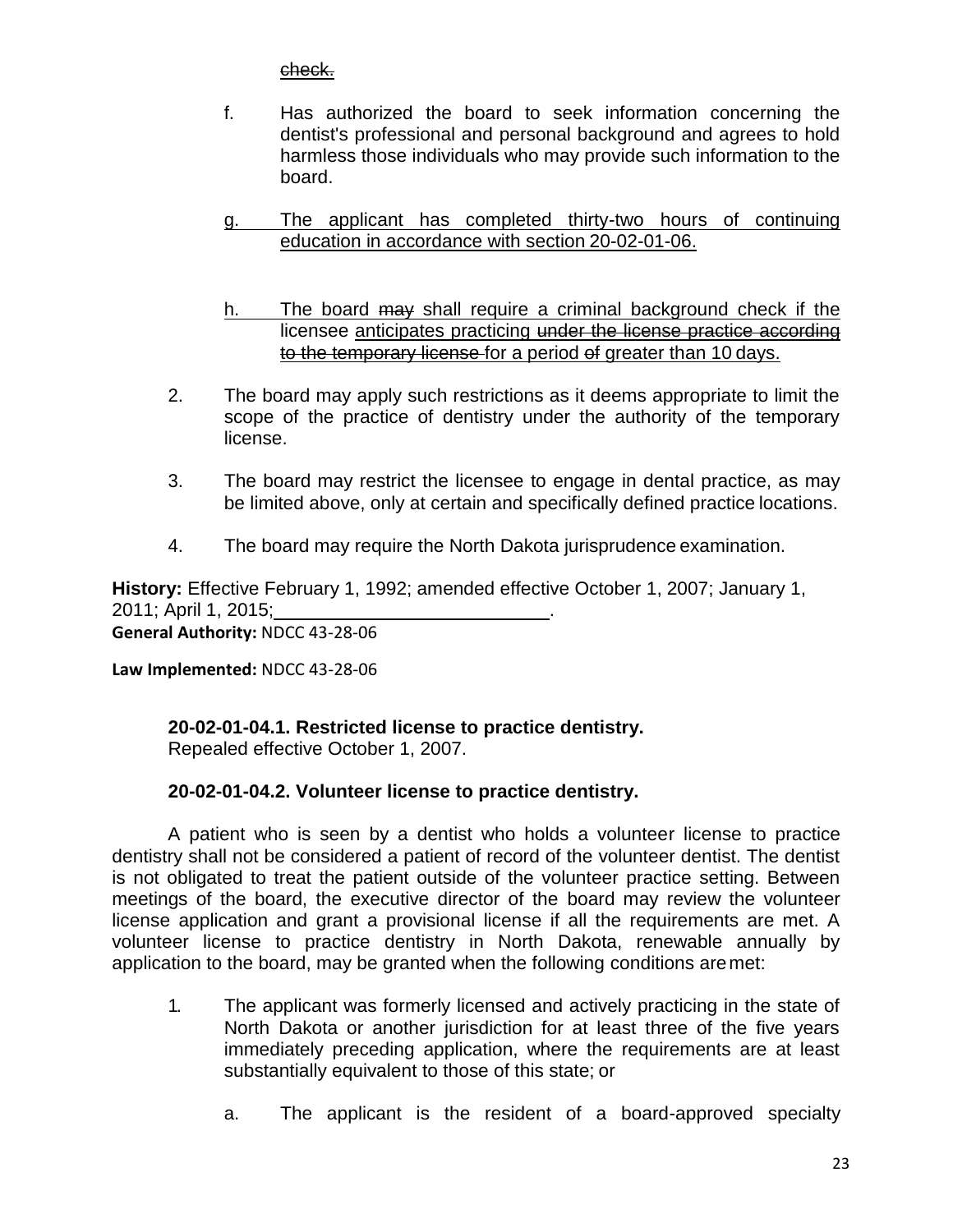program; or

- b. The board determines that the applicant is qualified and satisfies the criteria specified under North Dakota Century Code section 43- 28-10.1.
- 2. The applicant agrees to provide primary health services without remuneration in a board-approved setting.
- 3. The applicant holds a current cardiopulmonary resuscitation course certification.
- 4. The applicant has completed continuing education requirements of the board.
- 5. The applicant has made application for a volunteer dental license in a manner prescribed by the board.
- 6. The board may collect from the applicant the nonrefundable application and license fee prescribed by the board.
- 7. The board may apply such restrictions as it deems appropriate to limit the scope of the practice of dentistry under the authority of the volunteer license.

**History:** Effective April 1, 2000; amended effective January 1, 2011; April 1, 2015. **General Authority:** NDCC 43-28-06

**Law Implemented:** NDCC 43-28-06

### **20-02-01-04.3. Inactive status - License reinstatement.**

A dentist may, upon payment of the fee determined by the board, place the dentist's license on inactive status. A dentist on inactive status shall be excused from the payment of renewal fees, except inactive status renewal fees, and continuing education. A dentist on inactive status shall not practice in North Dakota. To reinstate a license on inactive status, the dentist shall apply on the form a as prescribed by the board, pay a reinstatement fee, and meet all of the following requirements:

- 1. The applicant has passed a clinical competency examination administered by a regional dental testing service, approved by the board in section 20- 02-01-03.1, within five years application. The board may, within the board's discretion, waive this requirement.
- 2. The applicant passes a written examination on the laws and rules governing the practice of dentistry in this state administered by the board at a meeting.
- 3. The applicant has completed thirty-two hours of continuing education in accordance with section 20-02-01-06 within two years of application.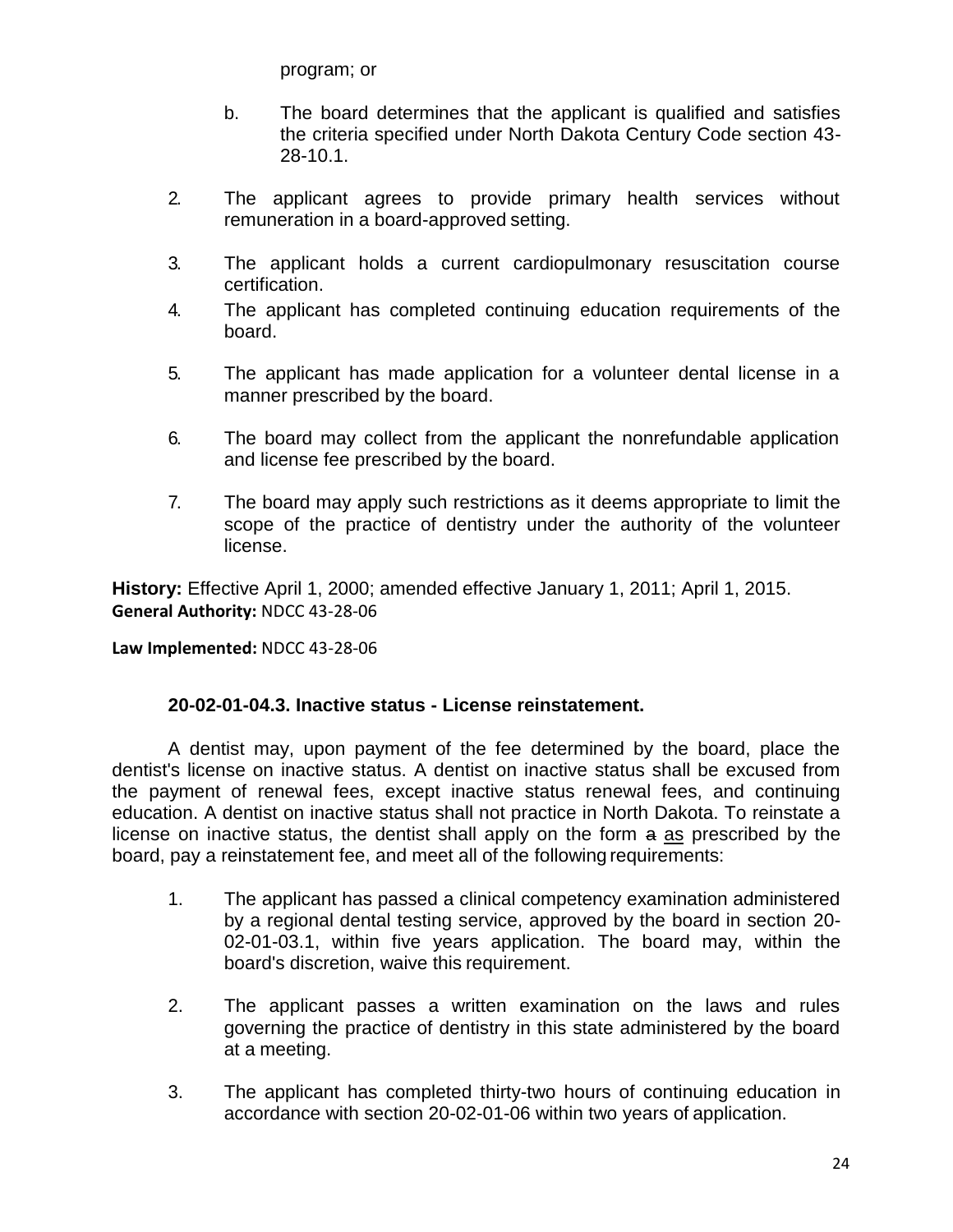- 4. The applicant has successfully completed a cardiopulmonary resuscitation course within two years of application.
- 5. Grounds for denial of the application under North Dakota Century Code section 43-28-18 do not exist.

**History:** Effective April 1, 2006; amended effective January 1, 2011. **General Authority:** NDCC 43-28-06

**Law Implemented:** NDCC 43-28-17

### **20-02-01-05. Permit for anesthesia use.**

- 1. The rules in this chapter are adopted for the purpose of defining standards for the administration of anesthesia by dentists or a dentist who collaborates with a qualified and licensed anesthesia or sedation provider. The standards specified in this chapter shall apply equally to general anesthesia, deep sedation, moderate (conscious) sedation, or a combination of any of these with inhalation, but do not apply to sedation administered through inhalation alone. A dentist licensed under North Dakota Century Code chapter 43-28 and practicing in North Dakota may not use any form of sedation if the intent is beyond anxiolysis on any patient unless such dentist has a permit, currently in effect, issued by the board, and renewable biennially thereafter, authorizing the use of such general anesthesia, deep sedation, moderate (conscious) sedation, or minimal sedation when used in combination with inhalation.
- 2. An applicant may not be issued a permit initially as required in subsection 1 unless:
	- a. The board of dental examiners approves the applicant's facility and any other facility, clinic, or mobile dental clinic where anesthesia services are provided after an inspection conducted by an individual or individuals designated by the dental examiners;
	- b. The board of dental examiners is satisfied that the applicant is in compliance with the American dental association's most recent policy statement: the use of sedation and general anesthesia by dentists;
	- c. The initial application includes payment of a fee in the amount determined by the dental examiners; and
	- d. If the application appears to be in order, the board may issue a temporary permit prior to the site evaluation. The temporary permit may be revoked if the applicant fails the site inspection or if the applicant fails to cooperate with the timely scheduling of the site inspection.
- 3. The board of dental examiners may renew such permit biennially, provided:
	- a. Requirements of the permit application have been met;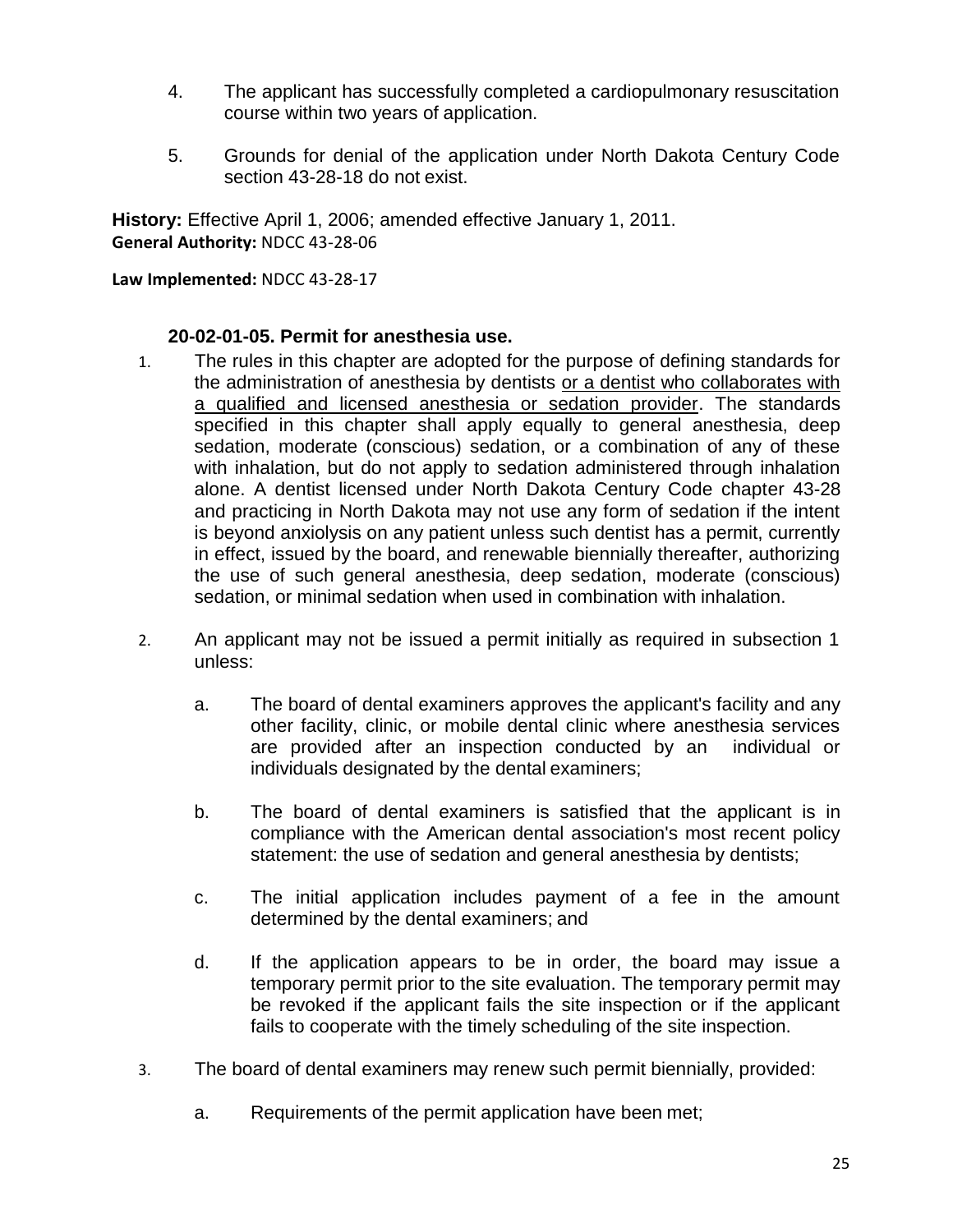- b. Application for renewal and renewal fee is received by the dental examiners before the date of expiration of such permit. If the renewal application and renewal fee have not been received by the expiration of the permit, late fees as determined by the board shall apply; and
- c. An onsite evaluation of the dentist's facility may be conducted by an individual designated by the board of dental examiners, and the board of dental examiners must approve the results of each such evaluation. Each facility where anesthesia is administered must be evaluated.
- 4. TheA North Dakota licensed anesthesia or sedation provider authorized by the board shall reevaluate the credentials, facilities, equipment, personnel, and procedures of a permitholder within every five years following a successful initial application or renewal.

**History:** Effective October 1, 1993; amended effective May 1, 1996; June 1, 2002; July 1, 2004; April 1,2006; October 1, 2007; January 1, 2011; April 1, 2015;

**General Authority:** NDCC 43-28-06

**Law Implemented:** NDCC 43-28-06

### **20-02-01-06. Continuing dental education for dentists.**

.

Each dentist shall provide evidence on forms supplied by the board that the dentist has attended or participated in continuing dental education in accordance with the following conditions:

- 6. Continuing education activities include publications, seminars, symposiums, lectures, college courses, and online education.
- 7. The continuing dental education hours will accumulate on the basis of one hour of credit for each hour spent in education. Subject matter directly related to clinical dentistry will be accepted by the board without limit.
- 8. The minimum number of hours required within a two-year cycle for dentists is thirty-two. Of these hours, a dentist may earn no more than sixteen hours from publications and online education The Board shall limit acceptance of self-study education to fifty percent to be defined by the board. Cardiopulmonary resuscitation courses must provide hands-on training. All other continuing education requirements may be satisfied from online courses. The continuing education must include:
	- a. Two hours of ethics or jurisprudence. Passing the laws and rules examination is the equivalent of two hours of ethics or jurisprudence.
	- b. Two hours of infection control.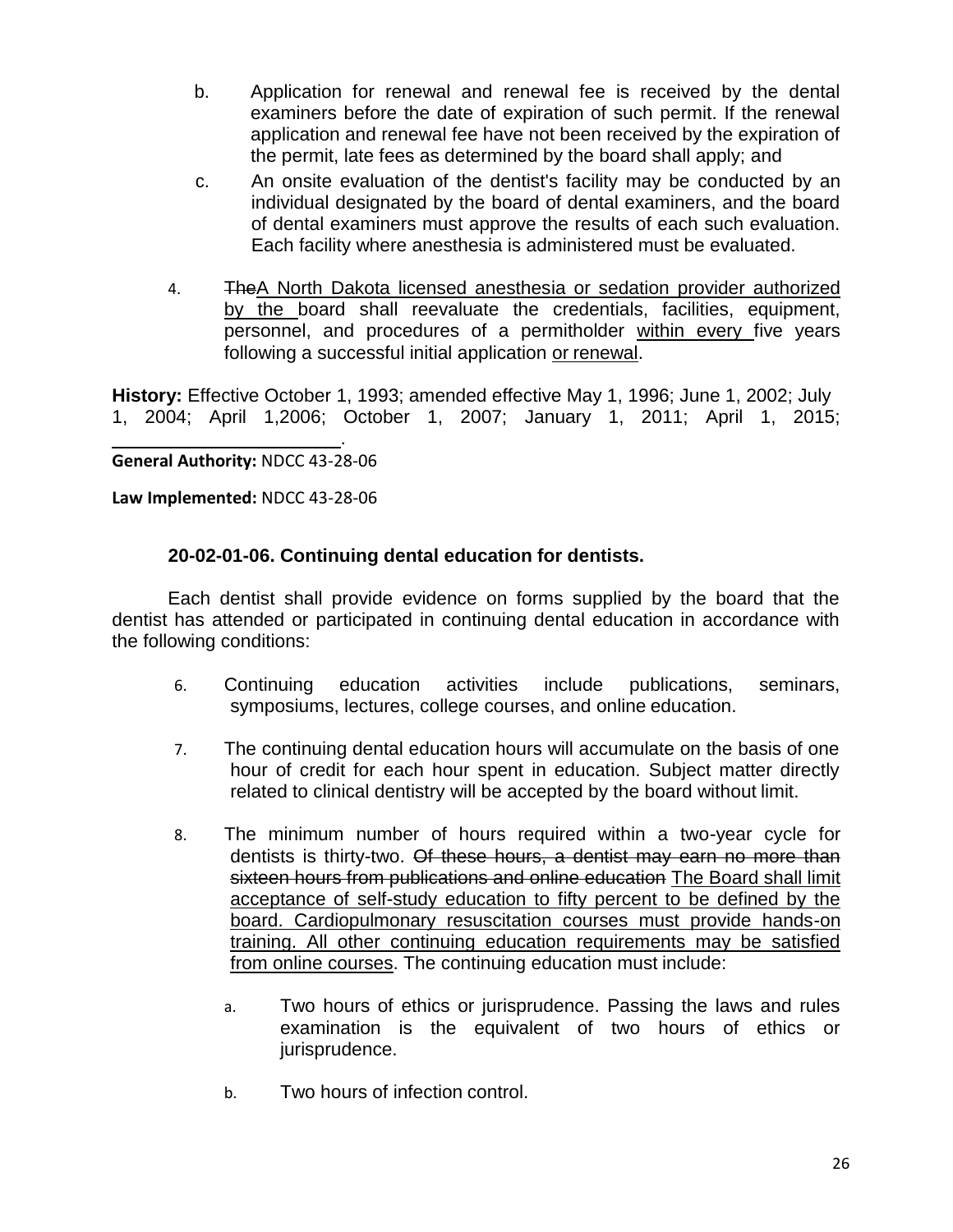- c. A cardiopulmonary resuscitation course.
- d. For anesthesia permitholders, four hours related to sedation or anesthesia.
- 9. Mere registration at a dental convention without specific attendance at continuing education presentations will not be creditable toward the continuing dental education requirement.
- 10. All dentists must hold a current cardiopulmonary resuscitation certificate. Anesthesia permitholders are required to maintain current advanced cardiac life support certification or pediatric advanced life support as specified by permit.
- 11. The board may audit the continuing education credits of a dentist. Each licensee shall maintain certificates or records of continuing education activities from the previous renewal cycle. Upon receiving notice of an audit from the board, a licensee shall provide satisfactory documentation of attendance at, or participation in the continuing education activities listed on the licensee's continuing education form. Failure to comply with the audit is grounds for nonrenewal of or disciplinary action against the license.
- 12. A dentist who maintains a license on inactive status is not subject to continuing education requirements.

**History:** Effective October 1, 1993; amended effective May 1, 1996; August 1, 1998; June 1, 2002; April 1, 2006; October 1, 2007; January 1, 2011; April 1, 2015. **General Authority:** NDCC 43-28-06

**Law Implemented:** NDCC 43-28-06, 43-28-16.2

# **20-02-01-07. Removable dental prostheses owner identification.**

- 1. Every complete upper and lower denture or removable dental prosthesis fabricated by a dentist or fabricated pursuant to the dentist's work order must be marked with the name of the patient for whom the prosthesis is intended. The markings must be done during the fabrication process and must be permanent, and cosmetically acceptable. The exact location of the markings and methods used to apply or implant them shall be determined by the dentist or dental laboratory fabricating the prosthesis. If in the professional judgment of the dentist or dental laboratory this identification is not practical, identification must be provided as follows:
	- a. The initials of the patient may be used if the entire name is not practical.
	- b. The identification marks may be omitted in their entirety if no form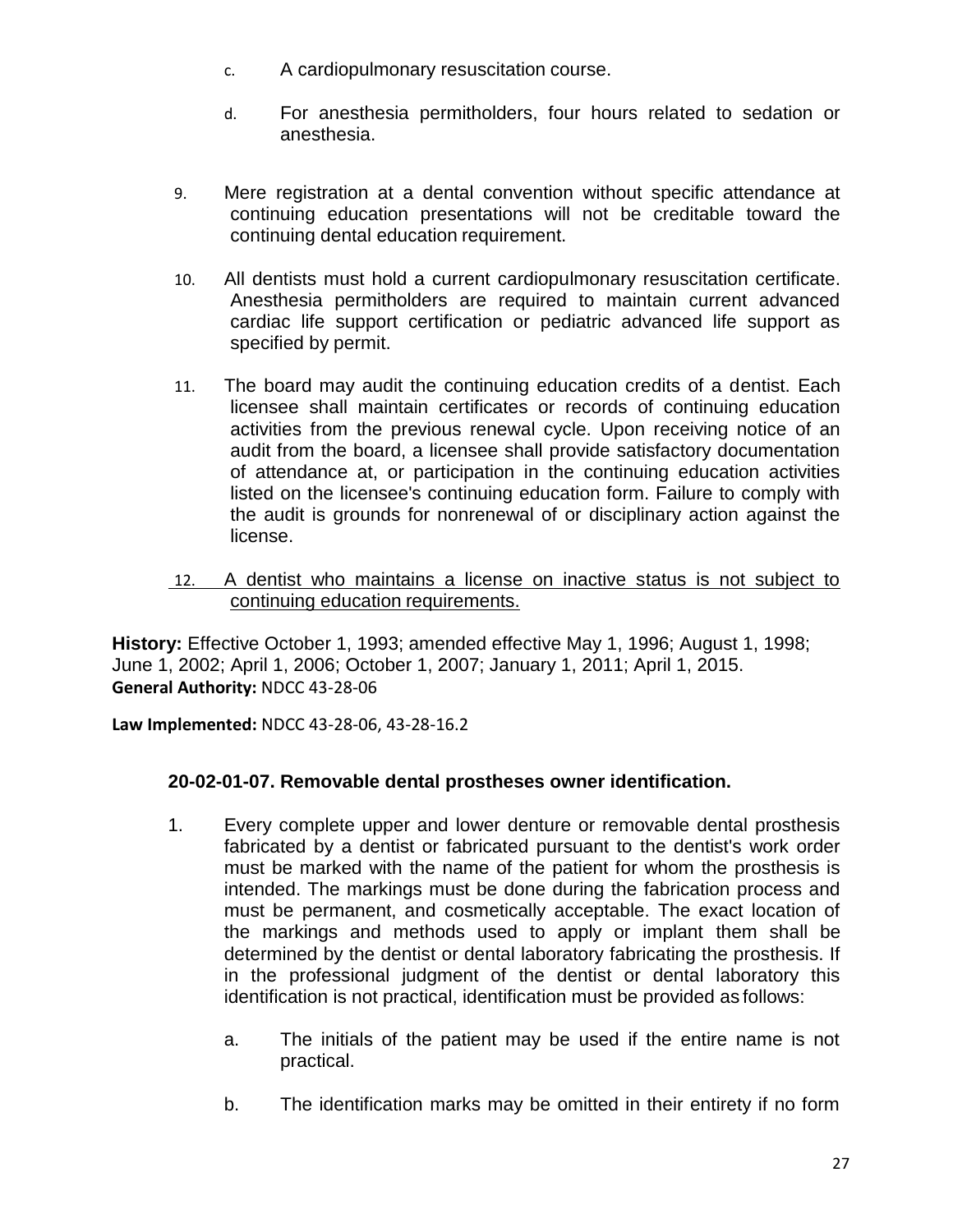of identification is practical or clinically safe.

2. Failure of any dentist to comply with this section shall be deemed to be a violation of the rules of the board and the dentist may be liable to penalty as permitted under statute.

**History:** Effective October 1, 1993; amended effective April 1, 2006.

#### **General Authority:** NDCC 43-28-06

**Law Implemented:** NDCC 43-28-06

### **20-02-01-08. Discontinuance of practice - Retirement - Discontinuance of treatment.**

These rules are adopted for the purpose of avoiding practice abandonment. A licensed dentist shall maintain patient records in a manner consistent with the protection of the welfare of the patient. Upon request of the patient or patient's legal guardian, the dentist shall furnish the dental records or copies of the records, including dental radiographs or copies of the radiographs. The dentist may charge a nominal fee for duplication of records as provided by North Dakota Century Code section 23-12-14, but may not refuse to transfer records for nonpayment of any fees.

- 1. A licensee, upon retirement, or upon discontinuation of the practice of dentistry, or upon moving from a community, shall notify all active patients in writing and by publication once a week for three consecutive weeks in a newspaper of general circulation in the community that the licensee intends to discontinue the practice of dentistry. The licensee shall make reasonable arrangements with active patients for the transfer of patient records, or copies thereof, to the succeeding licensee. In the event of a transfer of patient records to another licensee assuming the practice, written notice must be furnished to all patients as hereinbefore specified. "Active patient" is defined as a person whom the licensee has examined, treated, cared for, or otherwise consulted with during the two-year period prior to the discontinuation of the practice of dentistry by the licensee. In the event of a nontransfer of records, a licensee shall have the ongoing obligation of not less than two years to afford the licensee's prior patients access to those records not previously provided to the patient.
- 2. In the event of termination of a dentist-patient relationship by a licensee, notice of the termination must be provided to the patient. A dentist-patient relationship exists if a dentist has provided treatment to a patient on at least one occasion within the preceding year. The dentist who is the owner or custodian of the patient's dental records shall mail notice of the termination of the dentist's relationship to the patient, which shall provide the following:
	- a. The date that the termination becomes effective, and the date on which the dentist and patient relationship may resume, if applicable;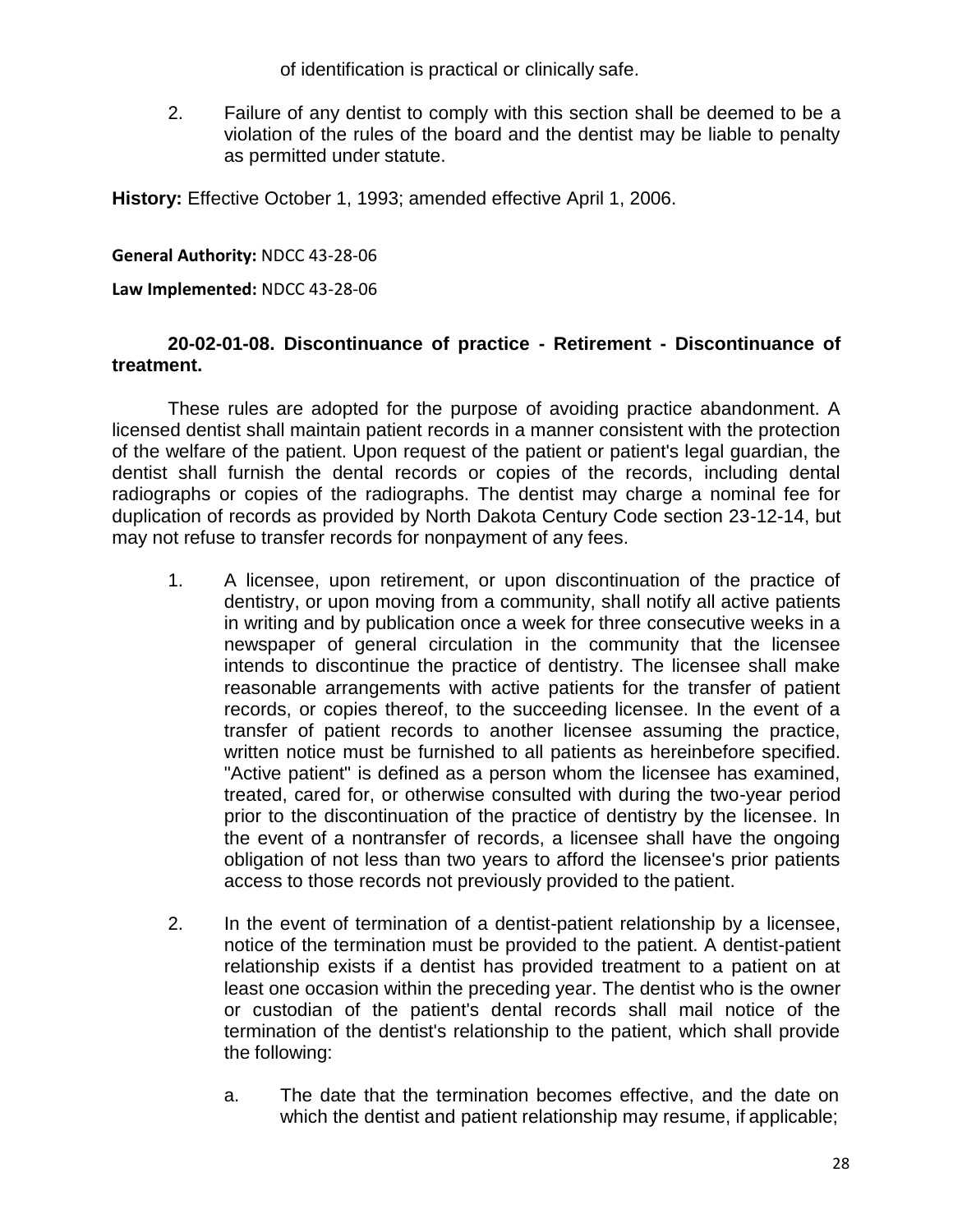- b. A location at which the patient may receive emergency dental care for at least thirty days following the termination of the dentist and patient relationship;
- c. A statement of further dental treatment required, if any; and
- d. The dentist shall respond to a written request to examine or copy a patient's record within ten working days after receipt. A dentist shall comply with North Dakota Century Code section 23-12-14 for all patient record requests.
- 3. If a licensee dies or becomes unable to practice dentistry due to disability, for the purpose of selling or otherwise disposing of the deceased or disabled licensee's dental practice, a person who is not licensed to practice dentistry but who is the personal representative of the estate of a deceased dentist or the personal representative of a disabled dentist may contract with a dentist to manage the dental practice for a period not to exceed twenty-four months.
- 4. If a dentist agrees to provide dental care without remuneration to underserved patients in the absence of a public health setting, the patient may not be considered a patient of record of the dentist providing the donated dental service.

**History:** Effective April 1, 2006; amended effective April 1, 2015. **General Authority:** NDCC 43-28-06

**Law Implemented:** NDCC 43-28-06

# **20-02-01-09. Retention of records.**

A dentist shall retain a patient's dental record for a minimum of six years after the patient's last examination, prescription, or treatment. Records for minors shall be retained for a minimum of either one year after the patient reaches the age of eighteen or six years after the patient's last examination, prescription, or treatment, whichever is longer. Proper safeguards shall be maintained to ensure safety of records from destructive elements. The requirements of this rule apply to electronic records as well as to records kept by any other means.

**History:** Effective April 1, 2006; amended effective January 1, 2011. **General Authority:** NDCC 43-28-06

**Law Implemented:** NDCC 43-28-06

### **20-02-01-10. Authorization of laboratory services.**

A dentist using the services of any person, not licensed to practice dentistry in this state, to construct, alter, repair, or duplicate any orthodontic or prosthetic device,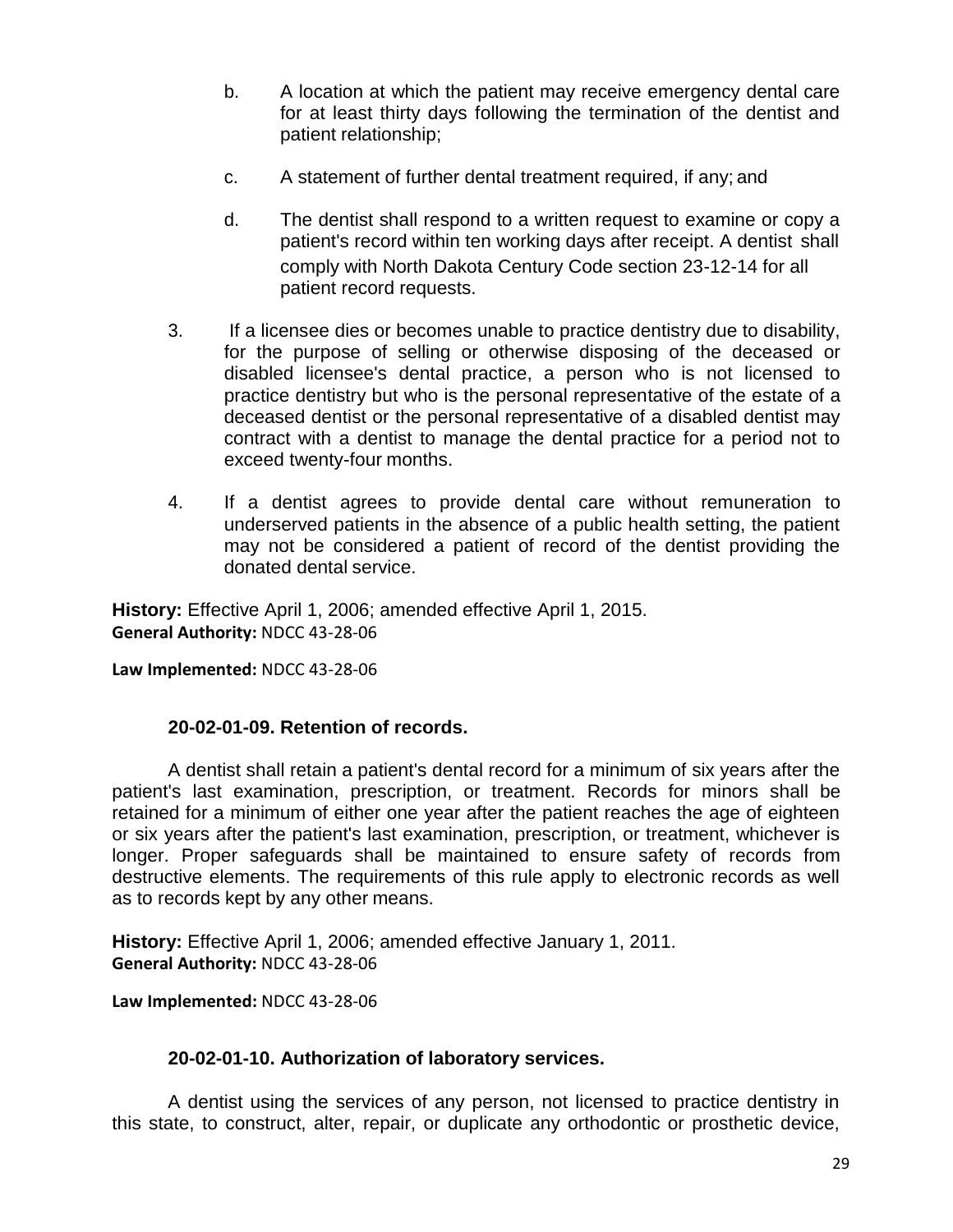must furnish the unlicensed person a written prescription which shall include all of the following:

- 1. The name and address of the unlicensed person.
- 2. The patient's name or patient number.
- 3. The date on which the prescription was written.
- 4. The description of the work to be done, with a diagram, if necessary.
- 5. A specification of the materials to be used if necessary.
- 6. The signature of the dentist and the number of the dentist's North Dakota license.

The dentist shall retain a duplicate copy of the prescription for inspection by the board or the board's agent for two years.

**History:** Effective January 1, 2011.

**General Authority:** NDCC 43-28-06

**Law Implemented:** NDCC 43-28-02, 43-28-06, 43-28-18, 43-28-25

## **20-02-01-11. Permit for the use of dermal fillers and botulinum toxin for dental use.**

- 1. The rules in this chapter are adopted for the purpose of defining standards for the administration of dermal fillers and botulinum toxin by a dentist if the use is limited to the practice of dentistry as defined in North Dakota Century Code 43-28-01(7). Notwithstanding a dentist who specializes in oral and maxillofacial surgery, the board may issue a permit to a dentist who applies on forms prescribed by the board and pays the initial fee or biennial renewal fee as required by section 20-05-01-01(1) to administer botulinum toxin or dermal fillers for the purpose of functional, therapeutic, and aesthetic dental treatment purposes under the following conditions:
	- a. The dentist provides evidence that demonstrates:
		- (1) The applicant has completed a course and received satisfactory training in a residency or other educational program accredited by the commission on dental accreditation of the American dental association; or
		- (2) The applicant has successfully completed a board-approved continuing education course of instruction within the previous three months of application which includes neurophysiology, including facial tissues, parasympathetic, sympathetic, and peripheral nervous systems relative to the peri-oral tissue,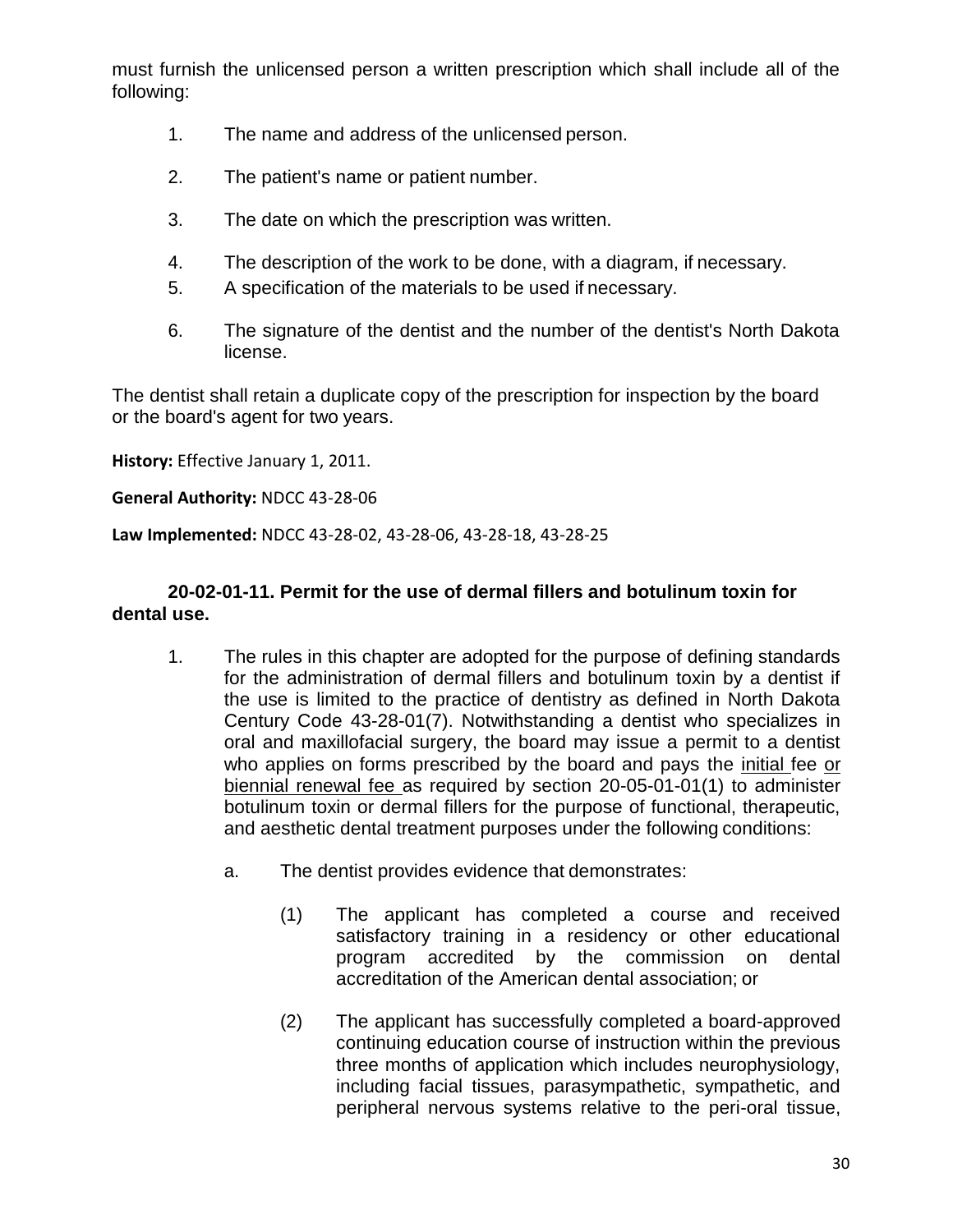and facial architecture, and:

- (a) Patient assessment and consultation for botox and dermal fillers;
- (b) Indications and contraindications for techniques;
- (c) Proper preparation and delivery techniques for desired outcomes;
- (d) Enhancing and finishing esthetic dentistry cases with dermal fillers;
- (e) Botulinum neurotoxin treatment of temporomandibular joint syndrome and bruxism;
- (f) Knowledge of adverse reactions and management and treatment of possible complications;
- (g) Patient evaluation for best esthetic and therapeutic outcomes;
- (h) Integrating botulinum neurotoxin and dermal filler therapy into dental therapeutic and esthetic treatment plans; and
- (i) Live patient hands-on training, including diagnosis, treatment planning, and proper dosing and delivery of botox and dermal fillers.

**History:** Effective April 1, 2015; amended effective **General Authority:** NDCC 43-28-06

**Law Implemented:** NDCC 43-28-02

# **20-02-01-12**. **Dental Prescribers and Use of the Prescription Drug Monitoring Program.**

Subject to the exceptions described in North Dakota Administrative Code section 20-02-01-13, prior to the initial prescribing of any controlled substance, including samples, a dentist authorized by the drug enforcement administration to prescribe, administer, sign for, dispense, or procure pharmaceuticals shall authorize an employee to review or personally request and review the prescription drug monitoring program report for all available prescription drug monitoring program data on the patient within the previous twelve months, and shall do all of the following:

- 1. Assess a patient's drug monitoring program data every twelve months during the patient's treatment with a controlled substance.
- 2. Review the patient's prescription drug monitoring program data if the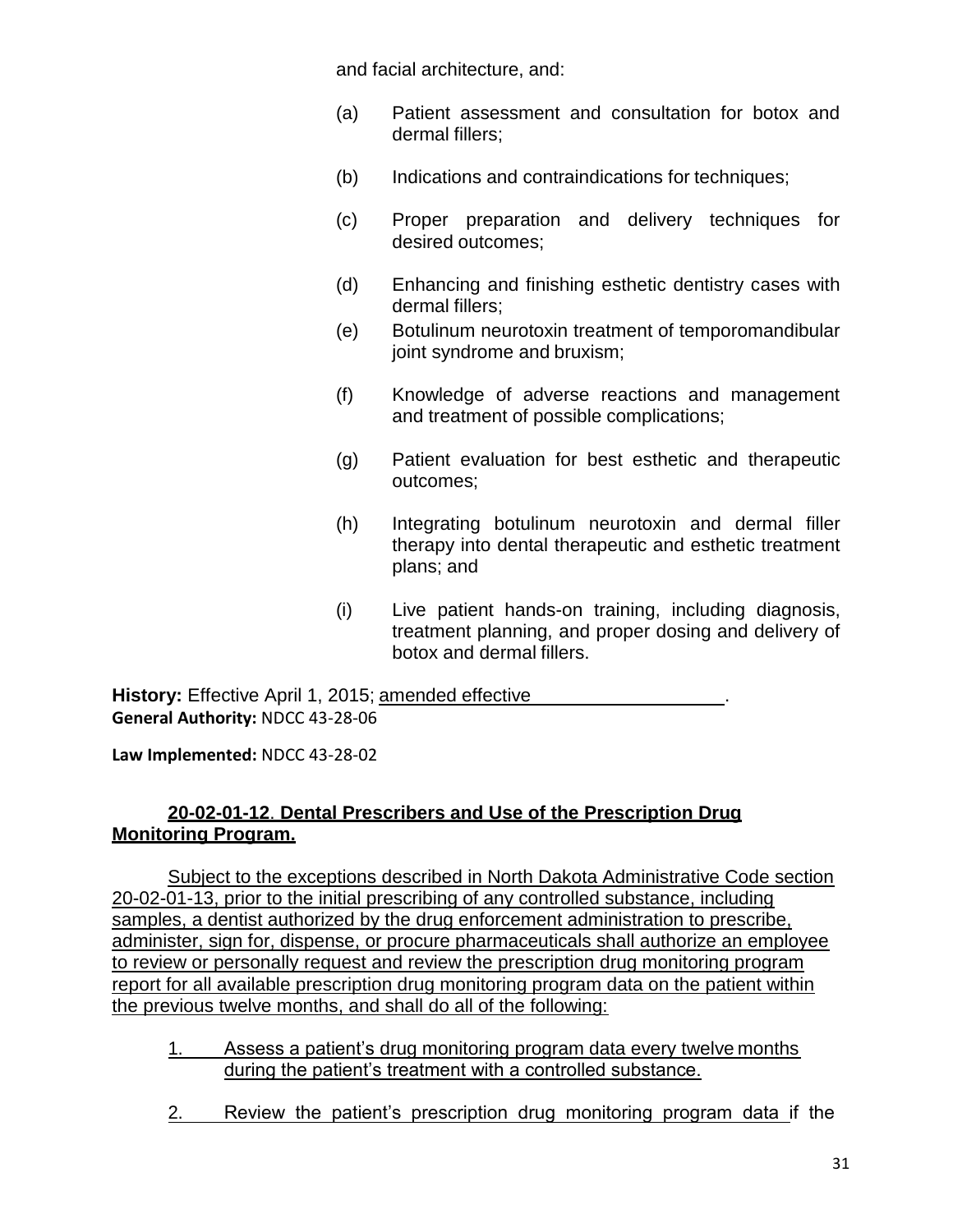patient requests early refills or demonstrates a pattern of taking more than the prescribed dosage.

- 3. Review the patient's prescription drug monitoring program data if there is a suspicion of or a known drug overuse, diversion or abuse by the patient.
- 4. Document the assessment of the patient's prescription drug monitoring program data.
- 5. Discuss the risks and benefits of the use of controlled substances with the patient, the patient's parent if the patient is an unemancipated minor child, or the patient's legal guardian or health care surrogate, including the risk of tolerance and drug dependence.
- 6. Request and review prescription drug monitoring program data on the patient if the practitioner becomes aware that a patient is receiving controlled substances from multiple prescribers.
- 7. Request and review the patient's prescription drug monitoring program data if the prescriber has a reasonable belief that the patient may be seeking the controlled substance, in whole or in part, for any reason other than the treatment of an existing medical condition.

**History:** Effective **2016**.

**General Authority:** NDCC 19-03.5-09; 43-28-01(7); 43-28-06

**Law Implemented:** NDCC 19-03.5-09; 43-28-06

# **20-02-01-13**. **Exceptions to the review requirement.**

A practitioner shall not be required to review a patient's prescription drug monitoring program data if any of the following apply:

- 1. The controlled substance is prescribed or dispensed for a patient who is currently receiving hospice care.
- 2. The controlled substance is prescribed or dispensed to a patient of record as a non-refillable prescription as part of treatment for a surgical procedure.
- 3. The dentist prescribes a controlled substance after the performance of oral surgery and no more than a 72 hour supply of the controlled substance is prescribed.
- 4. The dentist prescribes pre-appointment medication for the treatment of procedure anxiety.
- 5. The dentist obtains a report through a board-approved risk assessment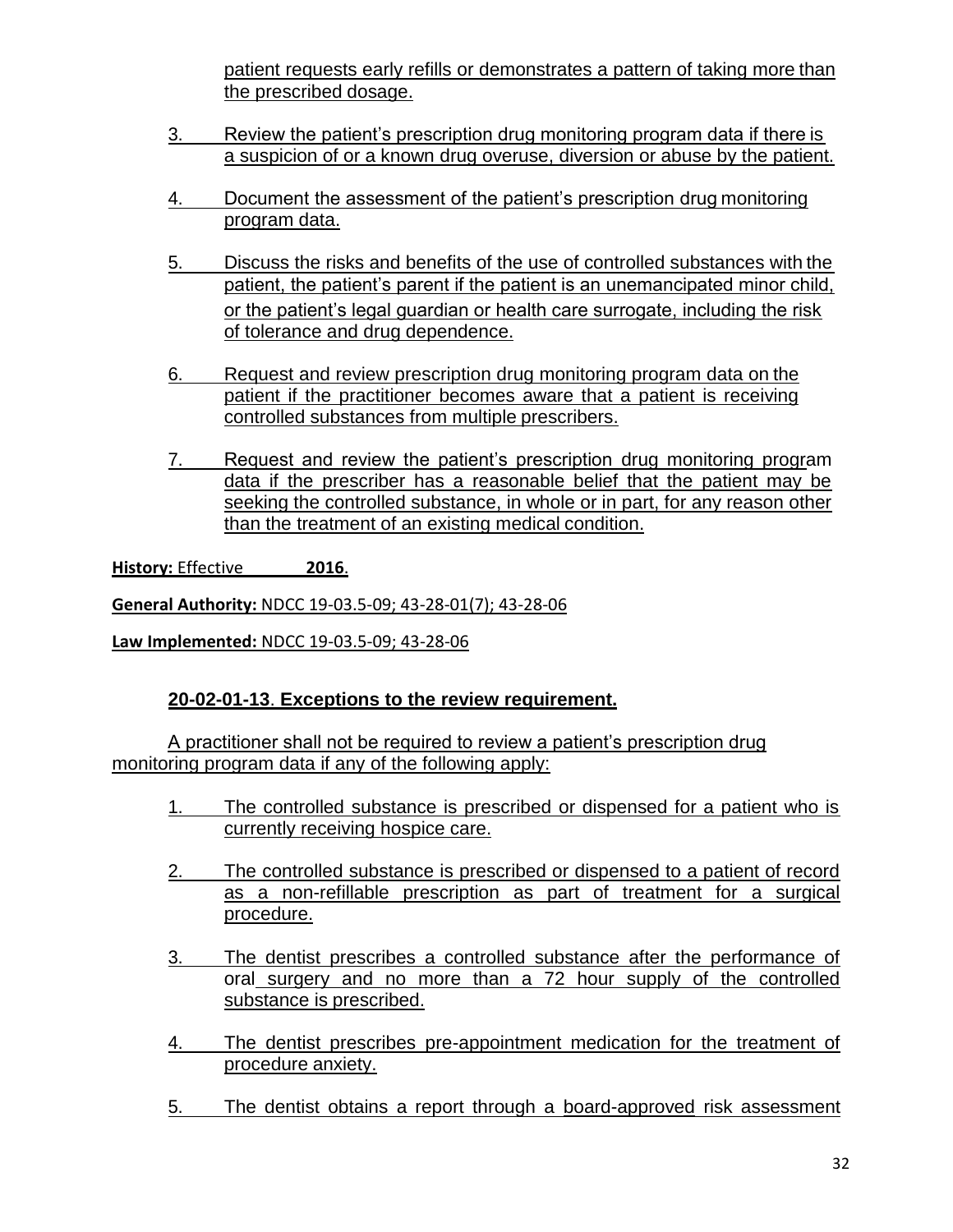tool for health care providers that accesses patient prescription information from prescription drug monitoring program databases, analyzes the data, and provides a risk based score that includes prescription drug monitoring program data.

**History:** Effective **2016**.

**General Authority:** NDCC 43-28-01(7); 43-28-06

**Law Implemented:** NDCC 19-03.5-09; 43-28-06(1)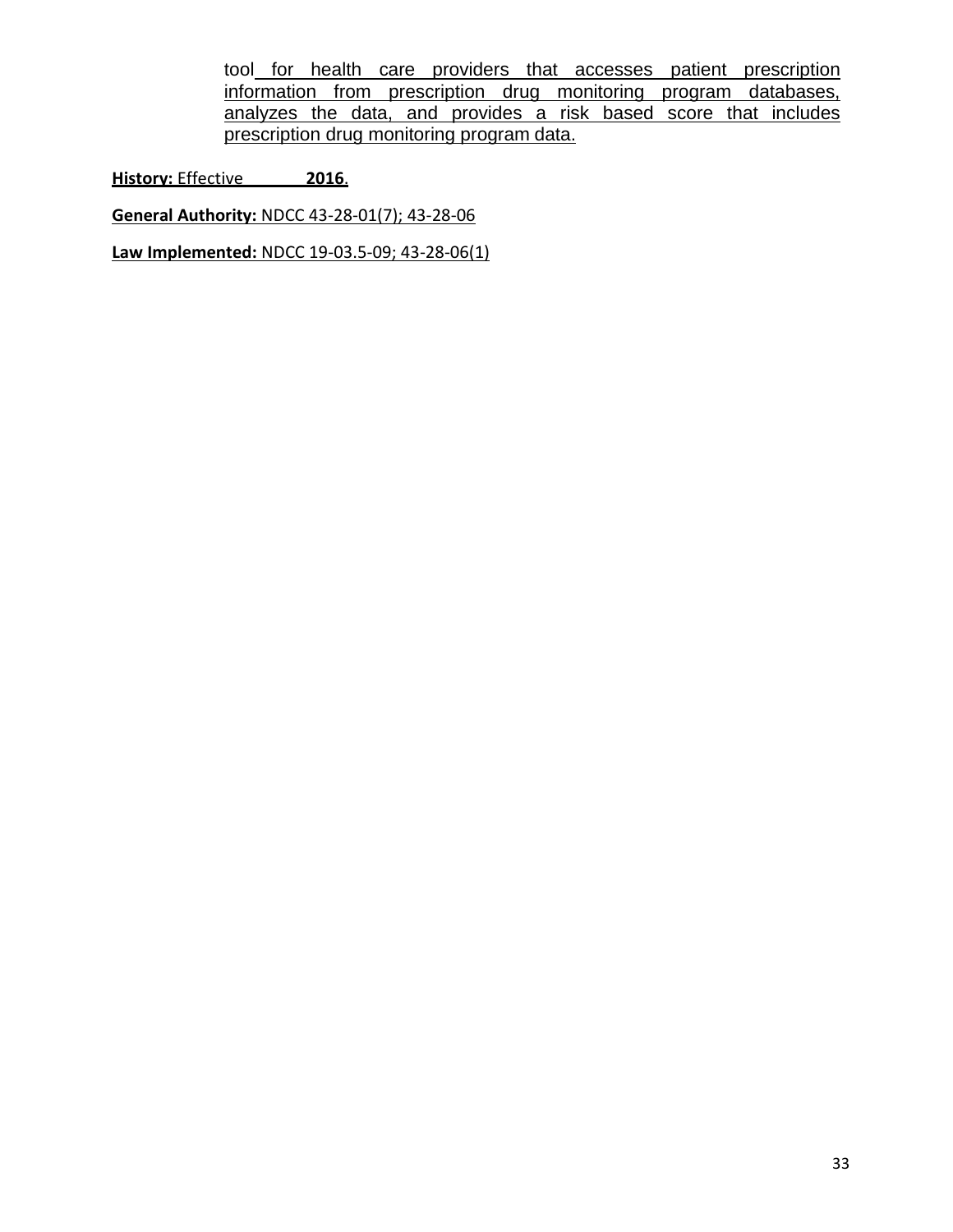## **ARTICLE 20-03 DENTAL ASSISTANTS**

**Chapter** 20-03-01 Duties

### **CHAPTER 20-03-01 DUTIES**

| Section          |                                                                                      |
|------------------|--------------------------------------------------------------------------------------|
| 20-03-01-01      | <b>Duties</b>                                                                        |
| 20-03-01-01.1    | <b>Expanded Duties of Registered Dental Assistants</b>                               |
| 20-03-01-02      | <b>Prohibited Services</b>                                                           |
| $20 - 3 - 1 - 3$ | Annual Registration of Dental Assistants Performing Expanded Duties<br>[Repealed]    |
| $20 - 3 - 1 - 4$ | Criteria for Dental Assistants Placing Sealants [Repealed]                           |
| 20-03-01-05      | Registration of Registered and Qualified Dental Assistants                           |
| 20-03-01-05.1    | Additional Expanded Duties of Registered Dental Assistants                           |
| $20 - 3 - 1 - 6$ | Continuing Dental Education for Qualified and Registered Dental<br><b>Assistants</b> |

## **20-03-01-01. Duties.**

A dental assistant may perform the duties listed in subsections 1 through 5 under direct, indirect, or general supervision of a dentist as follows:

- 1. A dental assistant who is not registered with the board employed by a dentist may perform the following duties under direct supervision:
	- a. Take and record pulse, blood pressure, and temperature.
	- b. Take and record preliminary dental and medical history for the interpretation by the dentist.
	- c. Apply topical medications and drugs to oral tissues, including topical anesthetic, but not including desensitizing or caustic agents or anticariogenic agents.
	- d. Receive removable dental prosthesis for cleaning or repair.
	- e. Take impressions for study casts.
	- f. Hold impression trays in the mouth (e.g., reversible hydrocolloids, rubber base).
- 2. A qualified dental assistant may perform the duties set forth in subsection 1 and take dental radiographs under the direct supervision of a dentist.
- 3. A registered dental assistant may perform the duties set forth in subsection 2 and the following duties under the direct supervision of a dentist: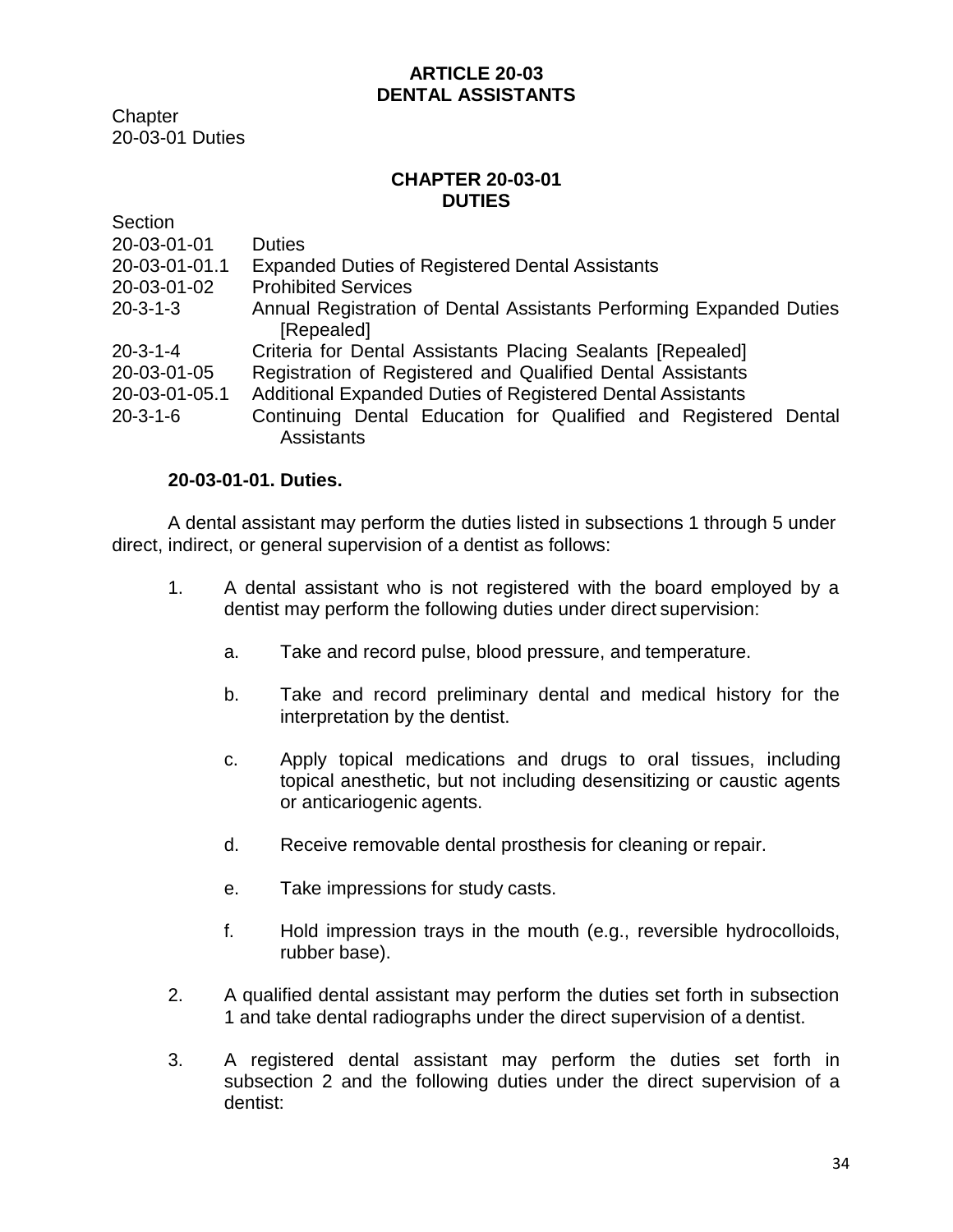- a. Place and remove arch wires or appliances that have been activated by a dentist.
- b. Acid etch enamel surfaces prior to direct bonding of orthodontic brackets or composite restorations.
- c. Place orthodontic brackets using an indirect bonding technique by seating the transfer tray loaded with brackets previously positioned in the dental laboratory by a licensed dentist.
- d. Take face bow transfers.
- e. Place and remove matrix bands and wedges.
- f. Adjust permanent crowns outside of the mouth.
- g. Orally transmit a prescription that has been authorized by the supervising dentist.
- h. Administer emergency medications to a patient in order to assist the dentist in an emergency.
- 4. A registered dental assistant may perform the following duties under the direct or indirect supervision of a dentist:
	- a. Apply anticariogenic agents topically.
	- b. Apply desensitizing solutions to the external surfaces of the teeth.
	- c. Dry root canal with paper points.
	- d. Place and remove rubber dams.
	- e. Take occlusal bite registration for study casts.
	- f. Place retraction cord in the gingival sulcus of a prepared tooth prior to the dentist taking an impression of the tooth.
	- g. Remove excess cement from inlays, crowns, bridges, and orthodontic appliances with hand instruments only.
	- h. Perform nonsurgical clinical and laboratory diagnosis tests, including pulp testing, for interpretation by the dentist.
	- i. Place and remove periodontal dressings, dry socket medications, and packing.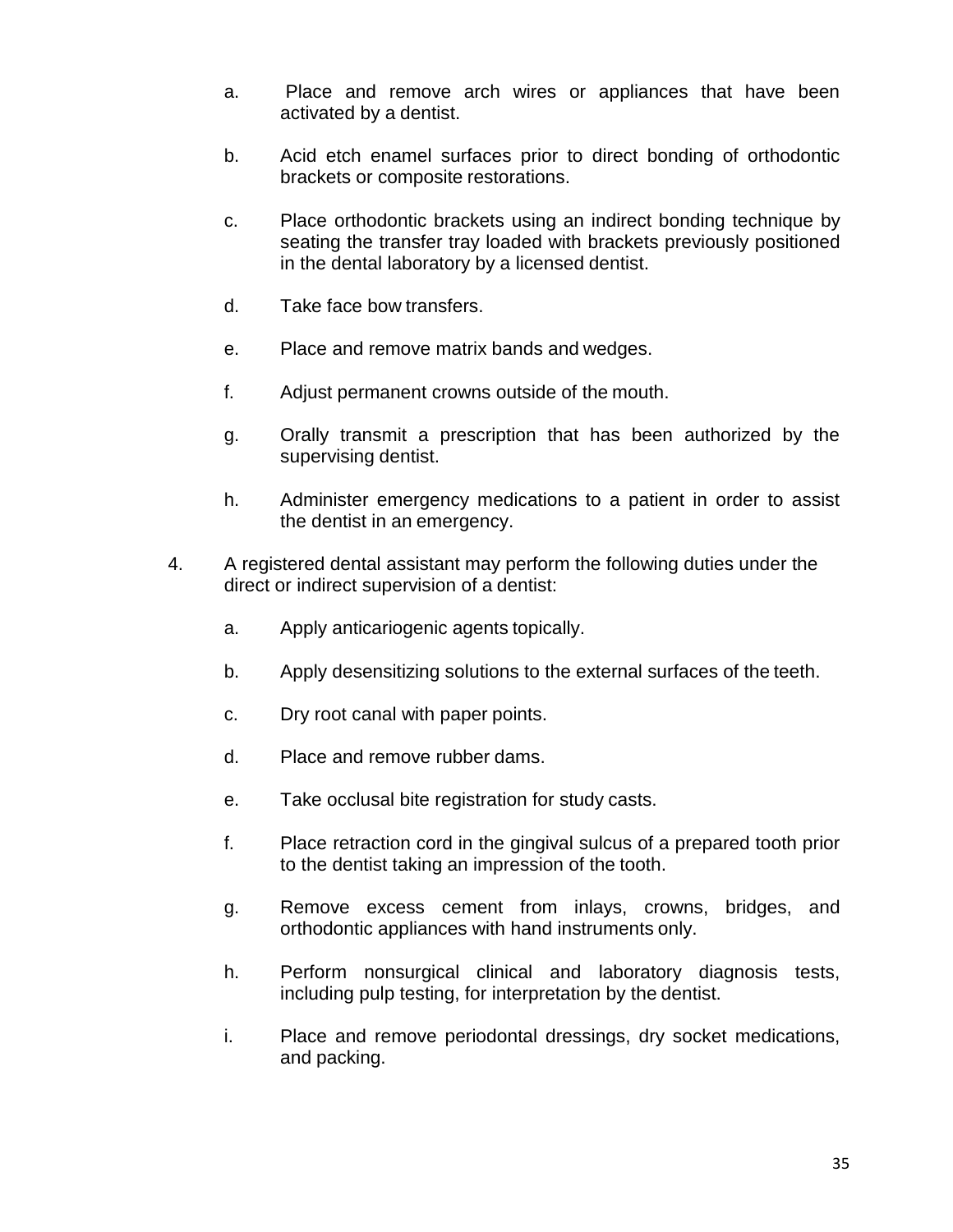- j. Monitor a patient who has been inducted by a dentist into nitrous oxide relative analgesia.
- k. Take impressions for fixed or removable orthodontic appliances, athletic mouth guards, bleaching trays, bite splints, flippers, and removable prosthetic repairs.
- l. Preselect and prefit orthodontic bands.
- m. Place, tie, and remove ligature wires and elastic ties, and place orthodontic separators.
- n. Take dental radiographs.
- 5. A registered dental assistant may perform the following duties under the direct, indirect, or general supervision of a dentist:
	- a. Take and record pulse, blood pressure, and temperature.
	- b. Take and record preliminary dental and medical history for the interpretation by the dentist.
	- c. Apply topical medications and drugs to oral tissues, including topical anesthetic, but not including desensitizing or caustic agents or anticariogenic agents.
	- d. Receive removable dental prosthesis for cleaning or repair.
	- e. Take impressions or occlusal bite registrations for study casts.
	- f. Fabricate, adjust, place, recement, or remove a temporary crown, bridge, or onlay or temporary restorative material. This applies only to dentitions actively under treatment for which a permanent restoration is being fabricated.
	- g. Remove sutures.
	- h. Cut and remove arch wires or replace loose bands, loose brackets, or other orthodontic appliances for palliative treatment.
	- i. Provide oral hygiene education and instruction.
	- j. Provide an oral assessment for interpretation by the dentist.
	- k. Repack dry socket medication and packing for palliative treatment.
	- l. Apply pit and fissure sealants if the registered dental assistant has provided documentation of a board-approved sealant course. Adjust sealants with slow-speed handpiece.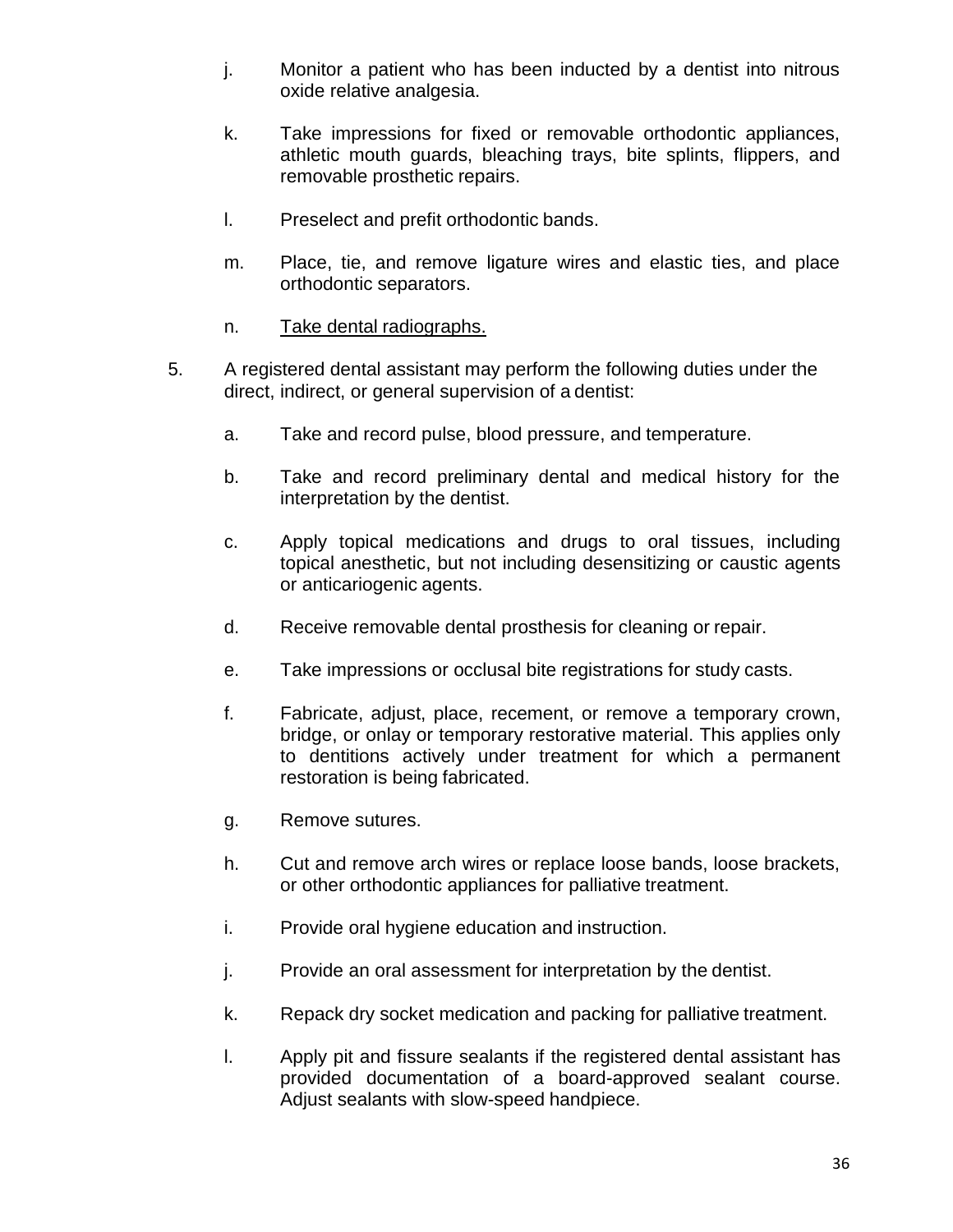- m. Polish the coronal surfaces of the teeth with a rubber cup or brush.
- n. Polish restorations with a slow-speed handpiece.

**History:** Effective September 1, 1980; amended effective February 1, 1992; October 1, 1993; May 1, 1996; August 1, 1998; April 1, 2000; June 1, 2002; July 1, 2004; April 1, 2006; January 1, 2011; April 1, 2015; .

**General Authority:** NDCC 43-20-10

**Law Implemented:** NDCC 43-20-01.1, 43-20-08, 43-20-10, 43-20-13

# **20-03-01-01.1. Expanded duties of registered dental assistants.**

duties: A registered dental assistant shall apply for a permit to perform the following

- 1. A registered dental assistant under the direct supervision of a dentist may perform the following restorative functions:
	- a. Place, carve, and adjust class I, II and class V supragingival amalgam or glass ionomer restorations with hand instruments or a slow-speed handpiece;
	- b. Adapt and cement stainless steel crowns; and
	- c. Place, contour, and adjust class I, II and class V supragingival composite restorations where the margins are entirely within the enamel with hand instruments or a slow-speed handpiece.
- 2. A registered dental assistant authorized by permit and under the contiguous supervision of an oral and maxillofacial surgeona dentist authorized by permit to provide parenteral sedation may provide anesthesia duties as follows:
	- a. Initiate and discontinue an intravenous line for a patient being prepared to receive intravenous medications, sedation or general anesthesia; and.
	- b. Adjust the rate of intravenous fluids infusion only to maintain or keep the line patent or open.
	- c. Prepare anesthesia equipment and perform patient monitoring.
	- d. Assist with emergency treatment and protocols.
- 3. A registered dental assistant authorized by permit and under the direct visual supervision of an oral and maxillofacial surgeon a dentist authorized by permit to provide parenteral sedation shall provide anesthesia duties as follows: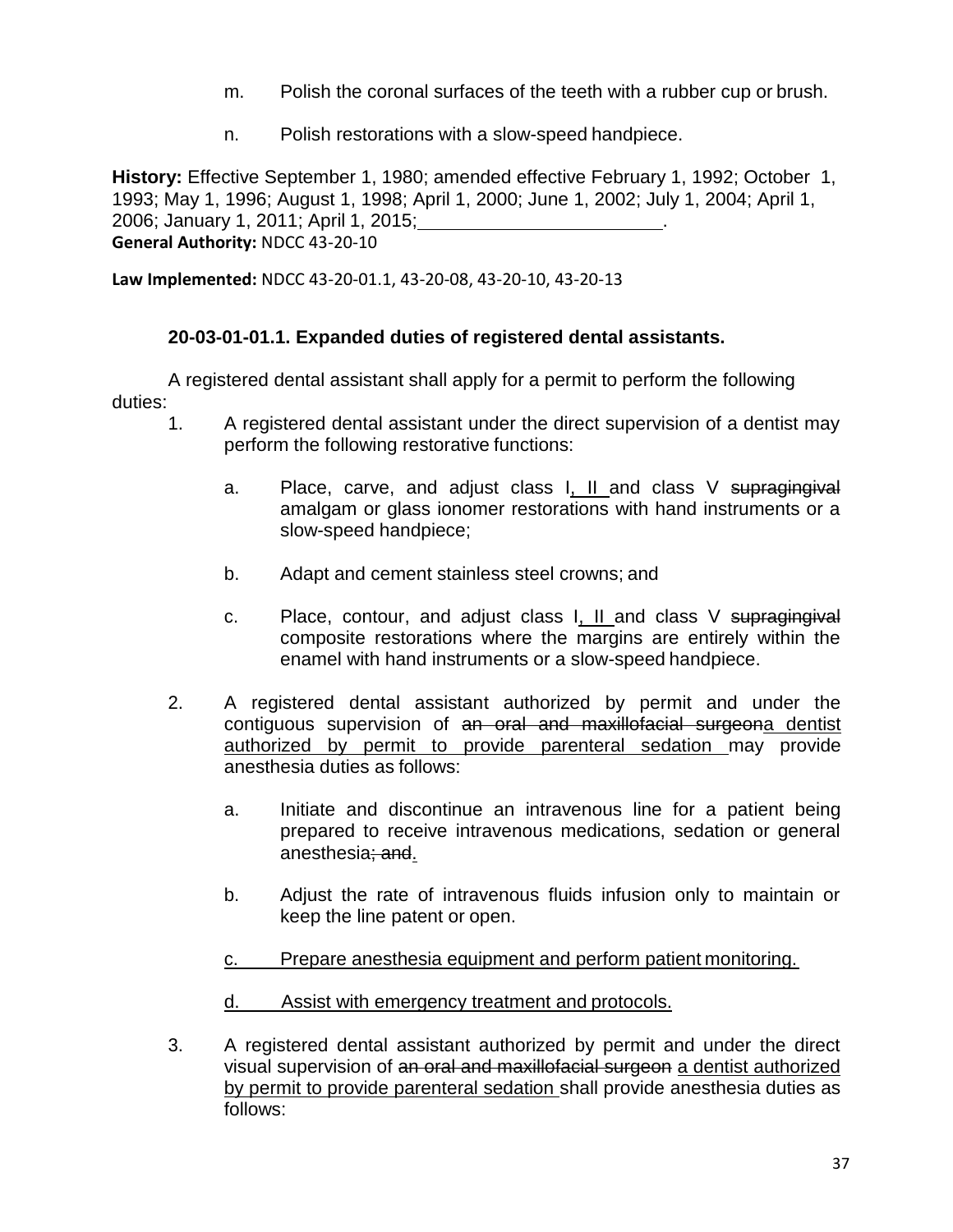- a. Draw up and prepare medications;
- b. Follow instructions to deliver medication into an intravenous line upon verbal command of the supervising dentist;
- c. Adjust the rate of intravenous fluids infusion beyond a keep-open rate upon verbal command of the supervising dentist;
- d. Adjust an electronic device to provide medications, such as an infusion pump upon verbal command of the supervising dentist.

**History:** Effective April 1, 2015; amended effective **General Authority:** NDCC 43-20-10

**Law Implemented:** NDCC 43-20-01.1, 43-20-08, 43-20-10, 43-20-13

## **20-03-01-02. Prohibited services.**

A dental assistant, qualified dental assistant, or registered dental assistant may not perform the following services:

- 1. Diagnosis and treatment planning.
- 2. Surgery on hard or soft tissue.
- 3. Administer local anesthetics, sedation or general anesthesia drugs or titrate local anesthetics, sedation or general anesthesia drugs without a board authorized permit.
- 4. Any irreversible dental procedure or procedures which require the professional judgment and skill of a licensed dentist.
- 5. Adjust a crown which has been cemented by a dentist.
- 6. Activate any type of orthodontic appliance.
- 7. Cement or bond orthodontic bands or brackets that have not been previously placed by a dentist.
- 8. Place bases or cavity liners.
- 9. Scaling, root planing, or gingival curettage.
- 10. Measure the gingival sulcus with a periodontal probe.
- 11. Use a high-speed handpiece inside the mouth.

**History:** Effective February 1, 1992; amended effective October 1, 1993; April 1, 2000; June 1, 2002;July 1, 2004; January 1, 2011; April 1, 2015.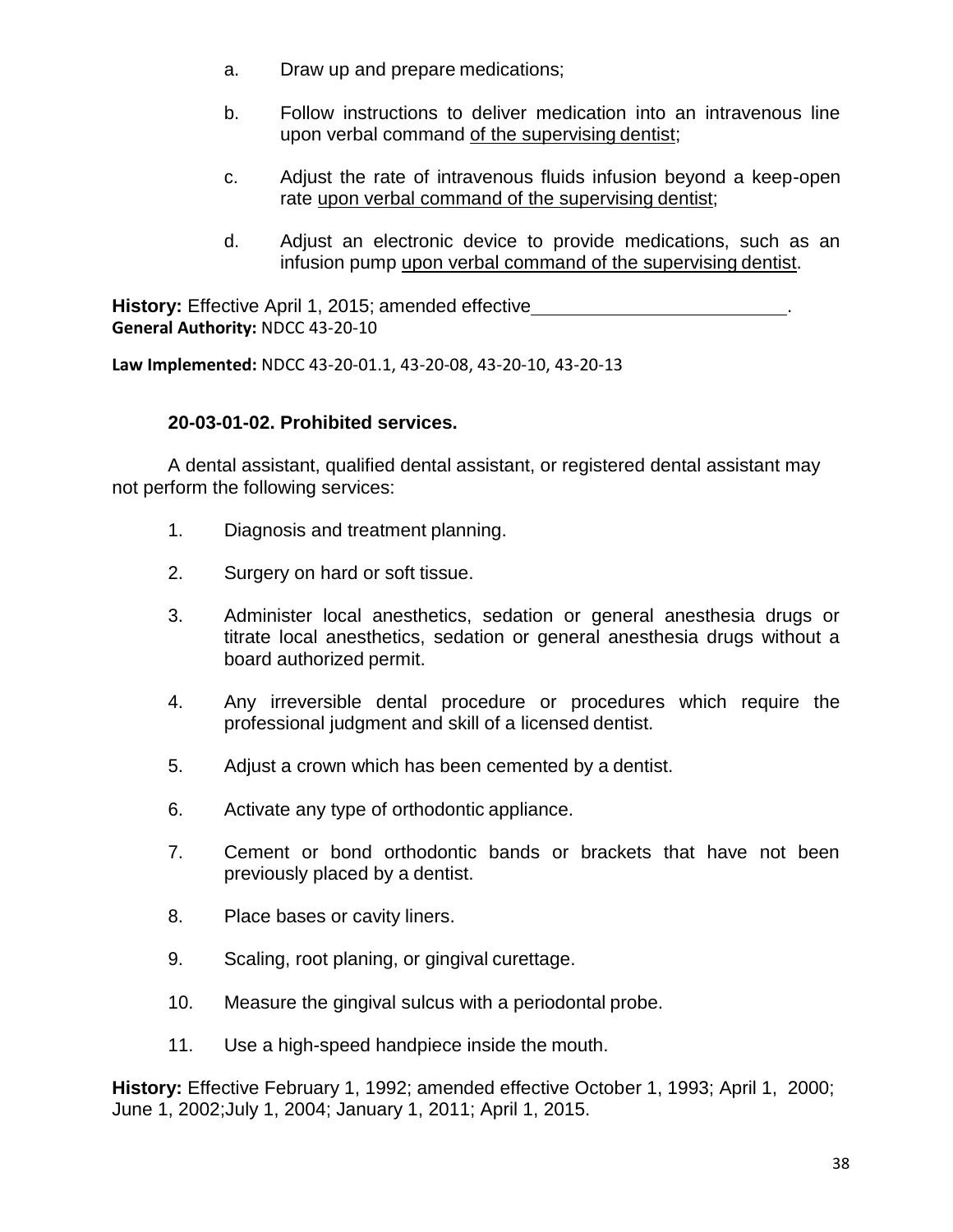**General Authority:** NDCC 43-20-10

**Law Implemented:** NDCC 43-20-01.1, 43-20-08, 43-20-10, 43-20-13

## **20-03-01-03. Annual registration of dental assistants performing expanded duties.**

Repealed effective January 1, 2011.

### **20-03-01-04. Criteria for dental assistants placing sealants.**

Repealed effective January 1, 2011.

### **20-03-01-05. Registration of registered and qualified dental assistants.**

An individual seeking registration as a registered or qualified dental assistant shall apply on forms prescribed by the board. The application must be notarized and include the application fee.

- 1. The board may grant registration as a registered dental assistant to an applicant meeting all the following requirements:
	- a. The applicant meets any of the following requirements:
		- (1) The applicant successfully completed a dental assisting program, accredited by the commission on dental accreditation of the American dental association or approved by the board, within one year of application.
		- (2) The applicant was certified by the dental assisting national board within one year of application.
		- (3) The applicant successfully completed a dental assisting program, accredited by the commission on dental accreditation of the American dental association or approved by the board, and completed, within two years before application, sixteen hours of continuing education in accordance with section 20-03-01-06.
		- (4) The applicant was certified by the dental assisting national board, and completed, within two years before application, sixteen hours of continuing education in accordance with section 20-03-01-06.
	- b. The applicant passed a written examination on the laws and rules governing the practice of dentistry in North Dakota within one year of application.
	- c. The applicant successfully completed a cardiopulmonary resuscitation course within two years of application.
	- d. Grounds for denial of the application under North Dakota Century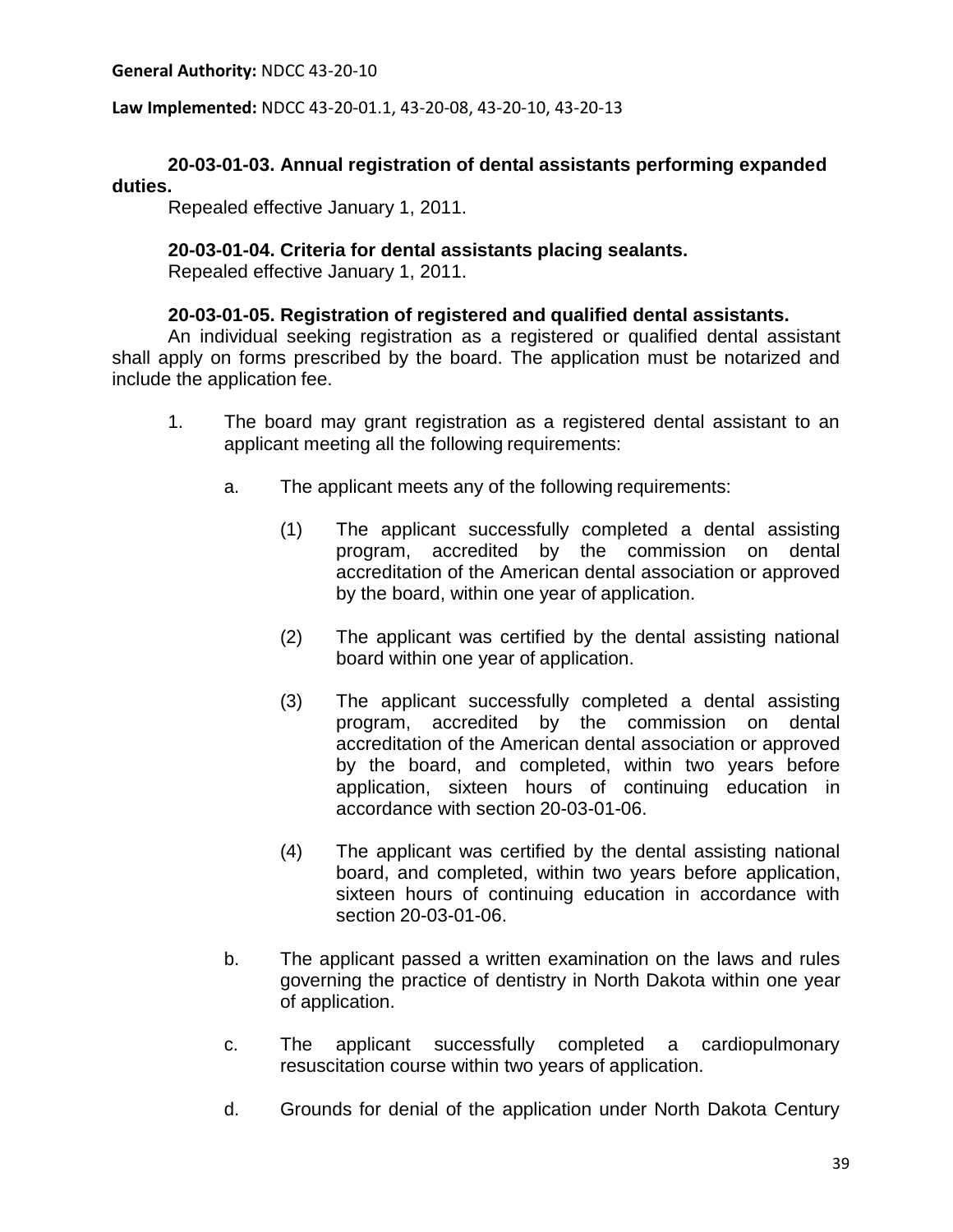Code section 43-20-05 do not exist.

- 2. The board may grant registration as a qualified dental assistant to an applicant meeting all the following requirements:
	- a. The applicant meets any of the following requirements:
		- (1) The applicant passed the infection control and radiation parts of the dental assisting national board examination within one year of application.
		- (2) The applicant passed the infection control and radiation parts of the dental assisting national board examination and completed, within two years before application, sixteen hours of continuing education in accordance with section 20-03-01- 06.
	- b. The applicant completed six hundred fifty hours of dental assistance instruction, including on-the-job training.
	- c. The applicant passed a written examination on the laws and rules governing the practice of dentistry in North Dakota within one year of application.
	- d. The applicant successfully completed a cardiopulmonary resuscitation course within two years of application.
	- e. Grounds for denial of the application under North Dakota Century Code section 43-20-05 do not exist.

**History:** Effective January 1, 2011. **General Authority:** NDCC 43-20-10 **Law Implemented:** NDCC 43-20-13.2

# **20-03-01-05.1. Additional expanded duties of registered dental assistants.**

The board may grant a permit to a registered dental assistant for the following:

1. The board may issue or renew a class I dental anesthesia assistant permit authorizing a registered dental assistant to provide anesthesia assistance under the supervision of a dentist who specializes in oral and maxillofacial surgery, and meets the following requirements authorized by permit to provide parenteral sedation, upon successful completion of the following:

<u>a.</u> The applicant submits evidence on forms prescribed by the board that the applicant meets any of the following requirements:

(1) The applicant has completed of a board-approved dental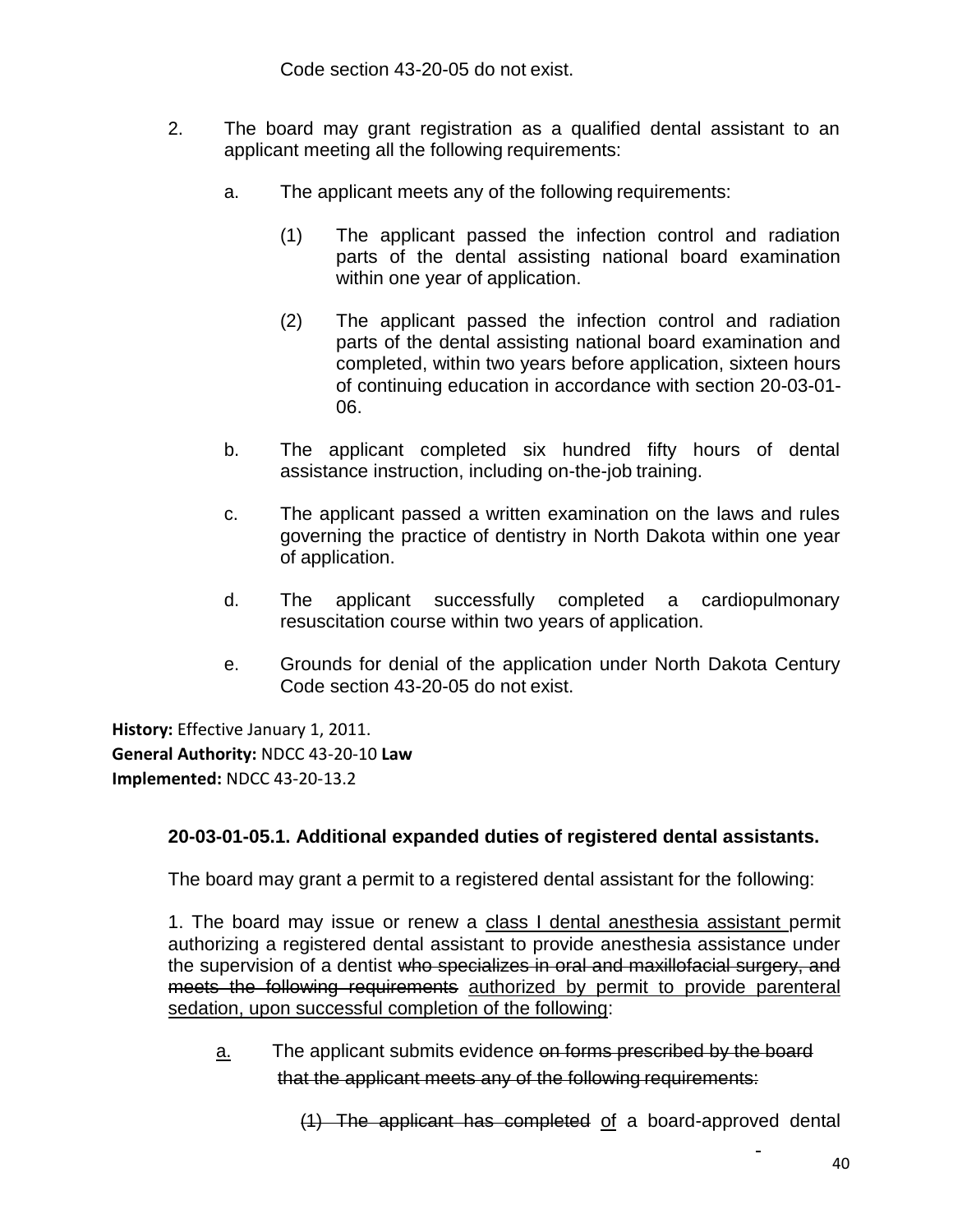anesthesia assistant education and training course.

(2) The applicant has completed a board approved dental anesthesia assistant education and training course and has proof of current certification status from a board-approved competency examination.

b. within one year of application and has Submits proof of current certification status from the American association of oral and maxillofacial surgeons dental anesthesia assistant national certification or a boardapproved competency examination.

- 2. The board may issue or renew a class II dental anesthesia assistant permit authorizing a registered dental assistant to provide anesthesia assistance under the supervision of a dentist authorized by permit to provide parenteral sedation, upon successful completion of the following:
	- a. The applicant submits evidence of a board-approved dental anesthesia assistant education and training course and submitting proof of current certification status from the American association of oral and maxillofacial surgeons dental anesthesia assistant national certification or a board-approved competency examination;
	- b. The applicant has successfully completed hands-on training in intravenous access or phlebotomy that includes live experience starting and maintaining intravenous lines;
	- c. The applicant holds current and valid certification for health care provider basic life support, or advanced cardiac life support or pediatric advanced life support; and
	- d. The applicant provides a copy of a valid North Dakota general anesthesia or parenteral sedation permit of the dentist where the registered dental assistant will be performing anesthesia assistant services.

2.3. The board may issue or renew a permit on forms prescribed by the board authorizing a registered dental assistant under the direct supervision of a dentist to provide restorative functions under the following conditions:

- a. The applicant meets any of the following requirements:
	- (1) The applicant has successfully completed a board-approved curriculum from a program accredited by the commission on dental accreditation of the American dental association or other board-approved course and successfully passed the western regional examining board's restorative examination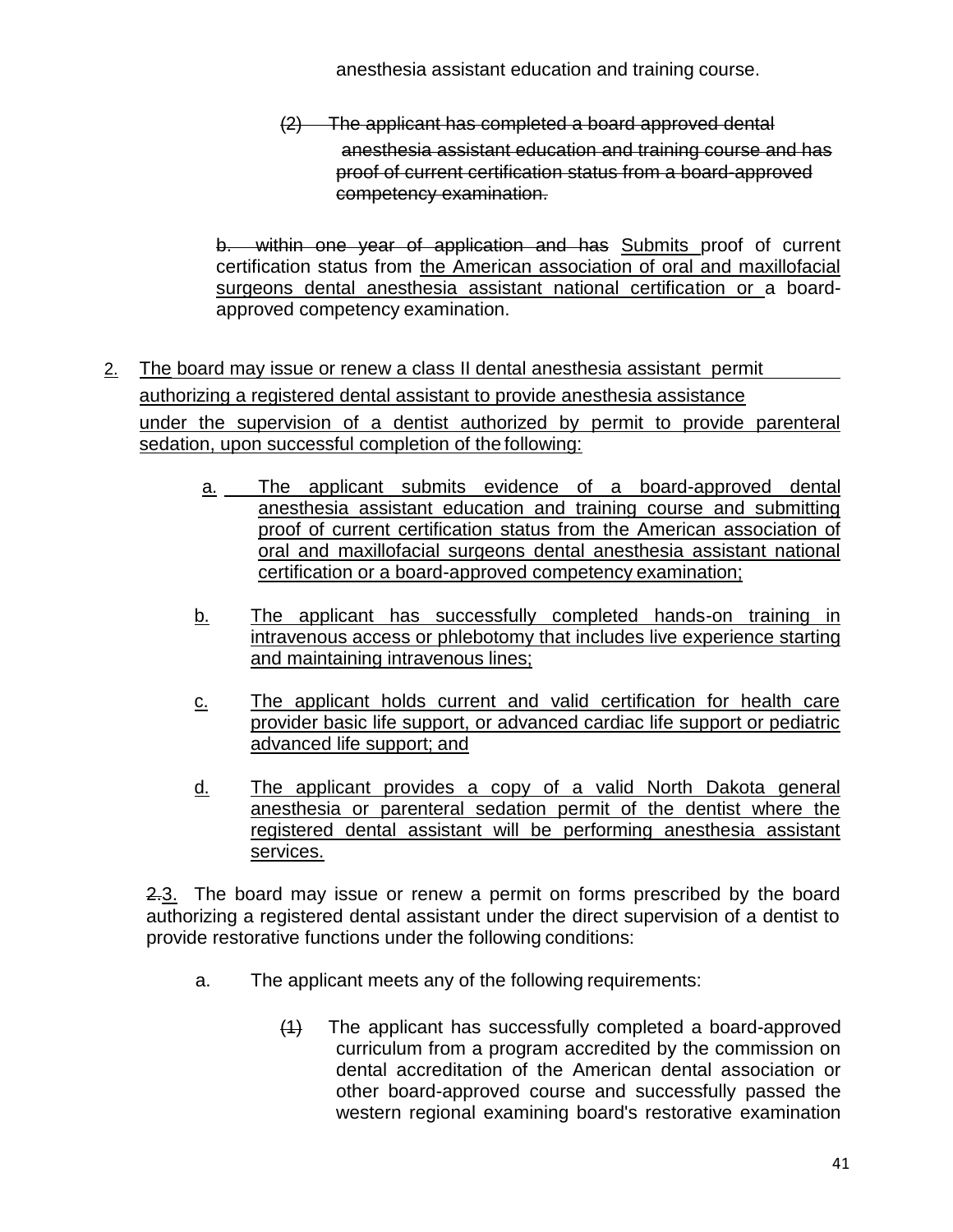or other equivalent examinations approved by the board within the last five years, and successfully completed. The board may require successful completion of the restorative function component of the dental assisting national board's certified restorative functions dental assistant certification examination; or

- $\left( \frac{2}{2} \right)$  The applicant has successfully passed the western regional examining board's restorative examination or other boardapproved examination over five years from the date of application and successfully completed the restorative function component of the dental assisting national board's certified restorative functions dental assistant certification examination or other board-approved examination and provide evidence from another state or jurisdiction where the applicant legally is or was authorized to perform restorative functions and certification from the supervising dentist of successful completion of at least twenty-five restorative procedures within the immediate five years from the date of application.
- b. A registered dental assistant may perform the placement and finishing of direct alloy or direct composite restorations, under the direct supervision of a licensed dentist, after the supervising dentist has prepared the dentition for restoration.
- c. The restorative functions shall only be performed after the patient has given informed consent for the placement of the restoration by a restorative functions dental assistant.
- d. Before the patient is released, the final restorations shall be checked and documented by the supervising dentist.

**History:** Effective April 1, 2015; amended effective **General Authority:** NDCC 43-20-10

.

**Law Implemented:** NDCC 43-20-13.2

### **20-03-01-06. Continuing dental education for qualified and registered dental assistants.**

Each qualified or registered dental assistant shall provide evidence on forms supplied by the board that the qualified or registered dental assistant has attended or participated in continuing dental education in accordance with the following conditions:

- 1. Continuing education activities include publications, seminars, symposiums, lectures, college courses, and online education.
- 2. The continuing dental education hours will accumulate on the basis of one hour of credit for each hour spent in education. Subject matter directly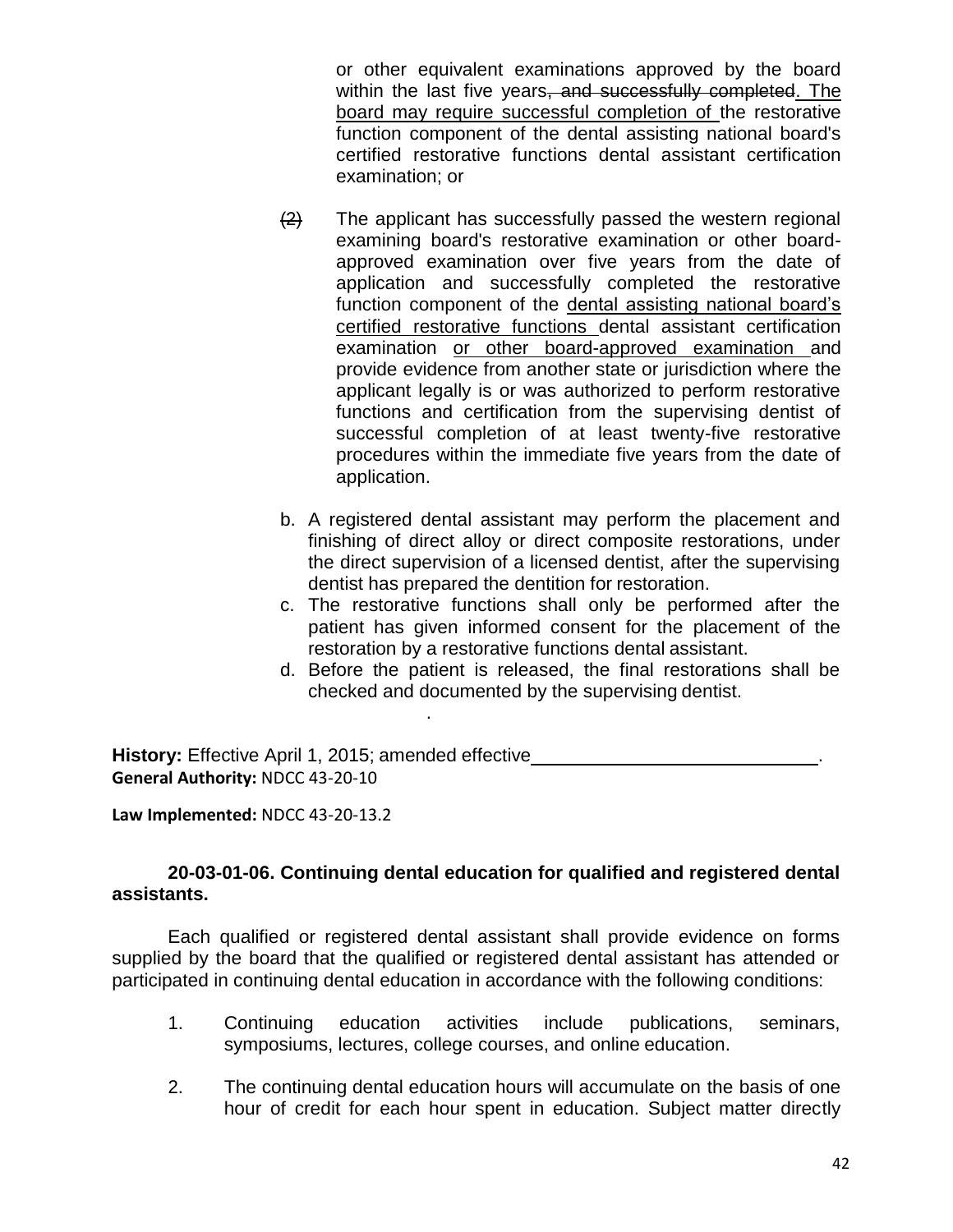related to clinical dentistry will be accepted by the board without limit.

- 3. The minimum number of hours required within a two-year cycle is sixteen. Of these hours, a qualified or registered dental assistant may earn no more than eight hours The Board shall limit acceptance of self-study education to fifty percent to be defined by the board. Cardiopulmonary resuscitation courses must provide hands-on training. All other continuing education requirements may be satisfied from publications and online education. The continuing education must include:
	- a. Two hours of ethics or jurisprudence. Passing the laws and rules examination is the equivalent of two hours of ethics or jurisprudence.
	- b. Two hours of infection control.
	- c. A cardiopulmonary resuscitation course.
	- d. For registered dental anesthesia assistant permitholders, two hours related to sedation or anesthesia.
	- e. For registered dental restorative assistant permitholders, two hours related to restorative dentistry.
- 4. Mere registration at a dental convention without specific attendance at continuing education presentations will not be creditable toward the continuing dental education requirement.
- 5. All qualified or registered dental assistants must hold a current cardiopulmonary resuscitation certificate.
- 6. The board may audit continuing education credits of a registered dental assistant. Proof of continuing education shall be maintained from the previous renewal cycle. Upon receiving notice of an audit from the board, a registered dental assistant shall provide satisfactory documentation of attendance at, or participation in, the continuing education activities listed on the licensee's continuing education form. Failure to comply with the audit is grounds for nonrenewal of or disciplinary action against the registration.

**History:** Effective January 1, 2011; amended effective April 1, 2015. **General Authority:** NDCC 43-20-10

**Law Implemented:** NDCC 43-20-13.1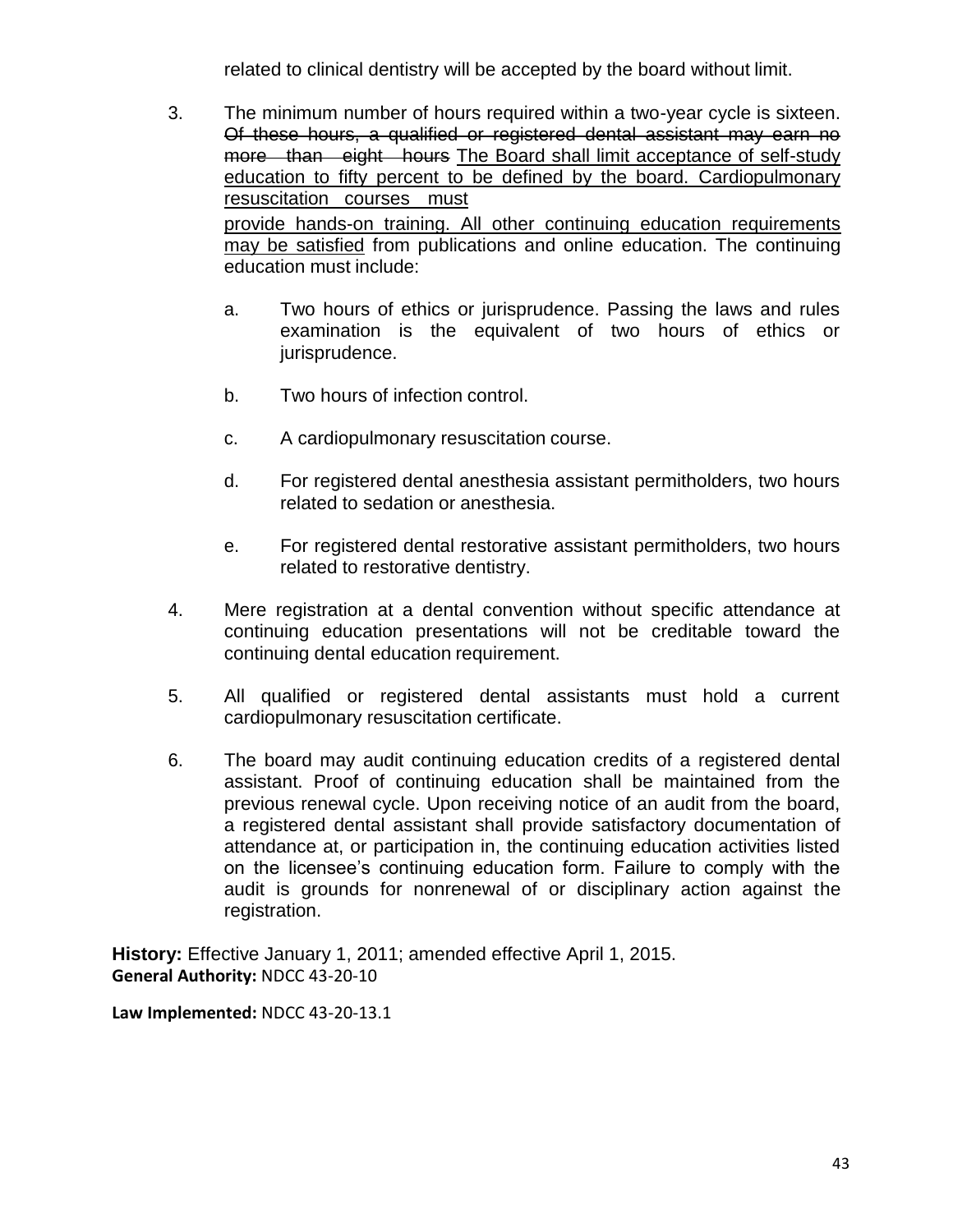# **ARTICLE 20-04 DENTAL HYGIENISTS**

**Chapter** 20-4-1 Duties

# **CHAPTER 20-04-01 DUTIES**

| Section          |                                                            |
|------------------|------------------------------------------------------------|
| $20 - 4 - 1 - 1$ | <b>Duties</b>                                              |
| $20 - 4 - 1 - 2$ | <b>Prohibited Services</b>                                 |
| $20 - 4 - 1 - 3$ | <b>Duties of Dental Hygienists</b>                         |
| 20-04-01-03.1    | Duties of the Dental Hygienist Requiring a Permit          |
| $20 - 4 - 1 - 4$ | Additional Requirements for Licensure by Examination       |
| 20-04-01-04.1    | <b>Clinical Competency Examination Retakes</b>             |
| $20 - 4 - 1 - 5$ | Additional Requirements for Licensure by Credential Review |
| 20-04-01-06      | <b>Additional Requirements for Applications</b>            |
| $20 - 4 - 1 - 7$ | <b>Inactive Status - License Reinstatement</b>             |
| $20 - 4 - 1 - 8$ | <b>Continuing Dental Education for Dental Hygienists</b>   |

# **20-04-01-01. Duties.**

A dental hygienist may perform the following services under the general, direct, or-direct visual, indirect or contiguous supervision of a dentist:

- 1. Complete prophylaxis to include removal of accumulated matter, deposits, accretions, or stains from the natural and restored surfaces of exposed teeth. The dental hygienist may also do root planing and soft tissue curettage upon direct order of the dentist.
- 2. Polish and smooth existing restorations with a slow-speed handpiece.
- 3. Apply topical applications of drugs to the surface tissues of the mouth and to exposed surfaces of the teeth, including anticariogenic agents and desensitizing solutions.
- 4. Take impressions for study casts.
- 5. Take and record preliminary medical and dental histories for the interpretation by the dentist.
- 6. Take and record pulse, blood pressure, and temperature.
- 7. Provide oral hygiene treatment planning after an oral assessment of dentist's diagnosis.
- 8. Take dental radiographs.
- 9. Apply therapeutic agents subgingivally for the treatment of periodontal disease.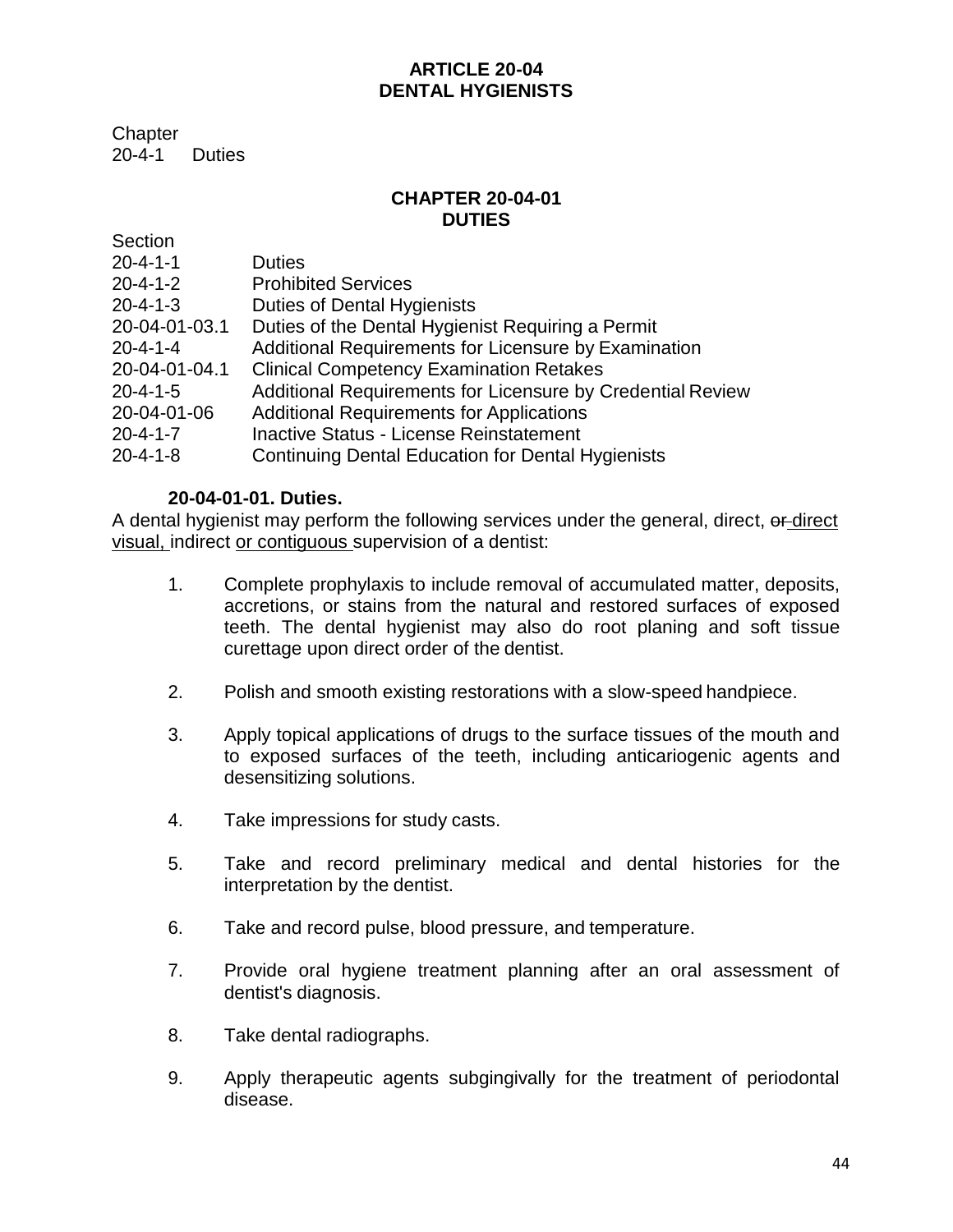- 10. Hold impression trays in the mouth after placement by a dentist (e.g., reversible hydrocolloids, rubber base, etc.).
- 11. Receive removable dental prosthesis for cleaning and repair.
- 12. Dry root canal with paper points.
- 13. Place and remove rubber dams.
- 14. Place and remove matrix bands or wedges.
- 15. Take occlusal bite registration for study casts.
- 16. Place retraction cord in the gingival sulcus of a prepared tooth prior to the dentist taking an impression of the tooth.
- 17. Fabricate, adjust, place, recement, or remove a temporary crown, bridge, onlay, or temporary restorative material. This applies only to dentitions actively under treatment for which a permanent restoration is being fabricated.
- 18. Adjust permanent crowns outside of the mouth.
- 19. Perform nonsurgical clinical and laboratory oral diagnostic tests for interpretation by the dentist.
- 20. Apply pit and fissure sealants. Adjust sealants with slow speed handpiece.
- 21. Place and remove periodontal dressings, dry socket medications, and packing.
- 22. Remove sutures.
- 23. Monitor a patient who has been inducted by a dentist into nitrous-oxide relative analgesia.
- 24. Take impressions for fixed or removable orthodontic appliances, athletic mouth guards, bleaching trays, bite splints, flippers, and removable prosthetic repairs.
- 25. Preselect and prefit orthodontic bands.
- 26. Place, tie, and remove ligature wires and elastic ties, and place orthodontic separators.
- 27. Place and remove arch wires or appliances that have been activated by a dentist.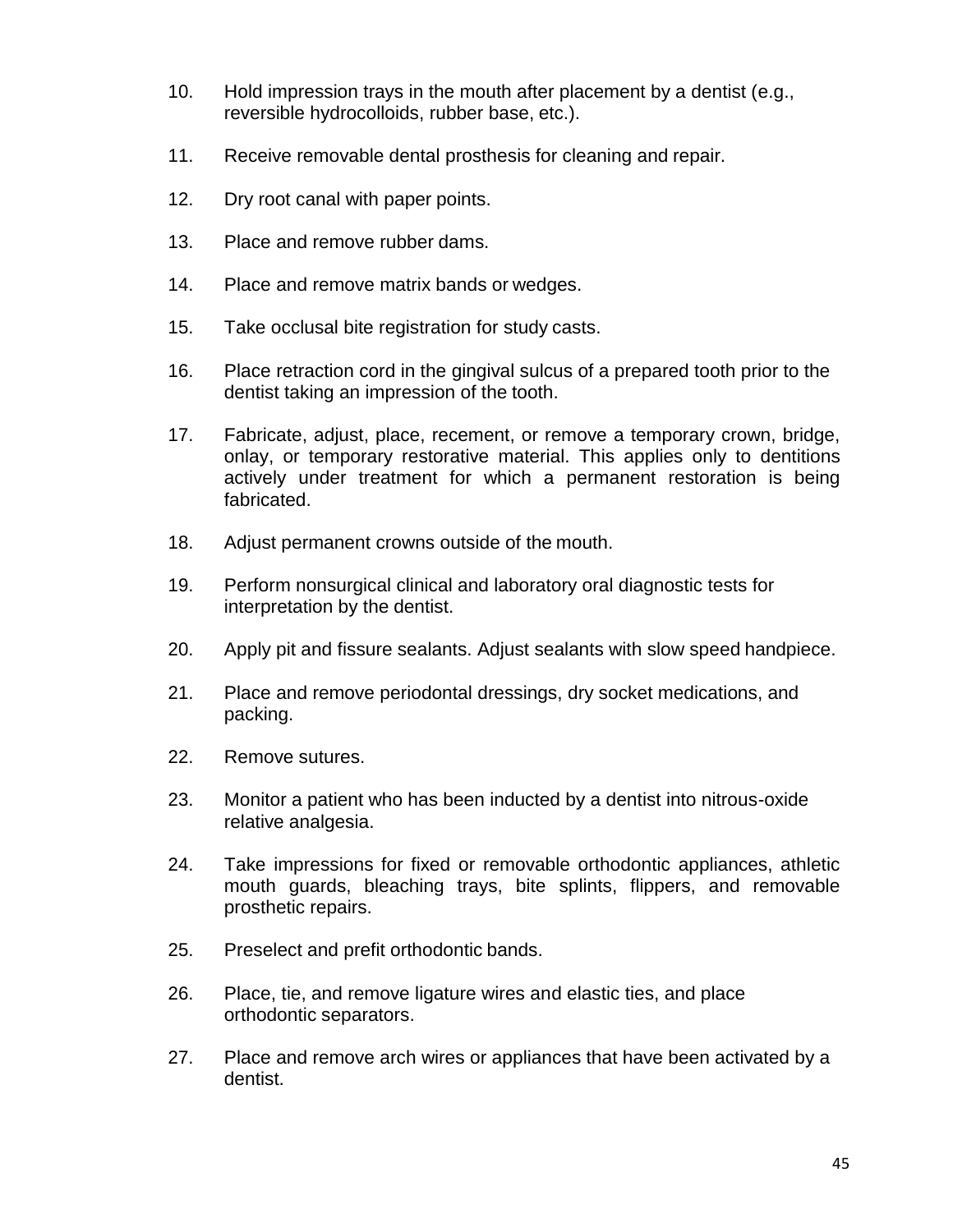- 28. Cut and remove arch wires or replace loose bands, loose brackets, or other orthodontic appliances for palliative treatment.
- 29. Acid-etch enamel surfaces prior to pit and fissure sealants, direct bonding of orthodontic brackets, or composite restorations.
- 30. Place orthodontic brackets using an indirect bonding technique by seating the transfer tray loaded with brackets previously positioned in the dental laboratory by a dentist.
- 31. Take face bow transfers.
- 32. Orally transmit a prescription that has been authorized by the supervising dentist.
- 33. Repack dry socket medication and packing for palliative treatment.
- 34. Administer emergency medications to a patient in order to assist the dentist.
- 35. A dental hygienist authorized by the board permit and under contiguous supervision of an oral and maxillofacial surgeon a dentist authorized by permit to provide parenteral sedation may:
	- a. Initiate and discontinue an intravenous line for a patient being prepared to receive intravenous medications, sedation or general anesthesia; and.
	- b. Adjust the rate of intravenous fluids infusion only to maintain or keep the line patent or open.
	- c. Prepare anesthesia equipment and perform patient monitoring.
	- d. Assist with emergency treatment and protocols.
- 36. A dental hygienist authorized by the board-permit and under direct visual supervision of an oral and maxillofacial surgeon a dentist authorized by permit to provide parenteral sedation may:
	- a. Draw up and prepare medications;
	- b. Follow instructions to deliver medication into an intravenous line upon verbal command of the supervising dentist;
	- c. Adjust the rate of intravenous fluids infusion beyond a keep-open rate upon verbal command of the supervising dentist; and
	- d. Adjust an electronic device to provide medications, such as an infusion pump upon the verbal command of the supervising dentist.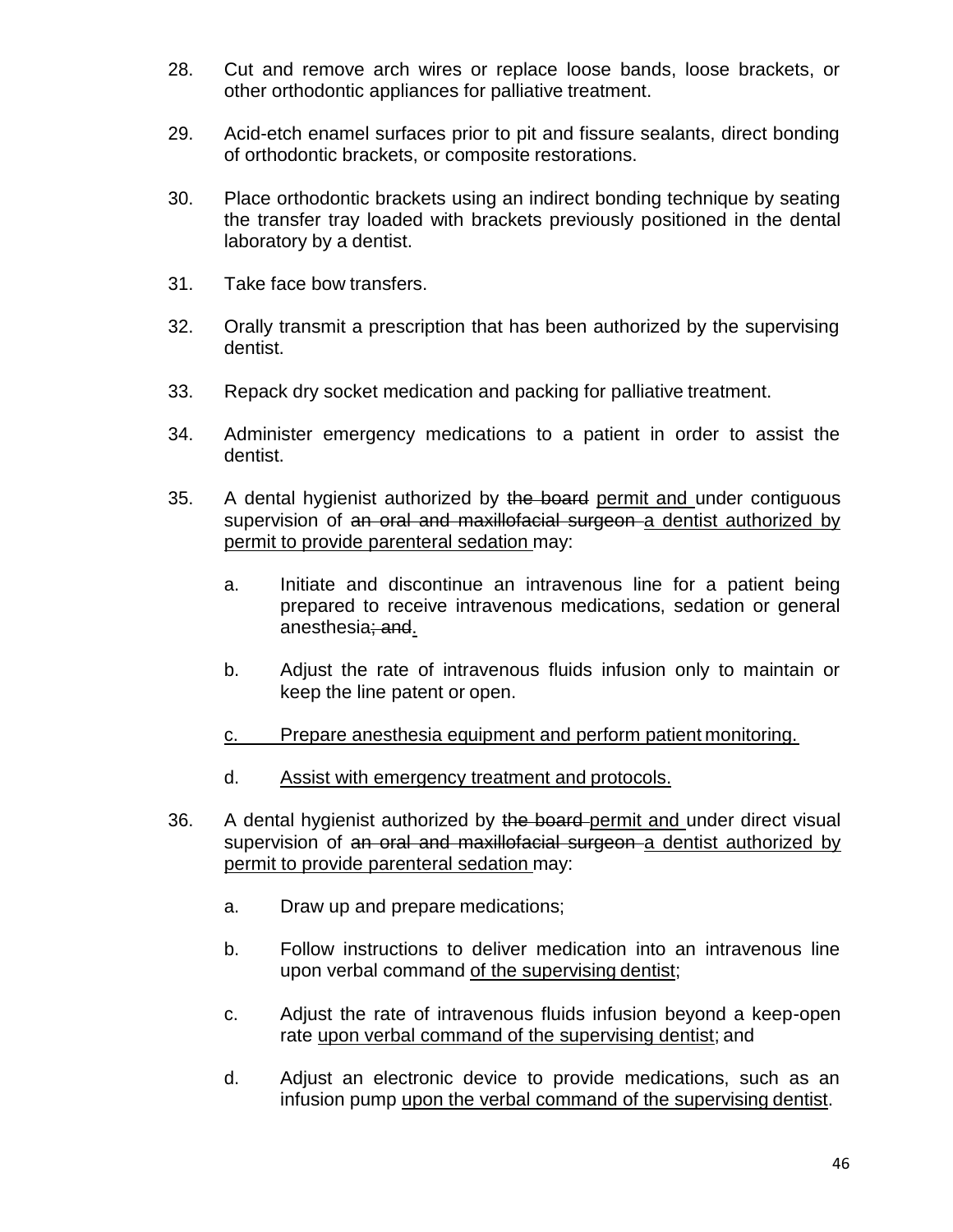- 37. A dental hygienist under the direct supervision of a dentist may:
	- a. Place, carve, and adjust class I, II and class V supragingival amalgam or glass ionomer restorations with hand instruments or a slow-speed handpiece;
	- b. Adapt and cement stainless steel crowns; and
	- c. Place, contour, and adjust class I, II and class V supragingival composite restorations where the margins are entirely within the enamel with hand instruments or a slow-speed handpiece.

**History:** Effective September 1, 1980; amended effective February 1, 1992; October 1, 1993; May 1, 1996; August 1, 1998; April 1, 2000; July 1, 2004; April 1, 2006; January 1, 2011; April 1, 2015; . **General Authority:** NDCC 43-20-10

**Law Implemented:** NDCC 43-20-03, 43-20-11, 43-20-12

## **20-04-01-02. Prohibited services.**

A dental hygienist may not perform the following services:

- 1. Diagnosis and treatment planning.
- 2. Surgery on hard or soft tissue.
- 3. Administer anesthetics, except topical and local anesthetic, as permitted under sections 20-04-01-01 and 20-04-01-03, or titrate local anesthetics, sedation or general anesthesia drugs without a board authorized permit.
- 4. Any irreversible dental procedure or procedures which require the professional judgment and skill of a dentist.
- 5. Adjust a crown which has not been cemented by a dentist.
- 6. Activate any type of orthodontic appliance.
- 7. Cement or bond orthodontic bands or brackets that have not been previously placed by a dentist.
- 8. Place bases or cavity liners.
- 9. Use a high-speed handpiece inside the mouth.

**History:** Effective February 1, 1992; amended effective October 1, 1993; July 1, 2004; January 1, 2011; April 1, 2015. **General Authority:** NDCC 43-20-10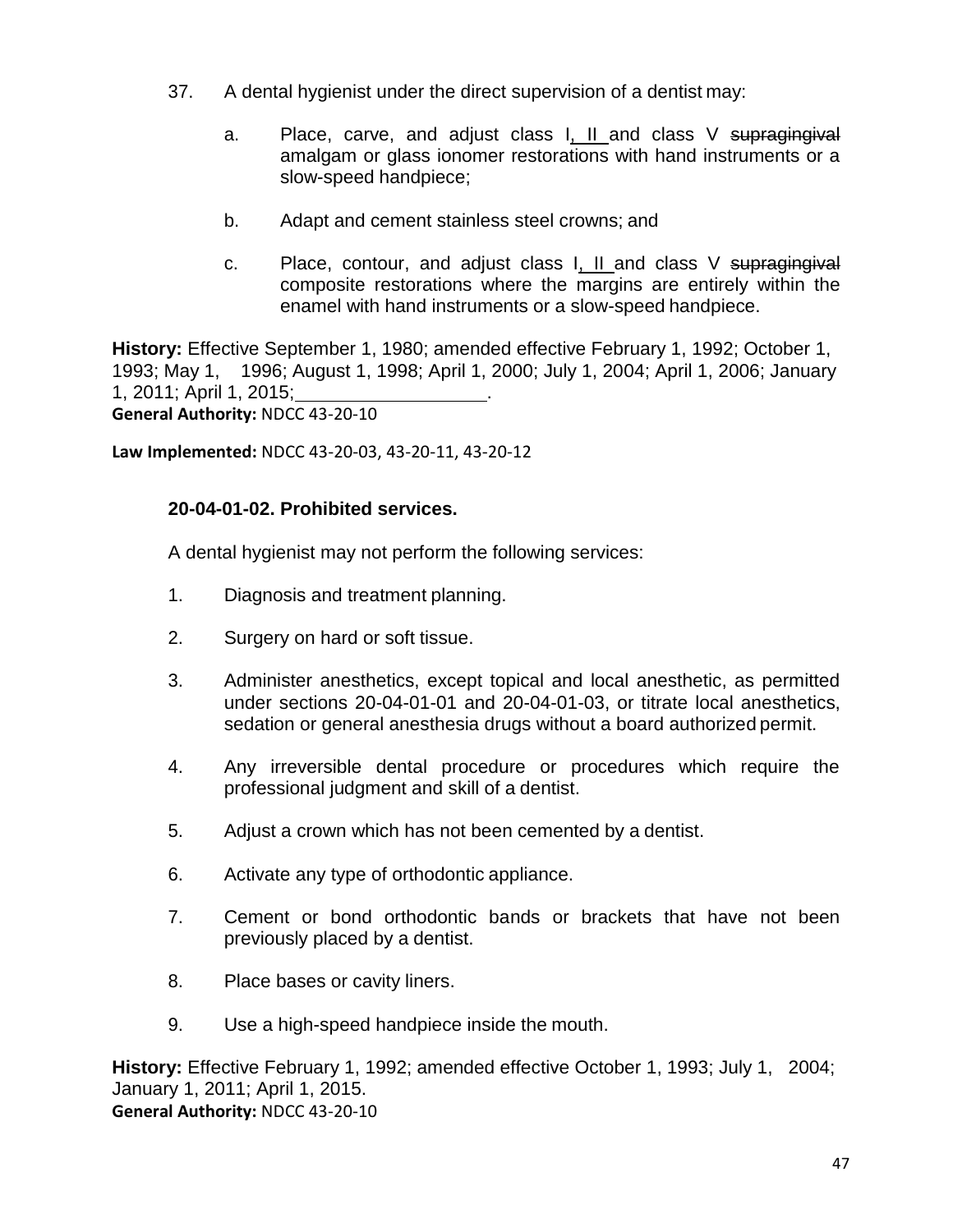**Law Implemented:** NDCC 43-20-03; 43-20-11, 43-20-12, 43-20-12.3

**20-04-01-03. Duties of dental hygienists.** A dental hygienist may perform the following services under the direct supervision of a dentist:

- 1. A licensed dental hygienist may apply for a permit to administer local anesthesia to a patient who is at least eighteen years old, under the direct supervision of a licensed dentist. To be considered for a permit, a hygienist must have successfully completed a didactic and clinical course in local anesthesia within the last twenty-four months sponsored by a dental or dental hygiene program accredited by the commission on dental accreditation of the American dental association resulting in the dental hygienist becoming clinically competent in the administration of local anesthesia.
- 2. A licensed dental hygienist applying for a local anesthesia permit who has been permitted to administer local anesthesia and who has continuously administered local anesthesia during the past three years must provide verification of the permit and continuous use to the North Dakota board of dental examiners. Verification may consist of:
	- a. A letter from the accredited school with the school seal affixed. Photocopies will not be accepted.
	- b. A notarized copy of the certification of the local anesthesia course completed.
	- c. A notarized letter stating that the licensed dental hygienist has administered local anesthesia within the last three years.
	- d. A notarized copy of the dental hygiene transcript with the local anesthesia course recorded.
- 3. A licensed dental hygienist requesting a permit to administer anesthesia who cannot provide verification as required in subsection 2 must retake and successfully pass a didactic and clinical course in local anesthesia sponsored by a dental or dental hygiene program accredited by the commission on dental accreditation of the American dental association.

**History:** Effective July 1, 2004. **General Authority:** NDCC 43-20-10 **Law Implemented:** NDCC 43-20-03

> **20-04-01-03.1. Duties of the dental hygienist requiring a permit.** The board may issue or renew a permit to a dental hygienist for the following: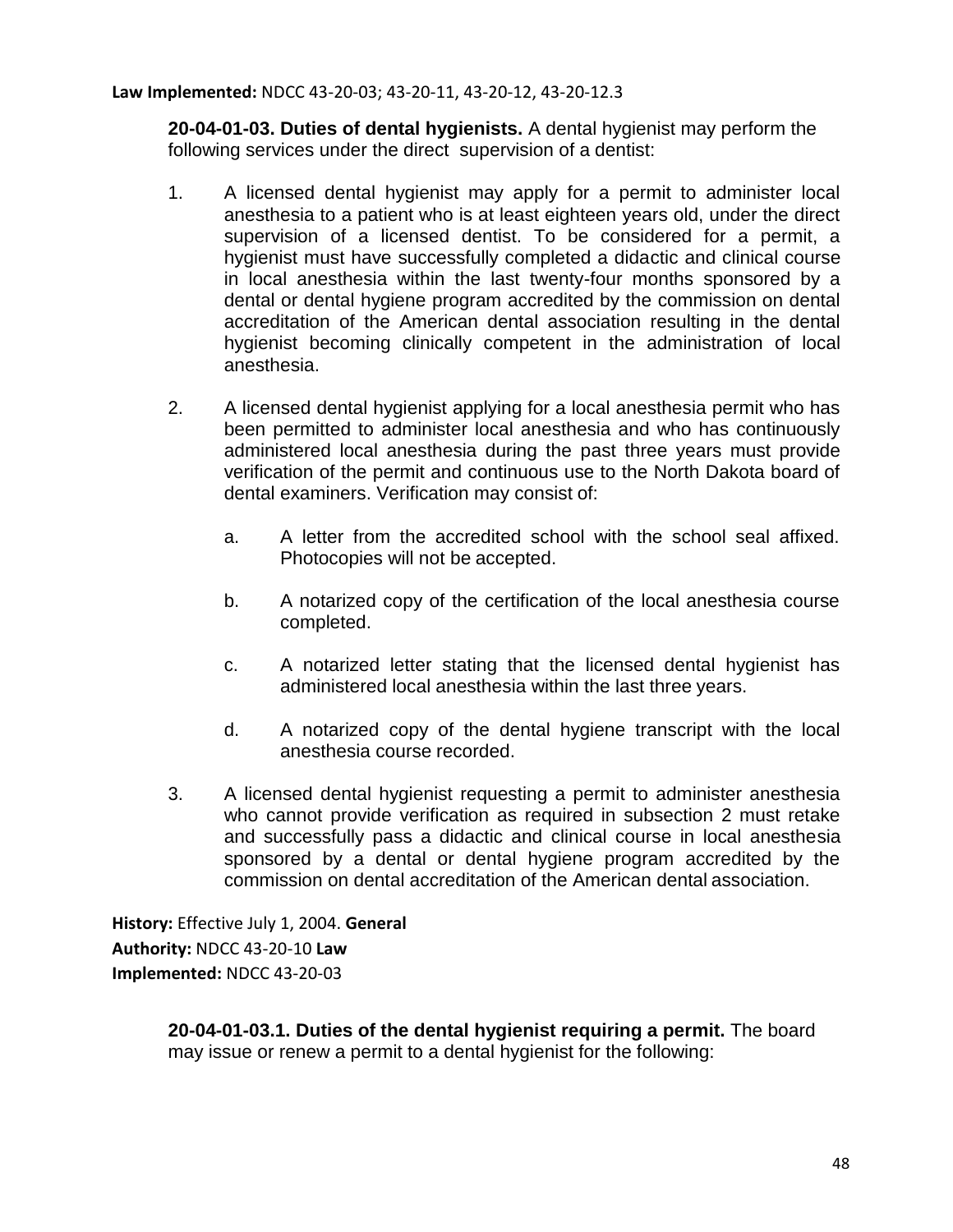- 1. The board may issue or renew a class I dental anesthesia assistant permit authorizing a dental hygienist to provide anesthesia assistance under the supervision of a dentist who specializes in oral and maxillofacial surgery, and, meets authorized by permit to provide parenteral sedation, upon successful completion of the following requirements:
	- a. The applicant submits evidence on forms prescribed by the board that the applicant meets any of the following requirements:
		- (1) The applicant has completed of a board-approved dental anesthesia assistant education and training course within one year of application and has.
	- b. The applicant submits proof of current certification status from the American association of oral and maxillofacial surgeons dental anesthesia assistant national certification, or a board-approved competency examination.
		- (2) The applicant has completed a board-approved dental anesthesia assistant education and training course and has proof of current certification status from a board-approved competency examination; and
- 2. The board may issue or renew a class II dental anesthesia assistant permit authorizing a registered dental hygienist to provide anesthesia assistance under the supervision of a dentist authorized by permit to provide parenteral sedation, upon successful completion of the following:
	- a. The applicant submits evidence of a board-approved dental anesthesia assistant education and training course and has proof of current certification status from the American association of oral and maxillofacial surgeons dental anesthesia assistant national certification or a board-approved competency examination.
	- b. The applicant has successfully completed hands-on training in intravenous access or phlebotomy that includes live experience starting and maintaining intravenous lines;
	- c. The applicant holds current and valid certification for health care provider basic life support, or advanced cardiac life support or pediatric advanced life support; and
	- d. The applicant provides a copy of a valid North Dakota general anesthesia or parenteral sedation permit of the oral and maxillofacial surgeon dentist where the registered dental hygienist will be performing anesthesia assistant services.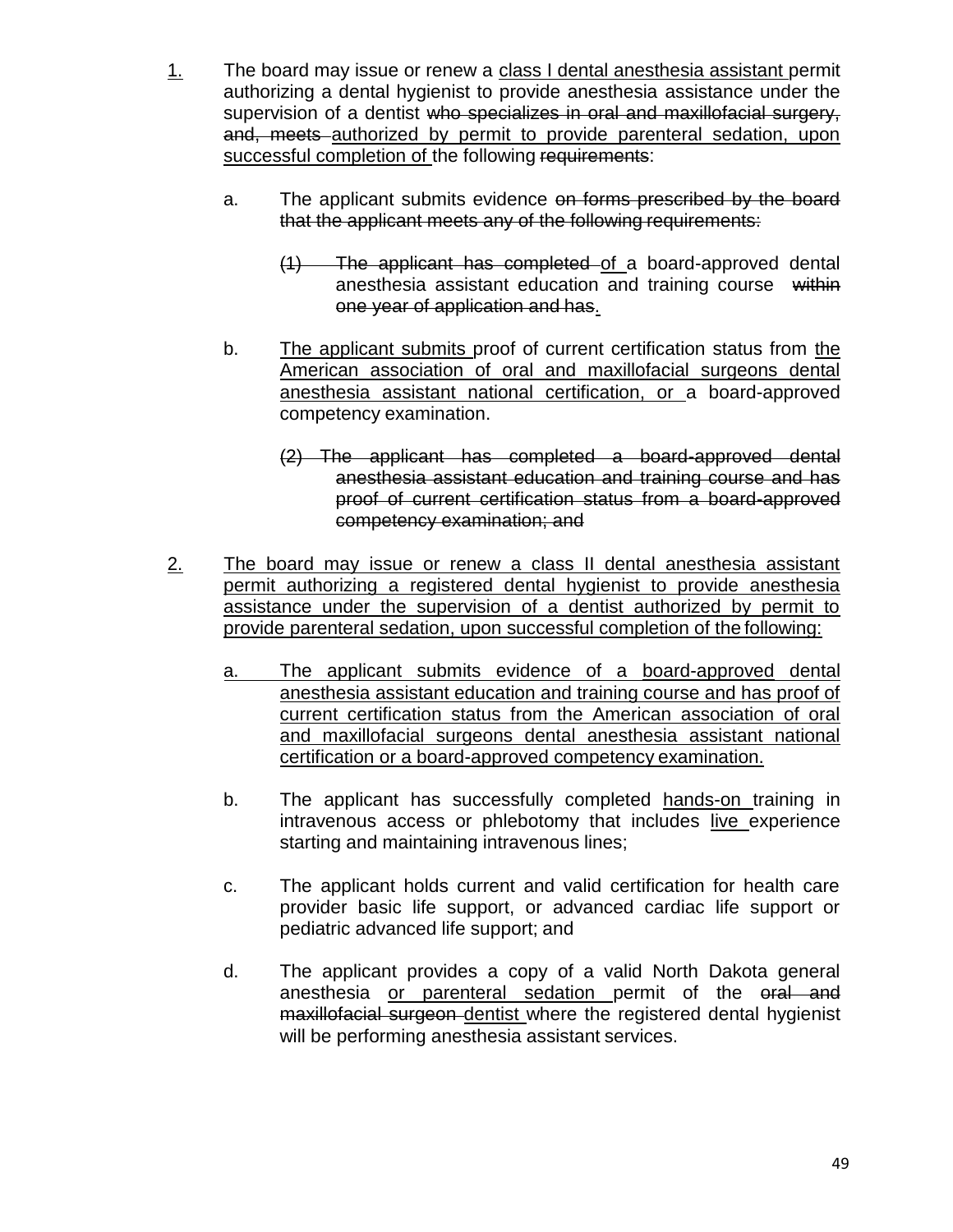- 2.3. The board may issue or renew a permit on forms prescribed by the board to authorize authorizing a registered dental assistant hygienist under the direct supervision of a dentist to provide restorative functions under the following conditions:
	- a. The applicant meets any of the following requirements:
		- (1) The applicant has successfully completes completed a board-approved curriculum from a program accredited by the commission on dental accreditation of the American dental association or other board-approved course and successfully passed the western regional examining board's restorative examination or other equivalent examinations approved by the board within the last five years, and successfully completed. The board may require successful completion of the restorative function component of the dental assisting national board's certified restorative functions dental assistant certification examination; or
		- (2) Successfully The applicant has successfully passed the western regional examining board's restorative examination or other board-approved examination over five years from the date of application and provides successfully completed the restorative function component of the dental assisting national board's certified restorative functions dental assistant certification examination or other board-approved examination and provided evidence from another state or jurisdiction where the applicant legally is or was authorized to perform restorative functions and certification from the supervising dentist of successful completion of at least twenty-five restorative procedures within the previousimmediate five years frombefore the date of application.
	- b. A dental hygienist may perform the placement and finishing of direct alloy or direct composite restorations, under the direct supervision of a licensed dentist, after the supervising dentist has prepared the dentition for restoration.
	- c. The restorative functions shall only be performed after the patient has given informed consent for the placement of the restoration by a restorative functions dental hygienist.
	- d. Before the patient is released, the final restorations shall be checked and documented by the supervising dentist.

**History:** Effective April 1, 2015; amended effective **General Authority:** NDCC 43-20-10

**Law Implemented:** NDCC 43-20-03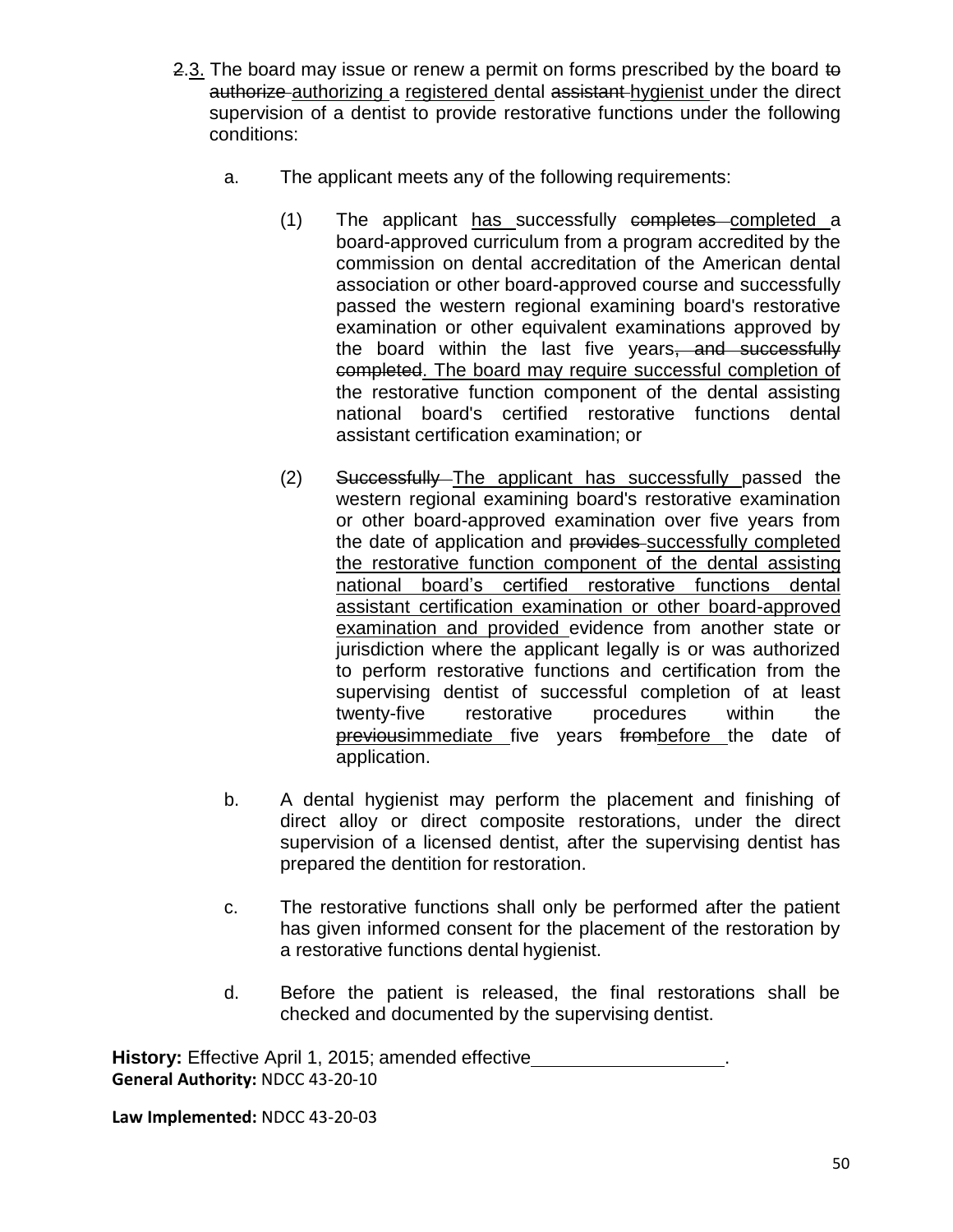## **20-04-01-04. Additional requirements for licensure by examination.**

The board may grant a license to practice dental hygiene to an applicant who has met the requirements of North Dakota Century Code section 43-20-01.2 and all the following requirements:

- 1. The applicant has passed the examination administered by the joint commission on national dental examinations or the dental hygiene certification board of Canada within two years of application.
- 2. The applicant has passed, within two years of application, a clinical competency examination administered by one of the following:
	- a. Any regional dental testing service before September 17, 2009.
	- b. Central regional dental testing service.
	- c. Council of interstate testing agencies.
	- d. Western regional examining board.
- 3. The applicant has successfully completed a cardiopulmonary resuscitation course within two years of application.
- 4. The applicant has the physical health and visual acuity to enable the applicant to meet the minimum standards of professional competence.

**History:** Effective January 1, 2011. **General Authority:** NDCC 43-20-10

**Law Implemented:** NDCC 43-20-01.2

### **20-04-01-04.1. Clinical competency examination retakes.**

A dental hygiene applicant may take a clinical examination three times before remedial training is required. After failing the examination for a third time, and prior to the fourth attempt of the examination, an applicant shall:

- 1. Submit to the board a detailed plan for remedial training by an accredited dental hygiene school. The board must approve the proposed remedial training.
- 2. Submit proof to the board of passing the remedial training within twentyfour months of its approval by the board. The board may grant or deny a fourth attempt of the clinical examination. A fourth attempt must occur within twelve months of the date of the board's decision. If an applicant fails any part of the examination after remedial training, the board must approve additional retakes.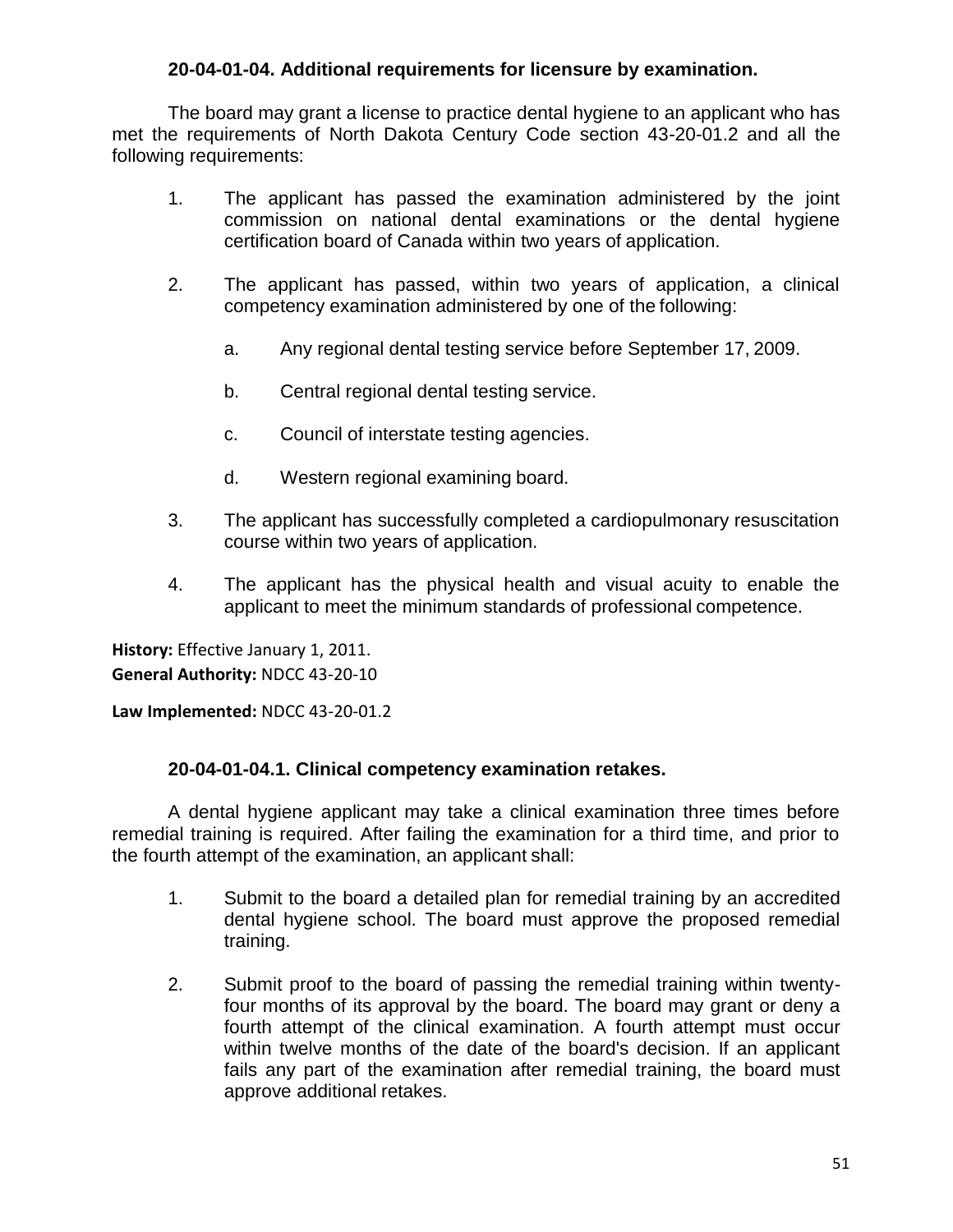**History:** Effective April 1, 2015.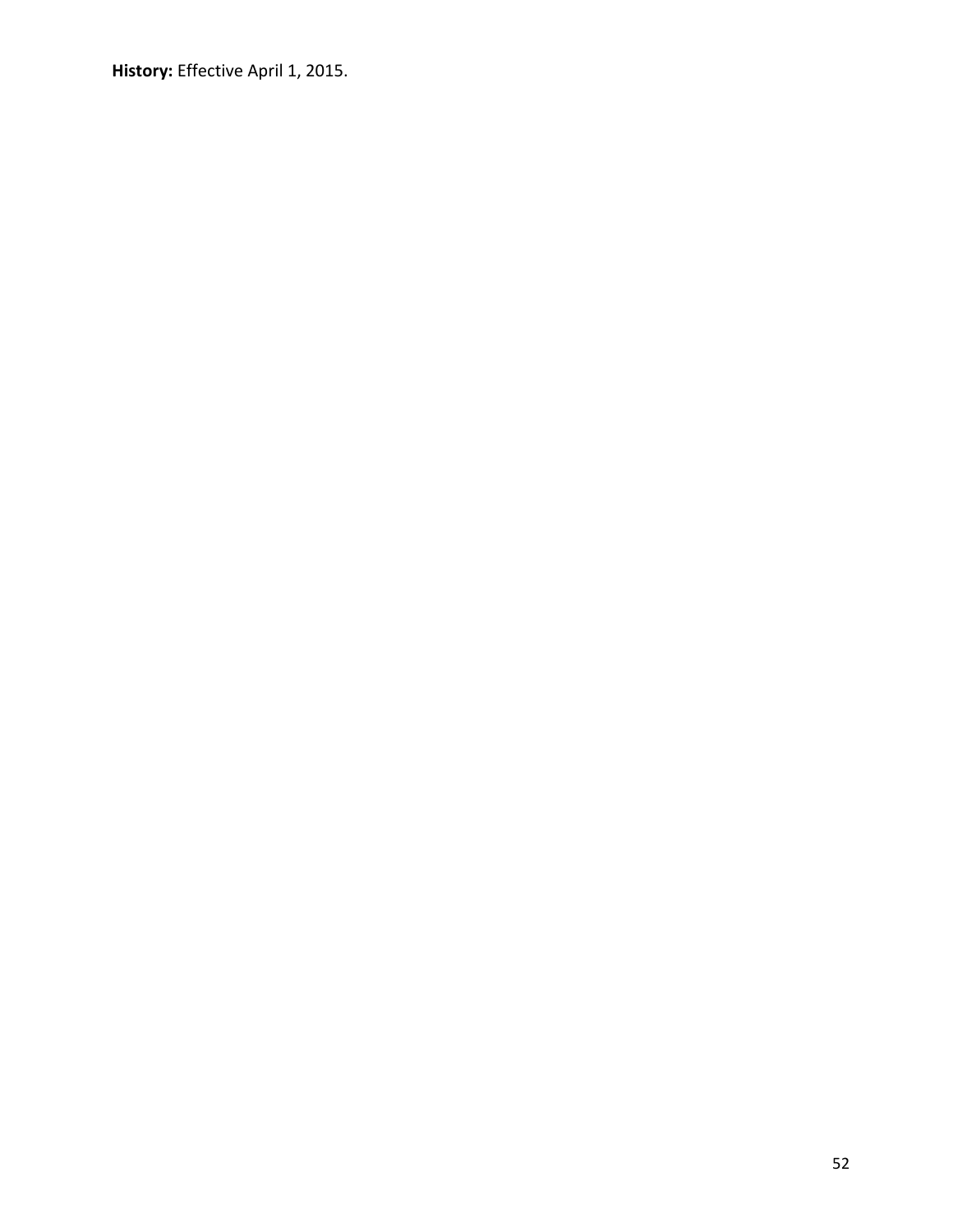**General Authority:** NDCC 43-20-10

**Law Implemented:** NDCC 43-20-01.2

### **20-04-01-05. Additional requirements for licensure by credential review.**

The board may grant a license to practice dental hygiene to an applicant who has met the requirements of North Dakota Century Code section 43-20-01.3 and all the following requirements:

- 1. The applicant has successfully completed a cardiopulmonary resuscitation course within two years of application.
- 2. The applicant has the physical health and visual acuity to enable the applicant to meet the minimum standards of professional competence.
- 3. The applicant has completed sixteen hours of continuing education in accordance with section 20-04-01-08 within two years of application.

**History:** Effective January 1, 2011. **General Authority:** NDCC 43-20-10 **Law Implemented:** NDCC 43-20-01.3

### **20-04-01-06. Additional requirements for applications.**

Applications must be completed within twelve months of filing. The board may require an interview with the applicant. In addition to the application requirements of North Dakota Century Code sections 43-20-01.2, 43-20-01.3, and 43-20-06, the board may require an application to include:

- 1. Proof of identity, including any name change.
- 2. An official transcript sent by an accredited dental school directly to the board.
- 3. Evidence demonstrating the applicant passed the examination administered by the joint commission on national dental examinations within two years of application.
- 4. Evidence demonstrating the applicant passed a clinical competency examination, approved by the board, within two years of application.
- 5. A certification, from the licensing board of every jurisdiction in which the applicant is licensed, that the applicant is licensed in good standing.
- 6. Certification that the applicant has completed a cardiopulmonary resuscitation course within two years of application.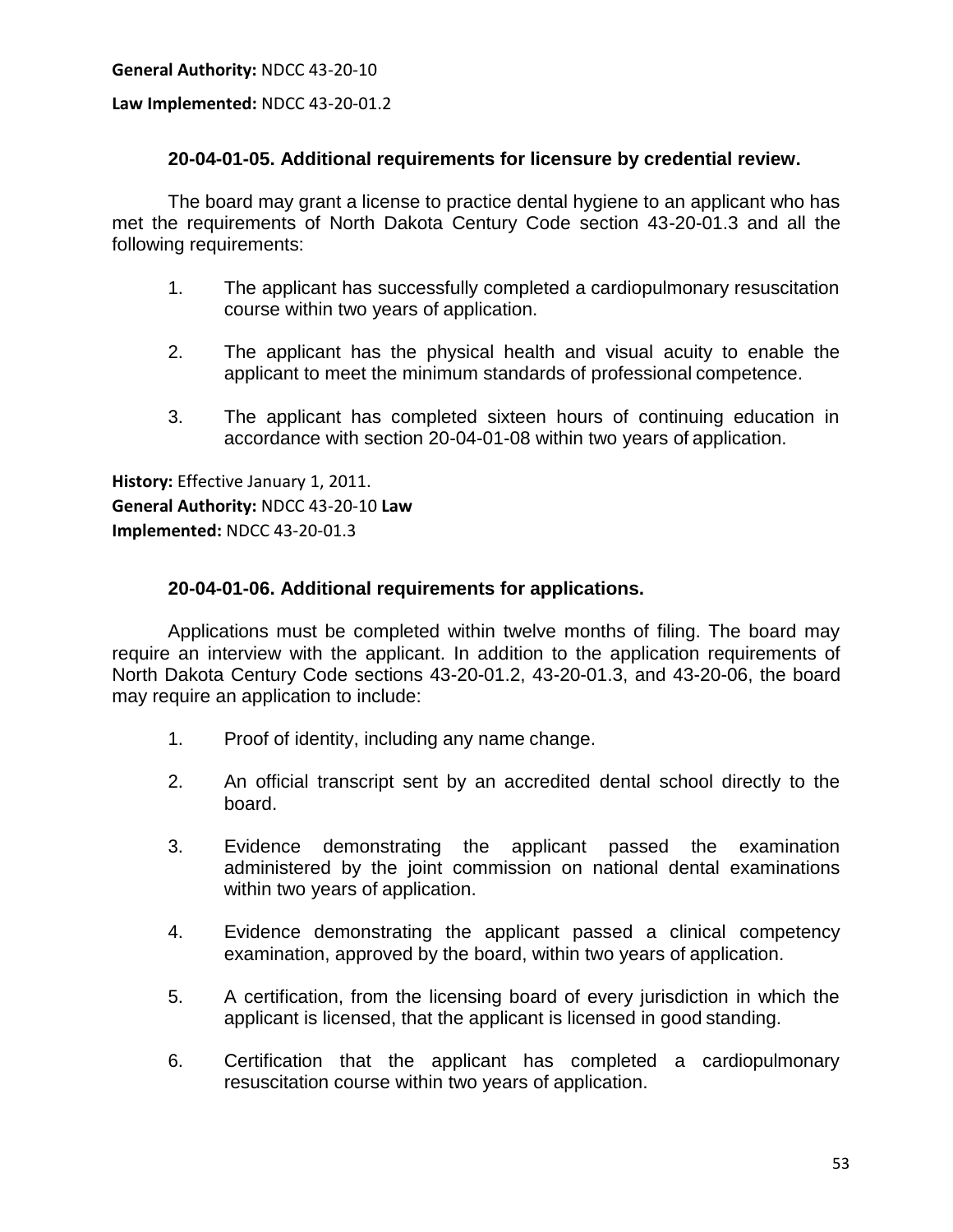- 7. Verification of physical health and visual acuity.
- 8. For applications for licensure by credential review, the law and rules stating the requirements for licensure, when the applicant was licensed, of the jurisdiction in which the applicant is licensed.
- 9. For applications for licensure by credential review and reinstatement from inactive status, proof of completion of sixteen hours of continuing education in accordance with section 20-04-01-08 within two years of application.
- 10. Any information required by the application forms prescribed by the board.

**History:** Effective January 1, 2011; April 1, 2015. **General Authority:** NDCC 43-20-10

**Law Implemented:** NDCC 43-20-01.2, 43-20-01.3, 43-20-06

### **20-04-01-07. Inactive status - License reinstatement.**

A dental hygienist may, upon payment of the fee determined by the board, place the dental hygientist's license on inactive status. A dental hygienist on inactive status shall be excused from the payment of renewal fees, except inactive status renewal fees, and continuing education. A dental hygienist on inactive status shall not practice in North Dakota. To reinstate a license on inactive status, the dental hygienist shall apply on a form prescribed by the board, pay a reinstatement fee, and meet all of the following requirements:

- 1. The applicant has passed a clinical competency examination administered by a regional dental testing service, approved by the board in section 20- 04-01-04, within two years of application. The board may, within the board's discretion, waive this requirement.
- 2. The applicant passes a written examination on the laws and rules governing the practice of dentistry in this state administered by the board at a meeting.
- 3. The applicant has completed sixteen hours of continuing education in accordance with section 20-04-01-08 within two years of application.
- 4. The applicant has successfully completed a cardiopulmonary resuscitation course within two years of application.
- 5. Grounds for denial of the application under North Dakota Century Code section 43-20-05 do not exist.

**History:** Effective January 1, 2011. **General Authority:** NDCC 43-20-10 **Law Implemented:** NDCC 43-20-06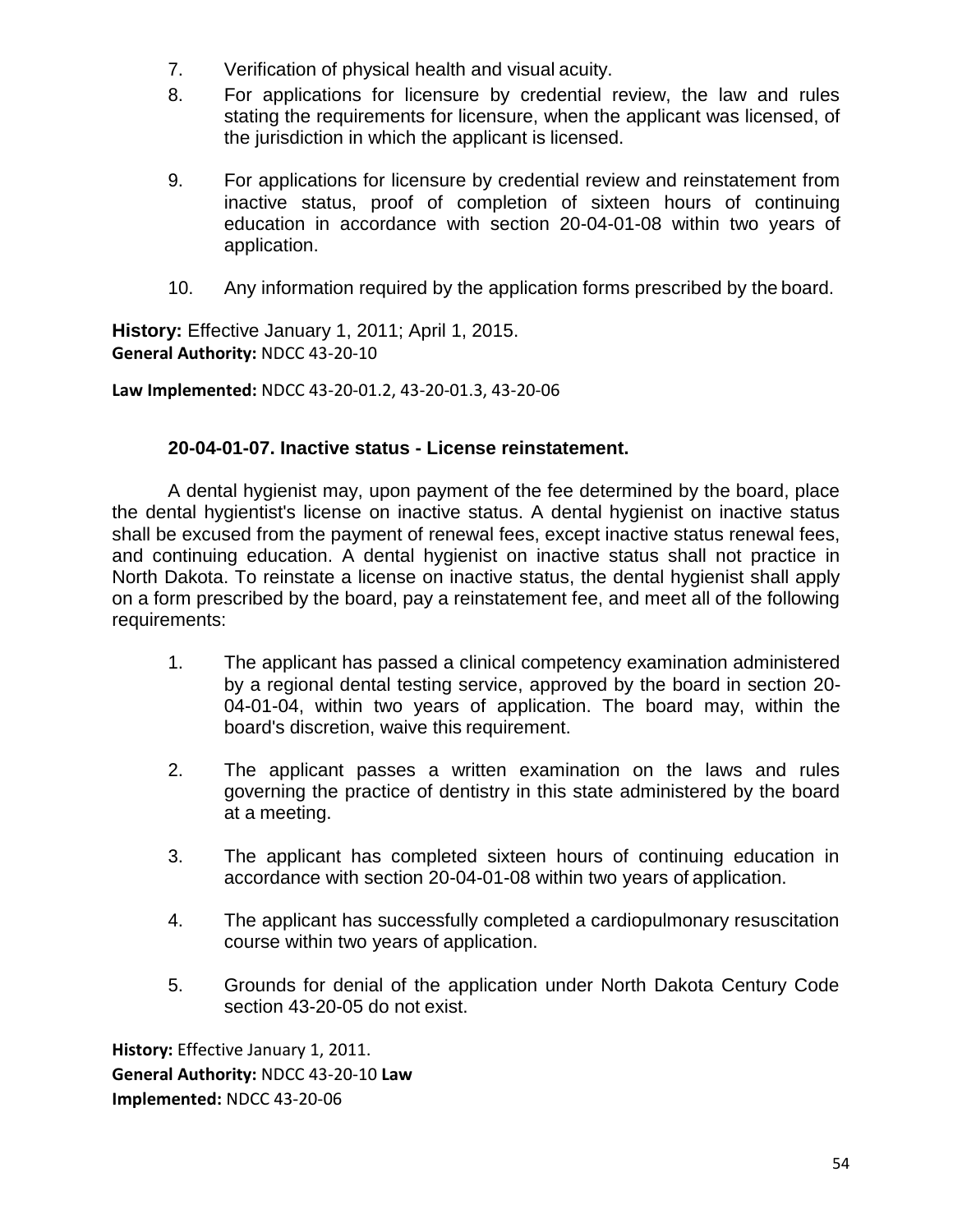## **20-04-01-08. Continuing dental education for dental hygienists.**

Each dental hygienist shall provide evidence on forms supplied by the board that the dental hygienist has attended or participated in continuing dental education in accordance with the following conditions:

- 1. Continuing education activities include publications, seminars, symposiums, lectures, college courses, and online education.
- 2. The continuing dental education hours will accumulate on the basis of one hour of credit for each hour spent in education. Subject matter directly related to clinical dentistry will be accepted by the board without limit.
- 3. The minimum number of hours required within a two-year cycle is sixteen. Of these hours, a dental hygienist may earn no more than eight hours The Board shall limit acceptance of self-study education to fifty percent to be defined by the board. Cardiopulmonary resuscitation courses must provide hands-on training. All other continuing education requirements may be satisfied from publications and online education. The continuing education must include:
	- a. Two hours of ethics or jurisprudence. Passing the laws and rules examination is the equivalent of two hours of ethics or jurisprudence.
	- b. Two hours of infection control.
	- c. A cardiopulmonary resuscitation course.
	- d. For registered dental anesthesia hygienist permitholders, two hours related to sedation or anesthesia.
	- e. For registered dental restorative hygienist permitholders, two hours related to restorative dentistry.
- 4. Mere registration at a dental convention without specific attendance at continuing education presentations will not be creditable toward the continuing dental education requirement.
- 5. All dental hygienists must hold a current cardiopulmonary resuscitation certificate.
- 6. A dental hygienist who maintains a license on inactive status is not subject to continuing education requirements.
- 7. The board may audit the continuing education credits of a dental hygienist. Each licensee shall maintain certificates or records of continuing education activities from the previous renewal cycle. Upon receiving notice of an audit from the board, a licensee shall provide satisfactory documentation of attendance at, or participation in the continuing education activities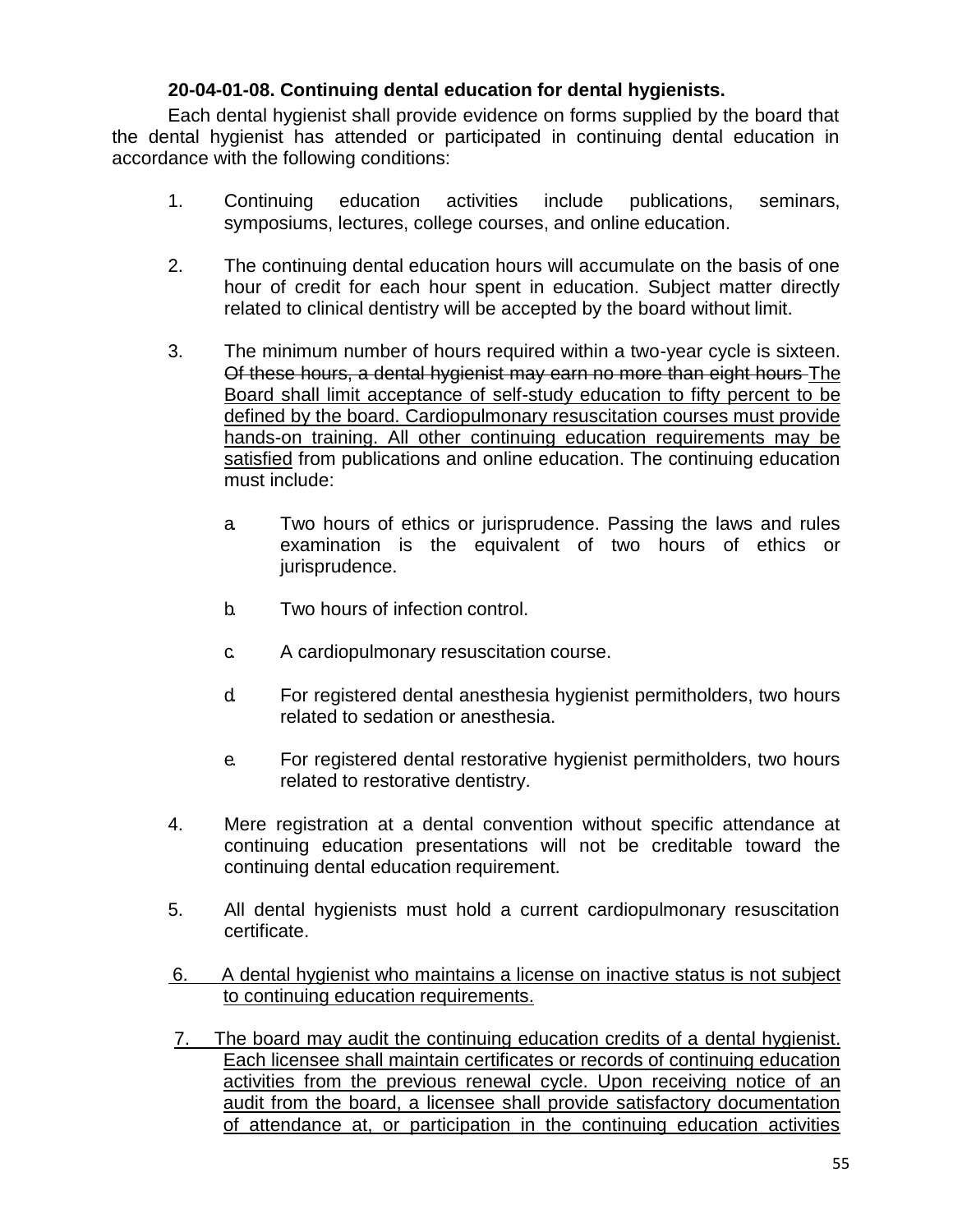listed on the licensee's continuing education form. Failure to comply with the audit is grounds for nonrenewal of or disciplinary action against the license.

**History:** Effective January 1, 2011; amended effective April 1, 2015. **General Authority:** NDCC 43-20-10

**Law Implemented:** NDCC 43-20-01.4